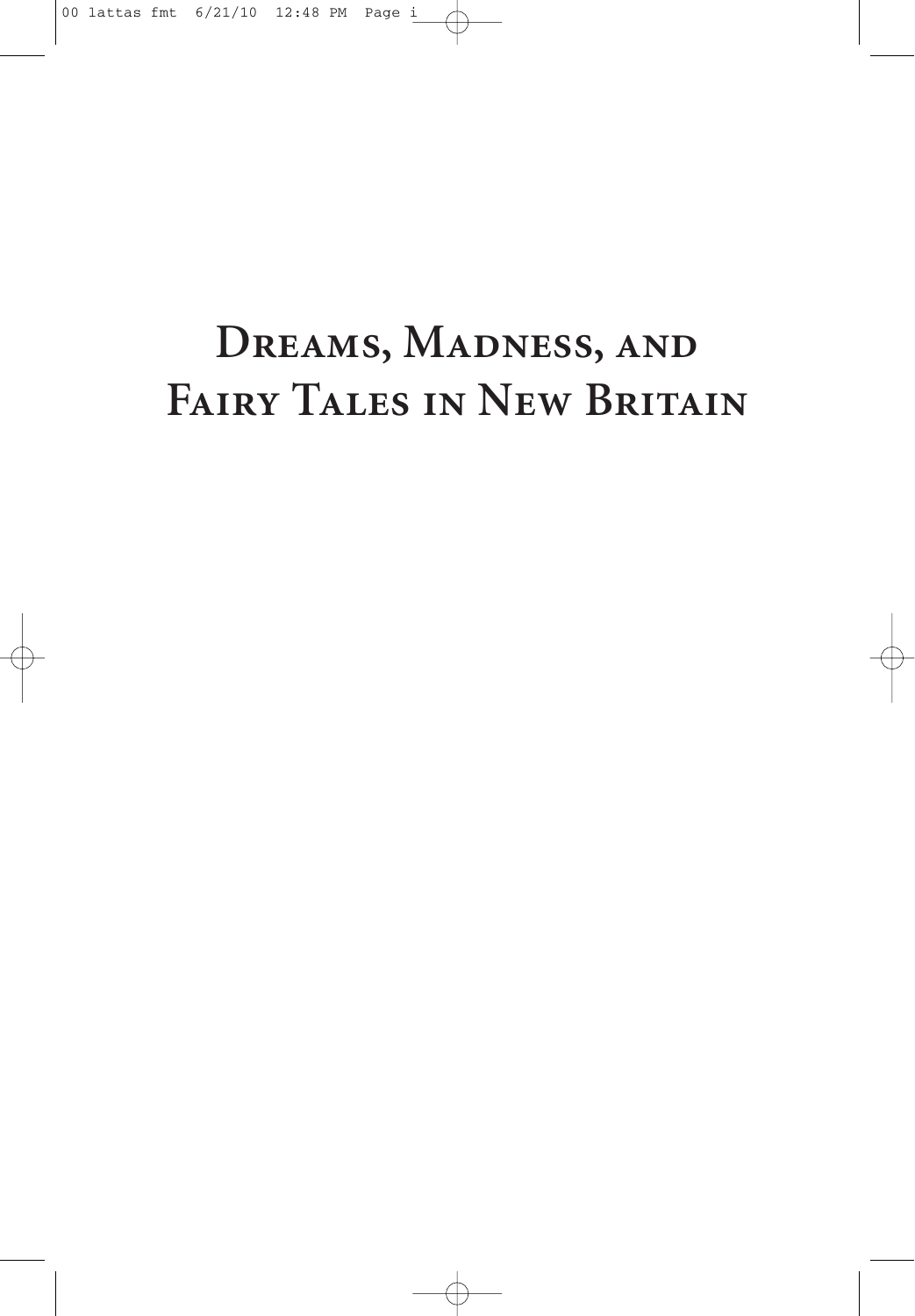### Carolina Academic Press Ritual Studies Monograph Series

Pamela J. Stewart and Andrew Strathern Series Editors

❧

*Dreams, Madness, and Fairy Tales in New Britain* Andrew Lattas

> *The Sign of the Witch Modernity and the Pagan Revival* David Waldron

*Exchange and Sacrifice* Pamela J. Stewart & Andrew Strathern

*Religion, Anthropology, and Cognitive Science* Harvey Whitehouse & James Laidlaw

*Resisting State Iconoclasm Among the Loma of Guinea* Christian Kordt Højbjerg

> *Asian Ritual Systems Syncretisms and Ruptures* Pamela J. Stewart & Andrew Strathern

*The Severed Snake Matrilineages, Making Place, and a Melanesian Christianity in Southeast Solomon Islands* Michael W. Scott

> *Embodying Modernity and Post-Modernity Ritual, Praxis, and Social Change in Melanesia* Sandra C. Bamford

*Xhosa Beer Drinking Rituals Power, Practice and Performance in the South African Rural Periphery* Patrick A. McAllister

*Ritual and World Change in a Balinese Princedom* Lene Pedersen

> *Contesting Rituals Islam and Practices of Identity-Making* Pamela J. Stewart & Andrew Strathern

*The Third Bagre A Myth Revisited* Jack Goody & S.W.D.K. Gandah

*Fragments from Forests and Libraries Essays by Valerio Valeri* Janet Hoskins & Valerio Valeri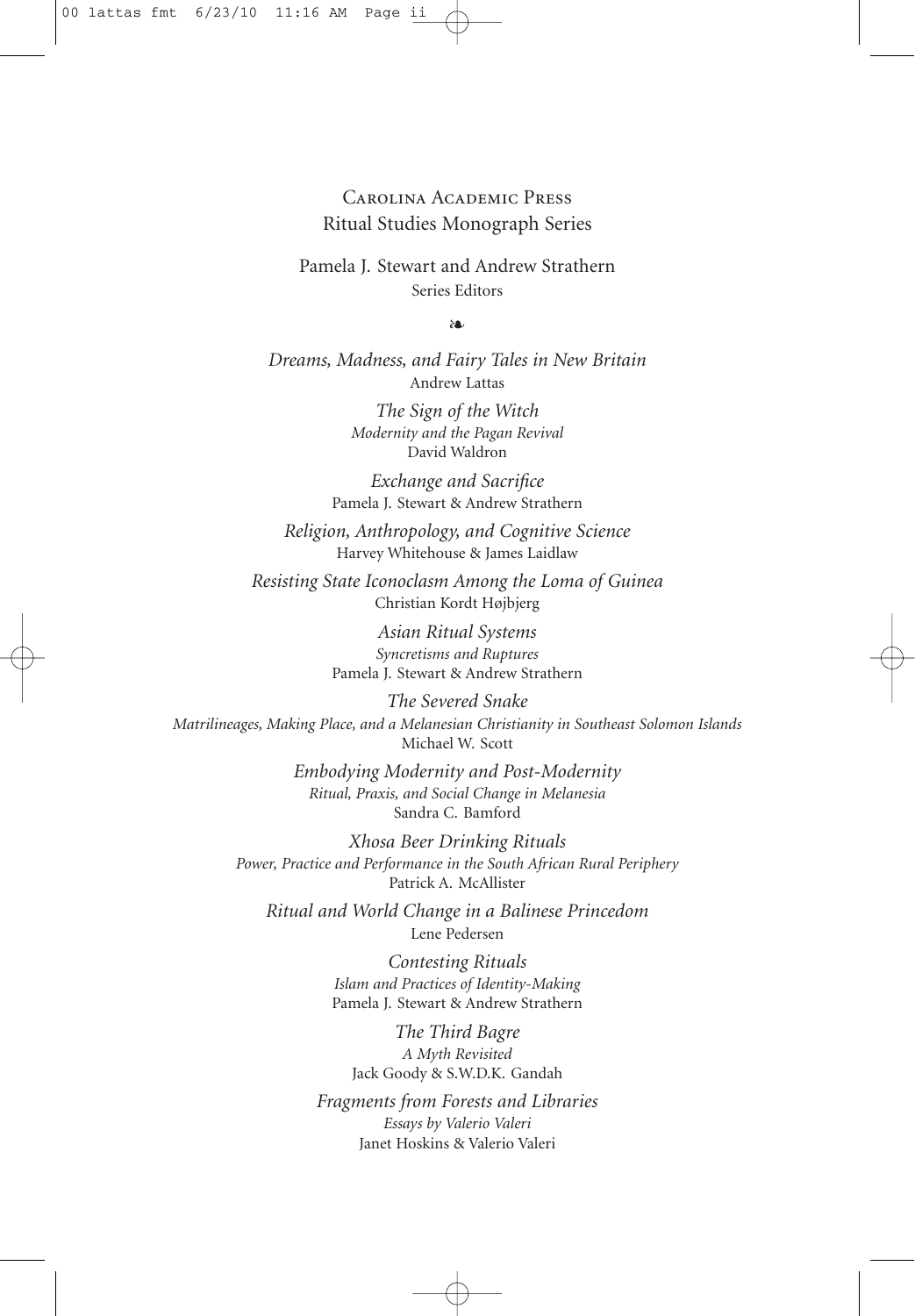# **Dreams, Madness, and Fairy Tales in New Britain**

**Andrew Lattas**

Carolina Academic Press Durham, North Carolina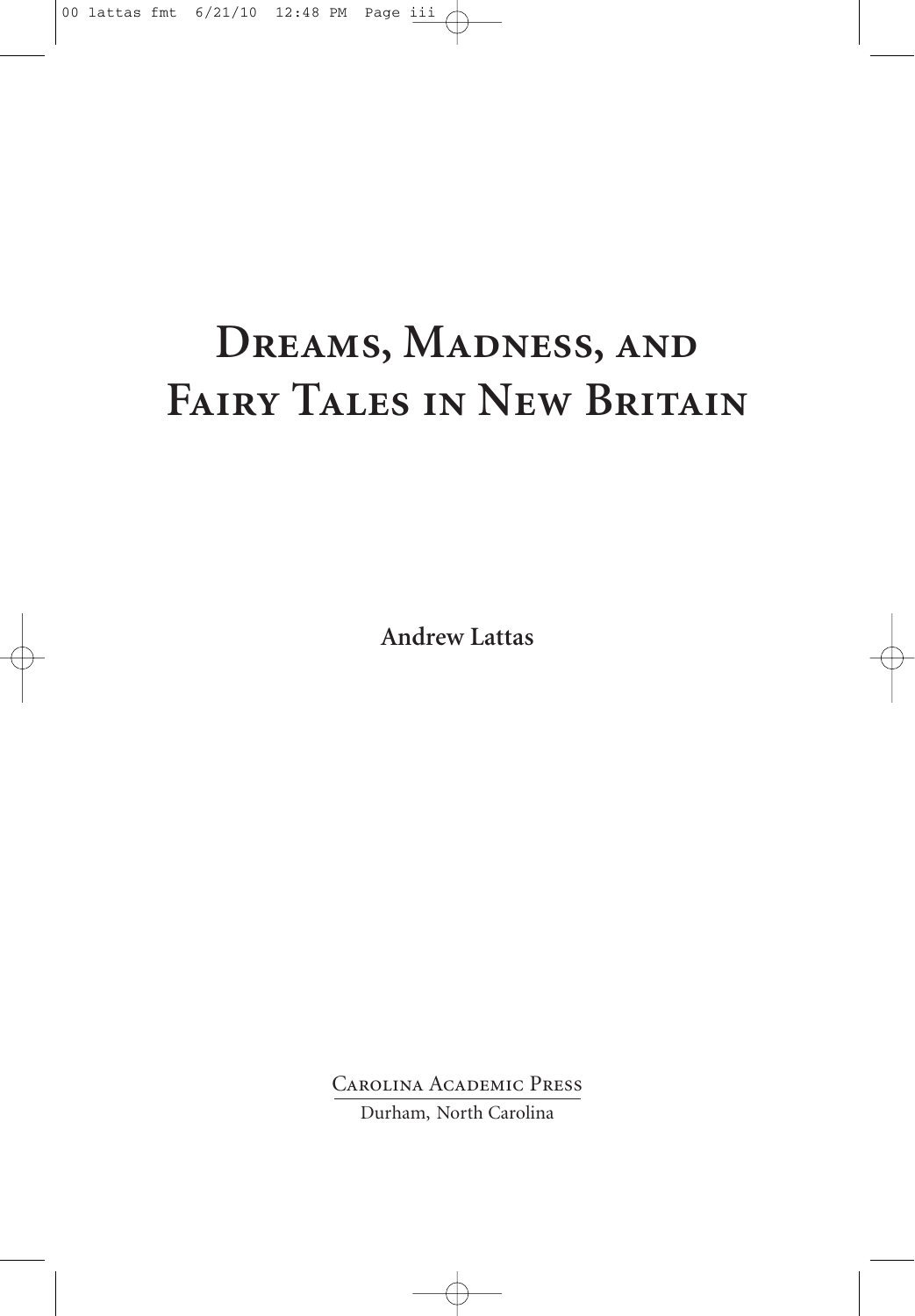### Copyright © 2010 Andrew Lattas All Rights Reserved

Library of Congress Cataloging-in-Publication Data

Lattas, Andrew, 1956-

Dreams, madness, and fairy tales in New Britain / Andrew Lattas.

p. cm. -- (Carolina academic press ritual monograph series) Includes bibliographical references and index.

ISBN 978-1-59460-727-1 (alk. paper)

1. Cargo cults--Papua New Guinea--New Britain. 2. Shamanism--Papua New Guinea--New Britain. 3. Sorcery--Papua New Guinea--New Britain. 4. Fairy tales--Papua New Guinea--New Britain. 5. Whites--Papua New Guinea- -New Britain Island--Public opinion. 6. Public opinion--Papua New Guinea-- New Britain. 7. New Britain Island (Papua New Guinea)--Religious life and customs. 8. New Britain Island (Papua New Guinea)--Social life and customs. I. Title. II. Series.

GN671.5.N5L37 2010 299'.9212--dc22

2010007567

### Carolina Academic Press

700 Kent Street Durham, North Carolina 27701 Telephone (919) 489-7486 Fax (919) 493-5668 www.cap-press.com

Printed in the United States of America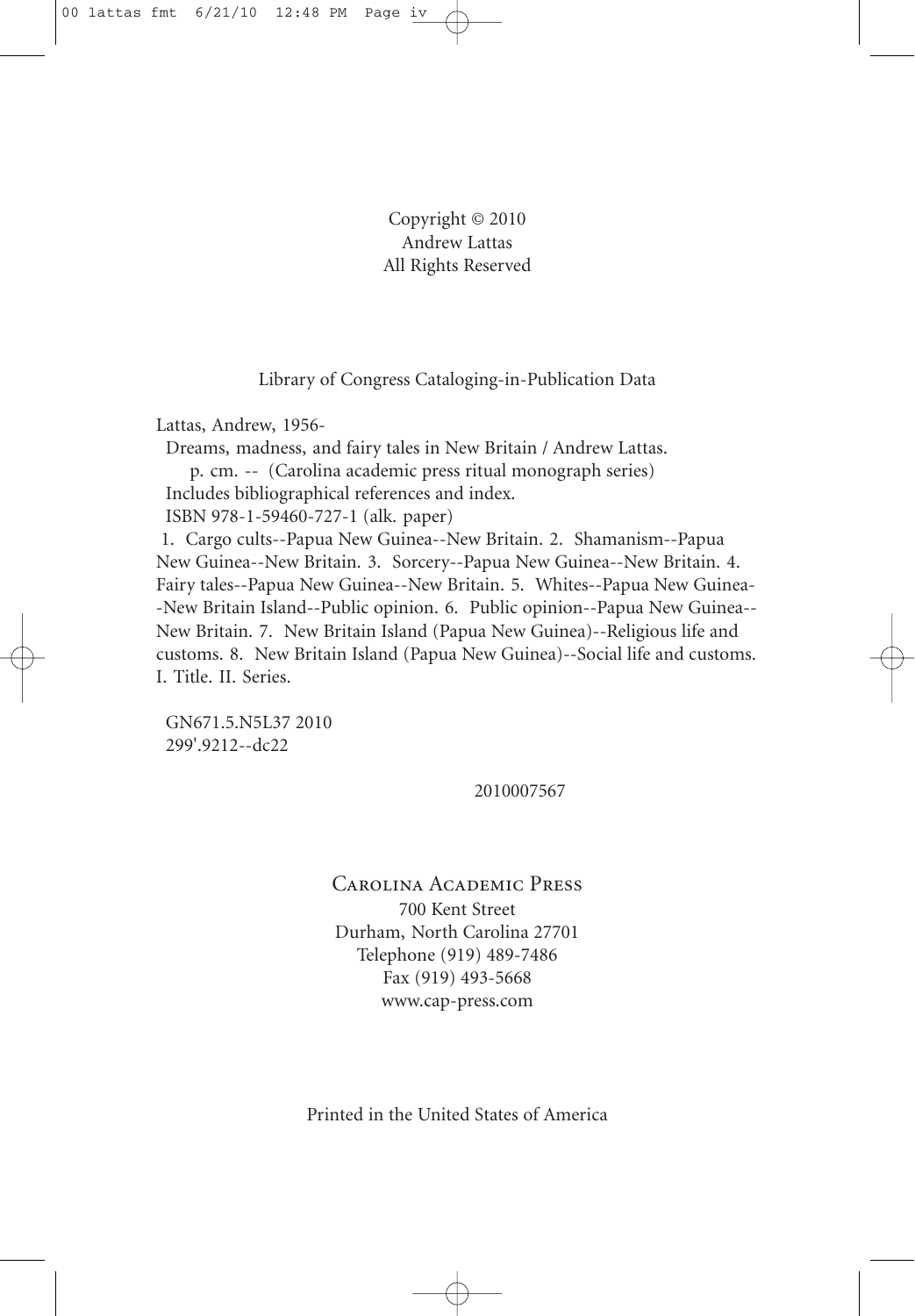# CONTENTS

| <b>Illustrations and Maps</b>                              | 1X             |
|------------------------------------------------------------|----------------|
| Series Editors' Preface                                    | xi             |
| Tricksters, Inversions, and Ritual Entrepreneurs           |                |
| Pamela J. Stewart and Andrew Strathern                     |                |
| Preface                                                    | xvii           |
| Acknowledgments                                            | liii           |
| Introduction                                               | 3              |
| A Brief History of the Kaliai Bush                         | $\mathfrak{Z}$ |
| History of Development                                     | 6              |
| Summary of Chapters                                        | 8              |
| Chapter One • Sorcery, Dreams, and Death in a Modern World | 15             |
| Sorcery and the Coming of Whites                           | 19             |
| Sorcery, Christianity, and Development                     | 22             |
| Sorcery, Ethnicity, and the Catholic Church                | 28             |
| Sorcery and Commodity Production                           | 30             |
| Women's Reproduction and the Whiteman's Sorcery            | 35             |
| Modern Consumer Goods and Female Bodies                    | 38             |
| Dreams, Colonialism, and the Fragmentation of Bodies       | 39             |
| Dreams and Reconfiguring the Terrain of Race Relations     | 44             |
| Chapter Two • Towards a History of Travel in Melanesia:    |                |
| Shamanism, Dreams, and Overseas Journeys                   | 53             |
| Traveling to Heaven                                        | 57             |
| Traveling to Hell                                          | 66             |
| Shamanism, Hell, and the New Tribes Mission                | 70             |
| Modernizing the Landscape                                  | 73             |
| Ships and Travel                                           | 75             |
| Kivung Visions of Hell and Heaven                          | 81             |
| Overseas Trials                                            | 89             |
| The Seductive Charm of Modernity                           | 97             |
| Dreams and Utopia                                          | 100            |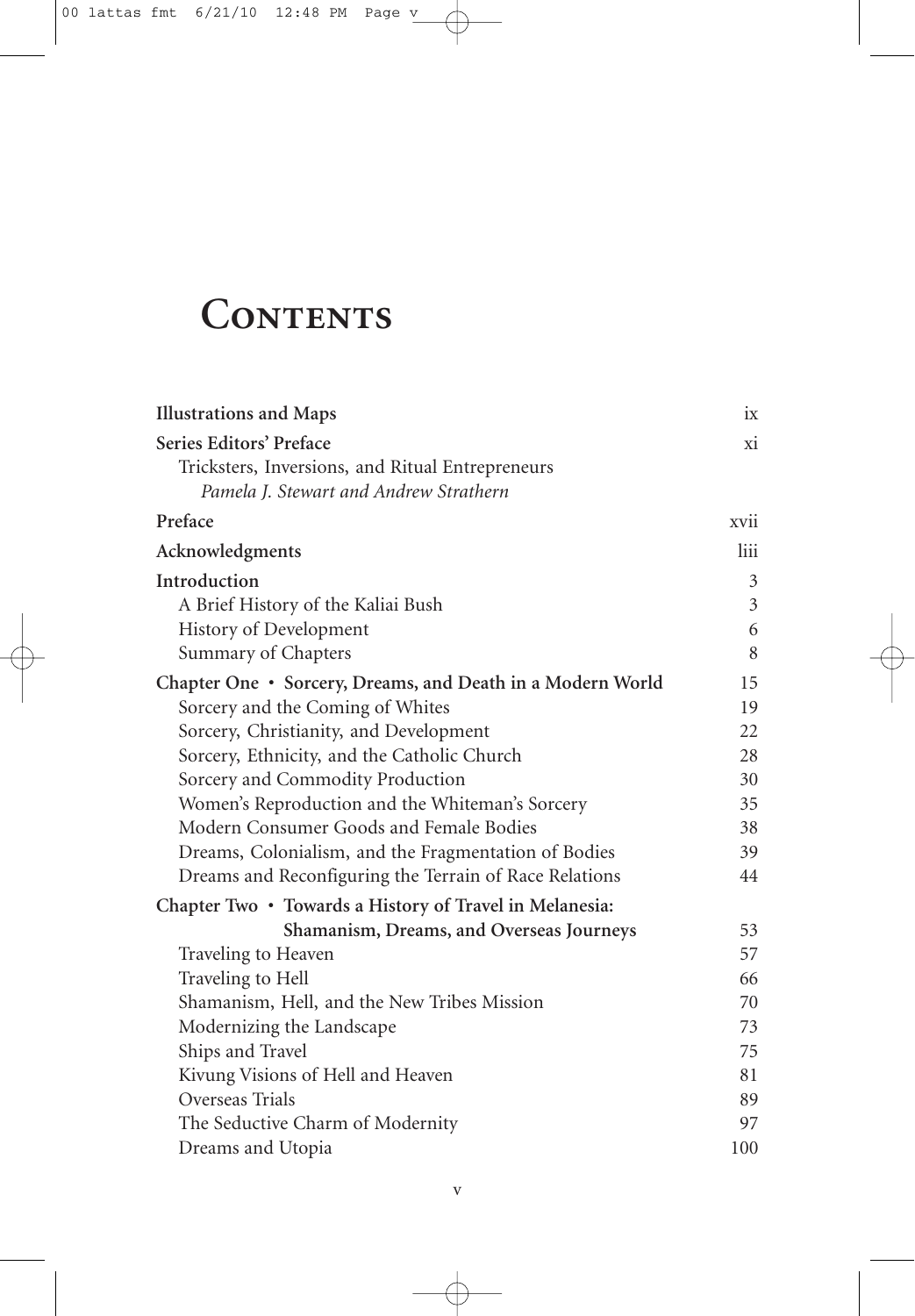### vi CONTENTS

| Chapter Three, Part One • Technology, Death, and Cargo Cults:      |     |
|--------------------------------------------------------------------|-----|
| The Kaliai Bush                                                    | 103 |
| Technology and Death                                               | 106 |
| Tigi                                                               | 109 |
| Melo                                                               | 113 |
| Censure's Cult: Photographs and Modernizing the                    |     |
| Gaze of the Dead                                                   | 117 |
| Telephoning the Dead                                               | 124 |
| Chapter Three, Part Two • Technology, Death, and Cargo Cults:      |     |
| <b>Bali and Pomio</b>                                              | 137 |
| Melting the Earth into a Flat Ground: Cash Crops and Cars          |     |
| in Dakoa's Cult                                                    | 138 |
| Spirits and Photos in Dakoa's Cult                                 | 144 |
| The Compass and the Cross                                          | 148 |
| Justice and Perfect Memories                                       | 160 |
| A Spectacle of Commodities and Images                              | 165 |
| The New Vehicles of the Dead and the Pomio Kivung Movement         | 166 |
| Photos, Televisions, and Video Cameras in the Kivung Movement      | 173 |
| Feeding the Dead and the Cleansing Work of Televisions             | 177 |
| Centralized Grids and Portable Batteries                           | 182 |
| Shamans and the Cosmic Flows of Modern Plumbing                    | 186 |
| Modern Shamans and Healing                                         | 190 |
| A Material Imagination                                             | 192 |
| Chapter Four • Madness, Transgression, and Hope in the Kaliai Bush | 195 |
| <b>Traditional Accounts of Madness</b>                             | 197 |
| Hallucinations, Reality, and the Dead                              | 202 |
| Missionaries and the Policing of Fictions                          | 205 |
| Madness and the Censure Cult                                       | 206 |
| Madness as Disguise                                                | 209 |
| Madness and Images of Alterity                                     | 214 |
| Kail                                                               | 216 |
| Imokeh: Madness and Colonialism                                    | 218 |
| Christianity and Madness<br>Medicine and Madness                   | 225 |
|                                                                    | 229 |
| Deciphering Names and the Creation of Hybrid Languages             | 235 |
| Modernity and Madness                                              | 237 |
| Chapter Five • Melanesian Fairy Tales about Whites                 | 245 |
| Akrit and Boku: Satirizing the Body and Morality of Whites         | 252 |
| Children, Cannibalism, and Whites                                  | 260 |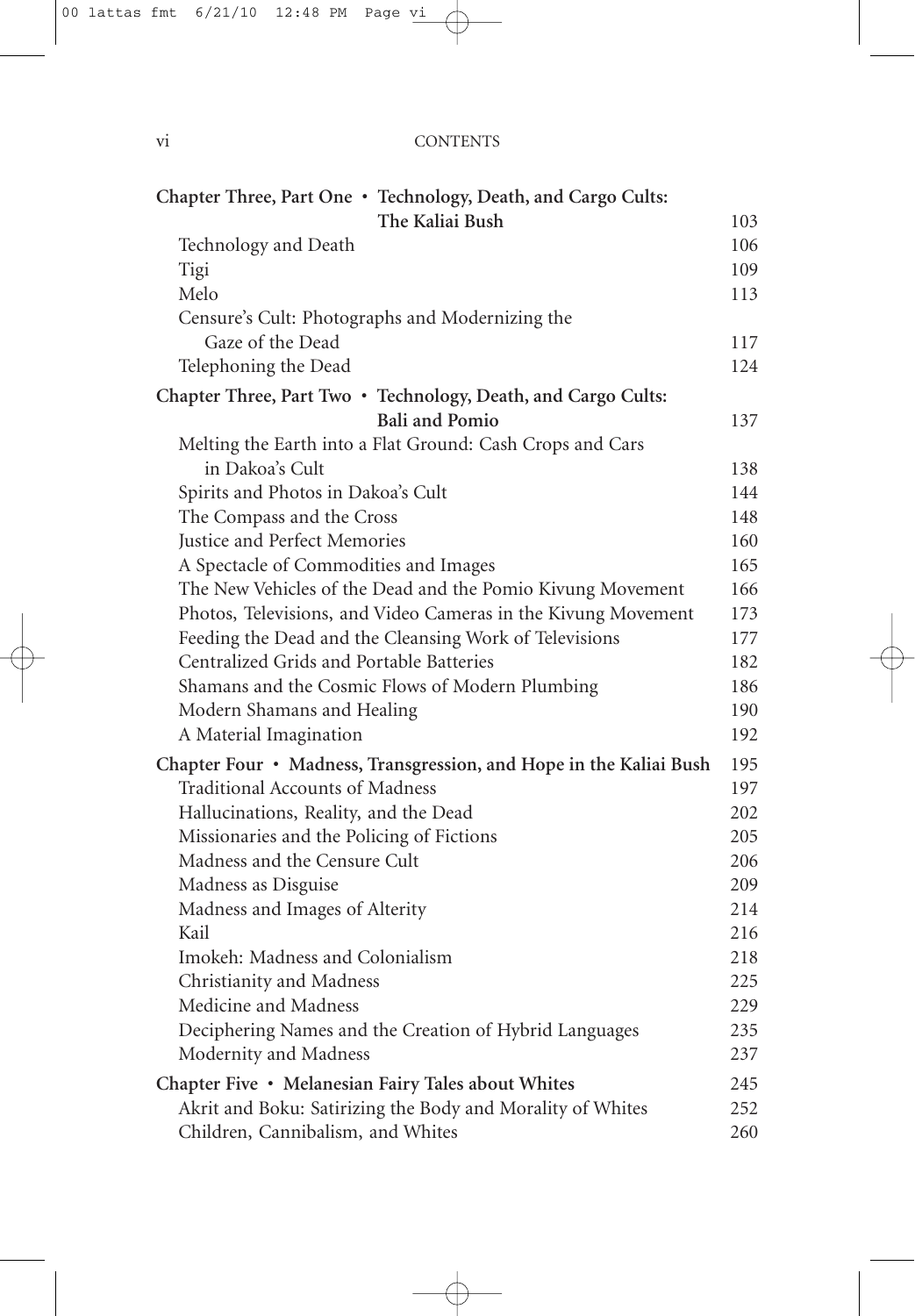| The Evil Step Mother and the Masta Who Was            |      |
|-------------------------------------------------------|------|
| Killed by His Own Machine                             | 268  |
| A Story about a Masalai Masta Giving Wealth and       |      |
| Power to a <i>Blakskin</i>                            | 2.76 |
| The Putrid Skin <i>Masta</i> and the Princess         | 2.79 |
| A Seven Head Monster and a Marriage between the Races | 283  |
| Conclusion                                            | 291  |
| <b>Bibliography</b>                                   | 305  |
| Index                                                 | 321  |

CONTENTS vii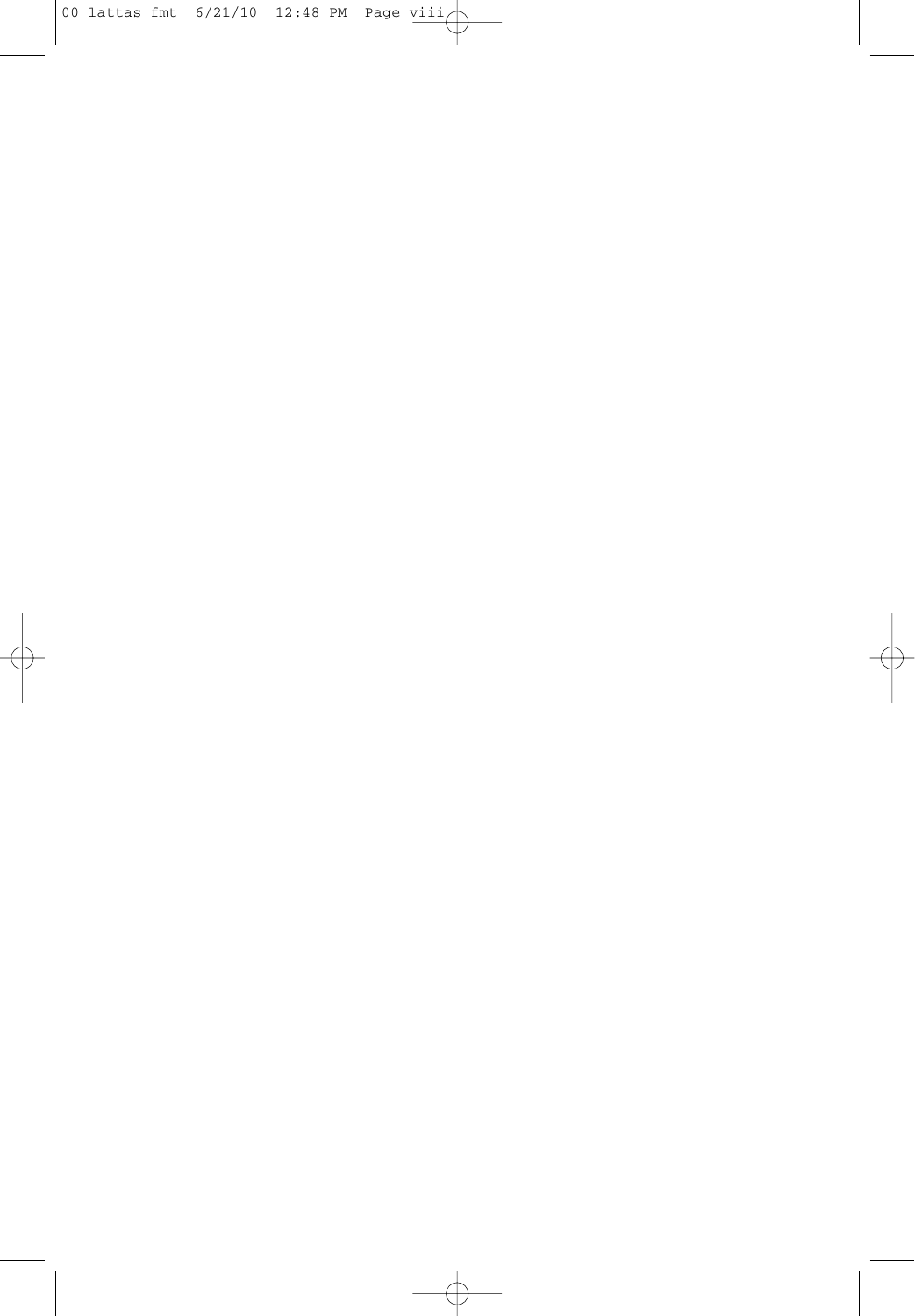## **Illustrations and Maps**

### **Illustrations**

|          | Photo 1. A Dakota cult church meeting; Luangeh is carved           |           |
|----------|--------------------------------------------------------------------|-----------|
|          | and painted on a post                                              | $\rm{lv}$ |
|          | Photo 2. Aliaso and Tigi at Bolo village                           | 58        |
| Photo 3. | At Matong, Ben records attendance at a Kivung meeting              | 84        |
| Photo 4. | Margaret possessed by Joe and dressed as a European man            | 86        |
| Photo 5. | A Kol tumbuan with an airplane headdress                           | 105       |
| Photo 6. | A "secret photo" of Joe's true body accompanied with               |           |
|          | his bracelet                                                       | 108       |
|          | Photo 7. Inside a Kalt (or Cal) Mission church; PC is for Perukuma |           |
|          | Company; the painted post depicts Luangeh                          | 138       |
| Photo 8. | The abbreviation CDT inside a Dakoa cult church                    | 144       |
|          | Photo 9. Kaiton village's Tenpela Lo post                          | 167       |
|          | Photo 10. A Tenpela Lo post and a new blackboard with the          |           |
|          | written commandments                                               | 168       |
|          | Photo 11. A Kol Tenpela Lo post                                    | 169       |
|          | Photo 12. A 1964 election poster                                   | 169       |
|          | Photo 13. Pomio Kivung Television jars                             | 179       |
|          | Photo 14. An older woman wearing customary decorations and         |           |
|          | confessing her sins prior to feeding the dead                      | 220       |
|          | Photo 15. A Kivung breakaway movement attempts to reinvent         |           |
|          | writing and to discover koinapaga                                  | 221       |

## **Maps**

| Map 1. Kaliai, 1970s | 14 |
|----------------------|----|
| Map 2. New Britain   | 14 |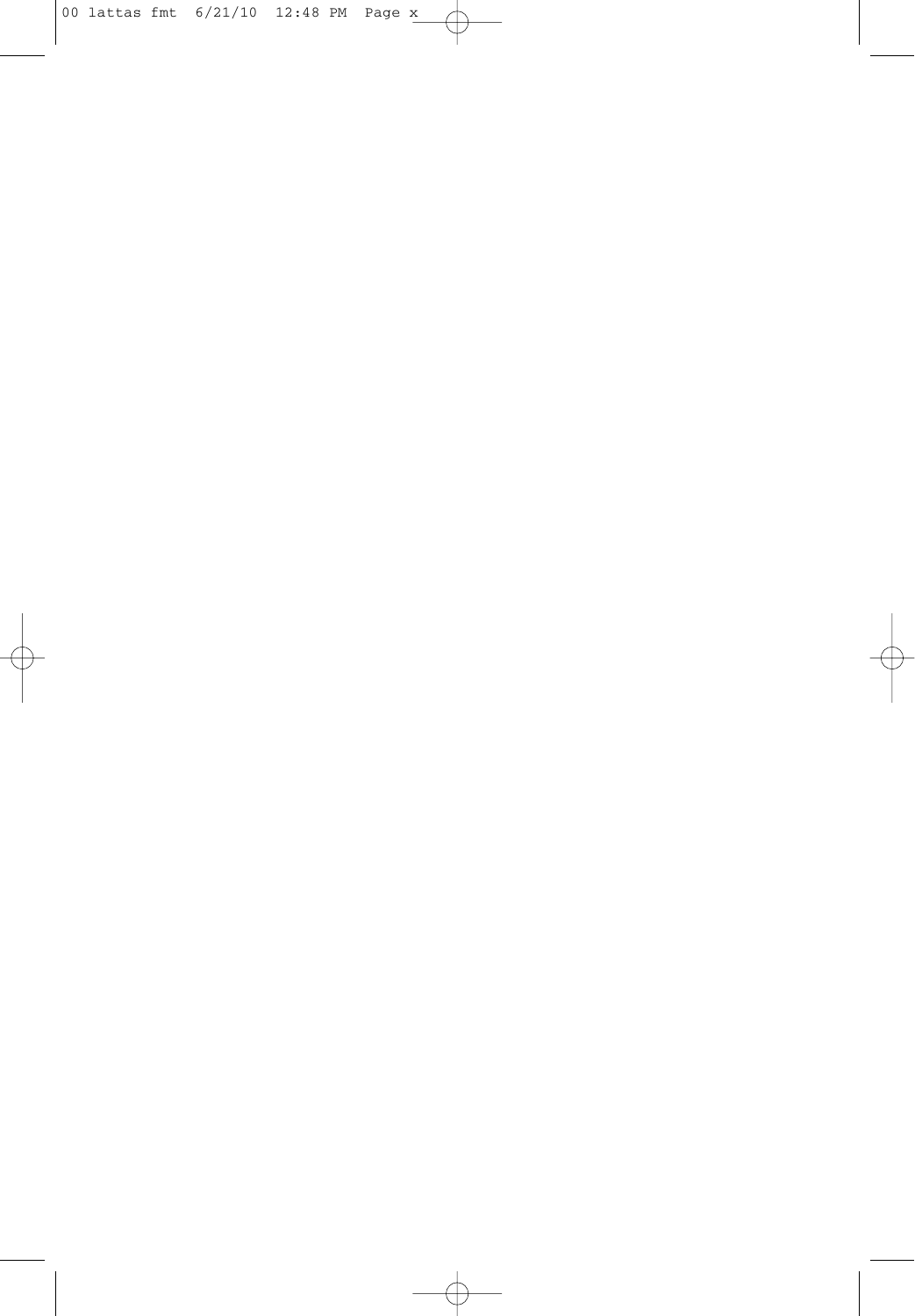### **series editors' preface**

## **Tricksters, Inversions, and Ritual Entrepreneurs**

*Pamela J. Stewart and Andrew Strathern*\*

Andrew Lattas's striking study of creative processes of change in the Province of New Britain in Papua New Guinea captures a kaleidoscopic mix of elements familiar to ethnographers in many other parts of the South-West Pacific ("Melanesia" in the usage Lattas employs). Familiar indeed the elements may be; but Lattas's ways of assembling, presenting, and reflecting on his materials lend a quality of surprise and added interest on every front of his study.

The first overall characteristic of this book is its consistent depth of ethnographic material, following from the author's involvement with the leaders whose ritually inflected enterprises ("cults") are its main focus. As ethnographer, Lattas has immersed himself fully in the experimental worlds of these leaders, recognizing both their eccentricities and the emblematic ways in which they reflected and produced the changes around them.

<sup>\*</sup> Dr. Pamela J. Stewart (Strathern) and Prof. Andrew Strathern are a husband and wife research team in the Department of Anthropology, University of Pittsburgh, and are, respectively, Visiting Research Fellow and Visiting Professor, Department of Anthropology, University of Durham, England. They are also Research Associates in the Research Institute of Irish and Scottish Studies, University of Aberdeen, Scotland, and have been Visiting Research Fellows at the Institute of Ethnology, Academia Sinica, Taipei, Taiwan during parts of 2002, 2003, 2004, 2005, 2006, 2007, 2008 and 2009. They have published over 35 books and over 175 articles on their research in the Pacific, Asia (mainly Taiwan), and Europe (primarily Scotland and Ireland). Their most recent co-authored books include *Witchcraft, Sorcery, Rumors, and Gossip* (Cambridge University Press, 2004); and *Kinship in Action: Self and Group* (in press with Prentice Hall). Their recent co-edited books include *Exchange and Sacrifice* (Carolina Academic Press, 2008) and *Religious and Ritual Change: Cosmologies and Histories* (Carolina Academic Press, 2009). Their most recent research and writing is on the topics of Cosmological Landscapes, farming and conservation practices, minority languages and identities, diaspora studies, Religious Conversion, Ritual Studies, and Political Peacemaking.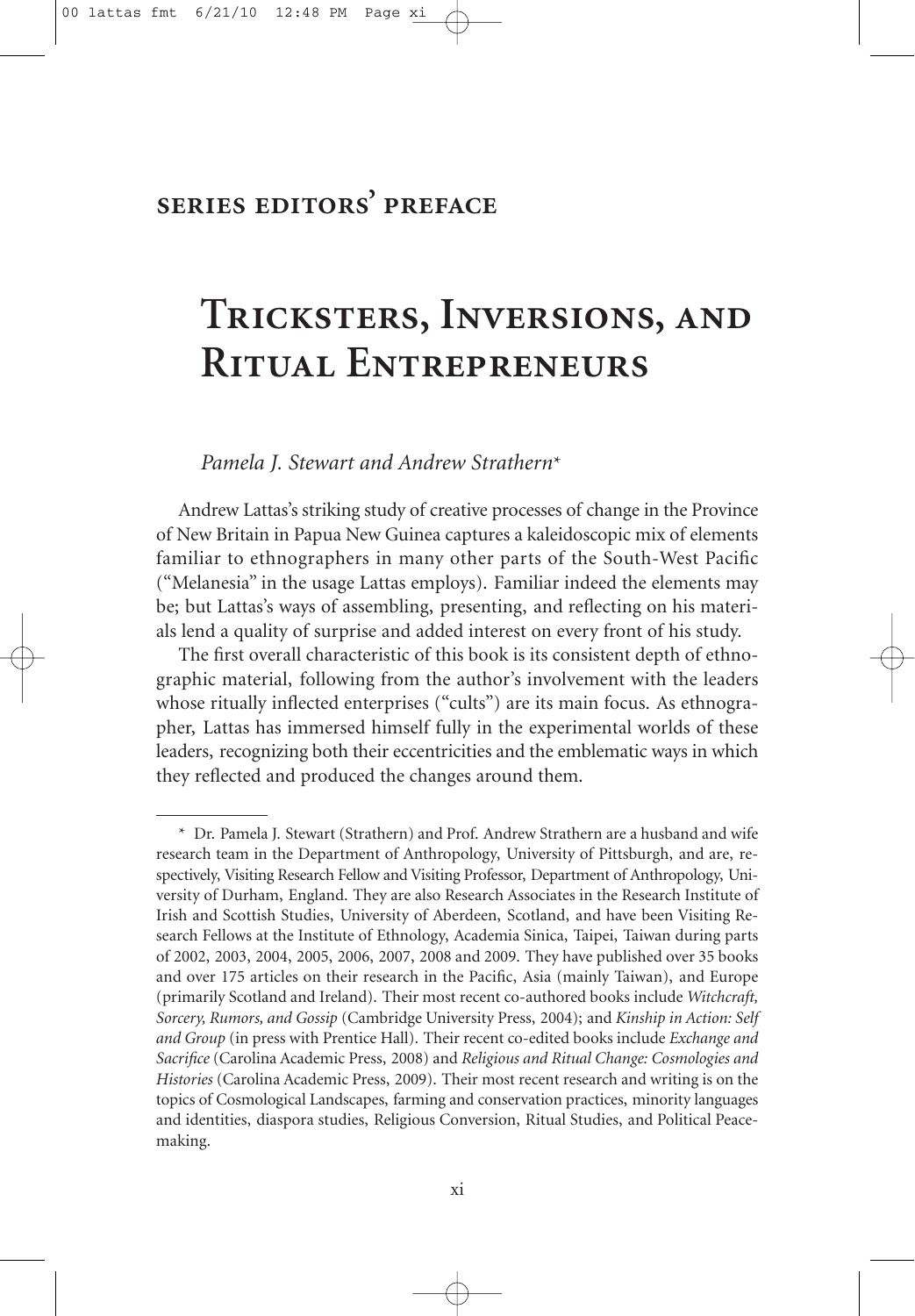From the beginning here, readers are drawn into the life-worlds of the people and are plunged into a tremendous mix of invention and pre-existing cosmological motifs. A general theme in the contemporary ethnography of the South-West Pacific is how local people have appropriated aspects of introduced changes and "domesticated" them, given them a local twist. This has been applied to the field of Christianity in the Pacific also (for a set of recent studies see Stewart and Strathern 2009). Andrew Lattas injects further energy into this domain by arguing that in his field area modernity has actually been absorbed into ancestrality. And the specific way in which this has been done is again one that is familiar: the invading Outsiders ("Whites") are conceived of as ultimately linked to the people's own ancestors (see e.g. the Oksapmin mythological genealogy discussed by Brutti 2000). There is a further twist here, however. Since these Outsiders are seen not to have behaved as they should have done, the indigenous mythologists have created an inverted version of an alternate set of friendly White spirits who are underground and who can be contacted by the ritual leaders. The outsiders historically experienced are then seen as tricksters; true messages about wealth and well-being are to be found by accessing the alternate imagined underground world. The local leaders set themselves up as ritual entrepreneurs, manipulators and makers of cosmology tied deeply into the interpreted landscape of birds, trees, and rocks: prophets who can listen to the enigmatic sounds of the extra-human world and manage its meanings. The eccentric becomes the way to secret truth. Madness is seen as genius.

The idea that the surfaces of the external world are in some ways a trick, through which cosmological truth-seekers have to pilot their way in order to uncover the secrets beyond the surface, is one of the motifs that is widely shared in other Papua New Guinea locales. The motif is grounded both in longerterm local philosophies and in the enigmatic and troubling experiences with colonial and indeed post-colonial forces. We ourselves made close acquaintance with this extraordinary creative process in our fieldwork among the Duna people of the Southern Highlands Province in 1999, when the myth-narrative of a giant underground land-owner figure, the Tindi Auwene, was drawn into the local people's experience of attempts by a mining company to drill through rock at the edge of the Strickland River (Stewart and Strathern 2002a: 151–172). The same drive to penetrate into secrets is found, however, in earlier folktales from many areas. In one narrative from Mount Hagen in the Western Highlands of Papua New Guinea, men sitting together in a communal men's house fall into debate regarding the character of the lands of the sun and moon. They nominate one man to go and find out. He travels down river inside a log and finds the moon's daughter and the moon himself, her father. He behaves re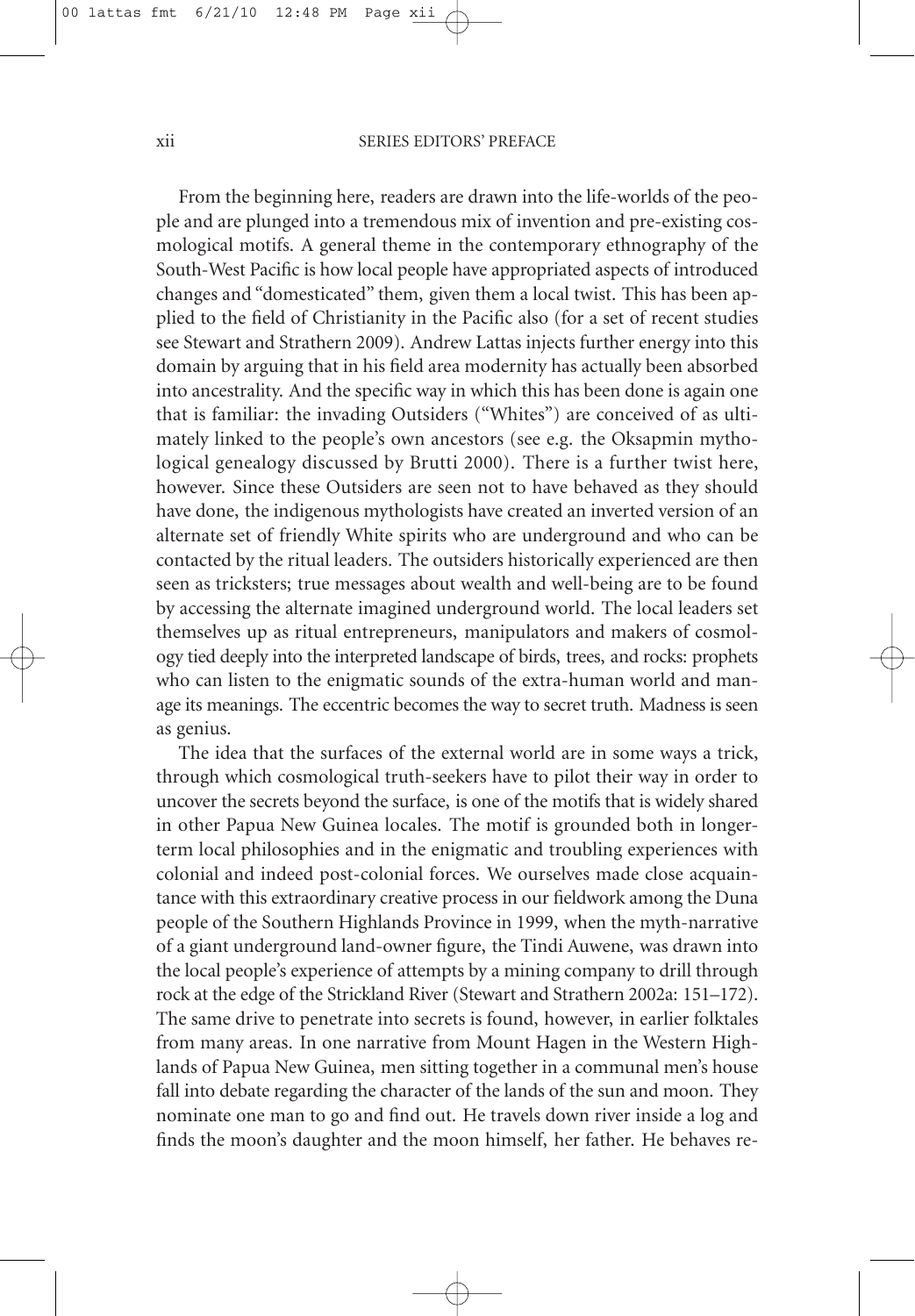spectfully and is rewarded with gifts. He declines, when he is taken up in the sky, to look down and see his own people and their settlement. He observes the correct rituals. But a brother of his, who is jealous and ill-behaved, tries to emulate his experiences and acquire wealth for himself; but he misuses the daughter and also looks down from the sky and bewails his situation when he sees his place, so the spirit figure (the moon) carrying him drops him and he dies. This Hagen folk tale carries a strong moral message, then, about reciprocity and good behavior, as well as exhibiting an imaginative probing of the world beyond immediate working experiences. The tale conveys a kernel of thought that is akin to elaborately ramified narratives and practices which richly inform Lattas's account from his field area (Vicedom 1977; myths no 4 and 5).

Spirits can be tricksters, but they hold the secrets of the cosmos. In the perceptions of the people with whom Lattas worked, Whites were absorbed into this scenario. Modernity itself was seen as a kind of trick to be unraveled, a challenge to the ingenuity and prophetic insight of interpretive imagination. Out of this farrago of desire and indigenous hermeneutic skills new cosmological worlds were built up, in which local people saw the Outsiders as holding certain secrets, but also saw themselves as controlling valuable inside esoteric knowledge of their own. Indigenous existing mythology, such as that on Moro, the creative Snake Man, was pressed into service in the pursuit of new truths that would ultimately reveal themselves to be ancient; and underground pools and water generally were seen as containing such truths, as well as new technologies such as telephones and planes. Moral ambivalence regarding the desired direction of society also lay at the heart of these indigenous experimental philosophies. The ritual leaders, whom Lattas appropriately names shamans, re-contextualized local names of places and spirit figures inhabiting them in order to "write" new meanings on the landscape. The liminality and transgressive quality of these leaders' ideas were a part of the pathway of searching for new meanings in life.

We see also in these narratives the transformative power of gifts to alter relations between people—perhaps the most pervasive of themes in South-West Pacific societies—and a local discourse on the problems of social change brought on by contact with Outsiders. In counterpoint to the positive power of the gift is the negative power of destructive sorcery, which consumes people rather than reproducing them, and the local shamans in Lattas's narrative perceived that sorcery had grown to be a greater problem than previously in their cultural life because the means of combating it with their own magic had been reduced or taken away from them. Their essential struggle was thus to regain control over their cosmos.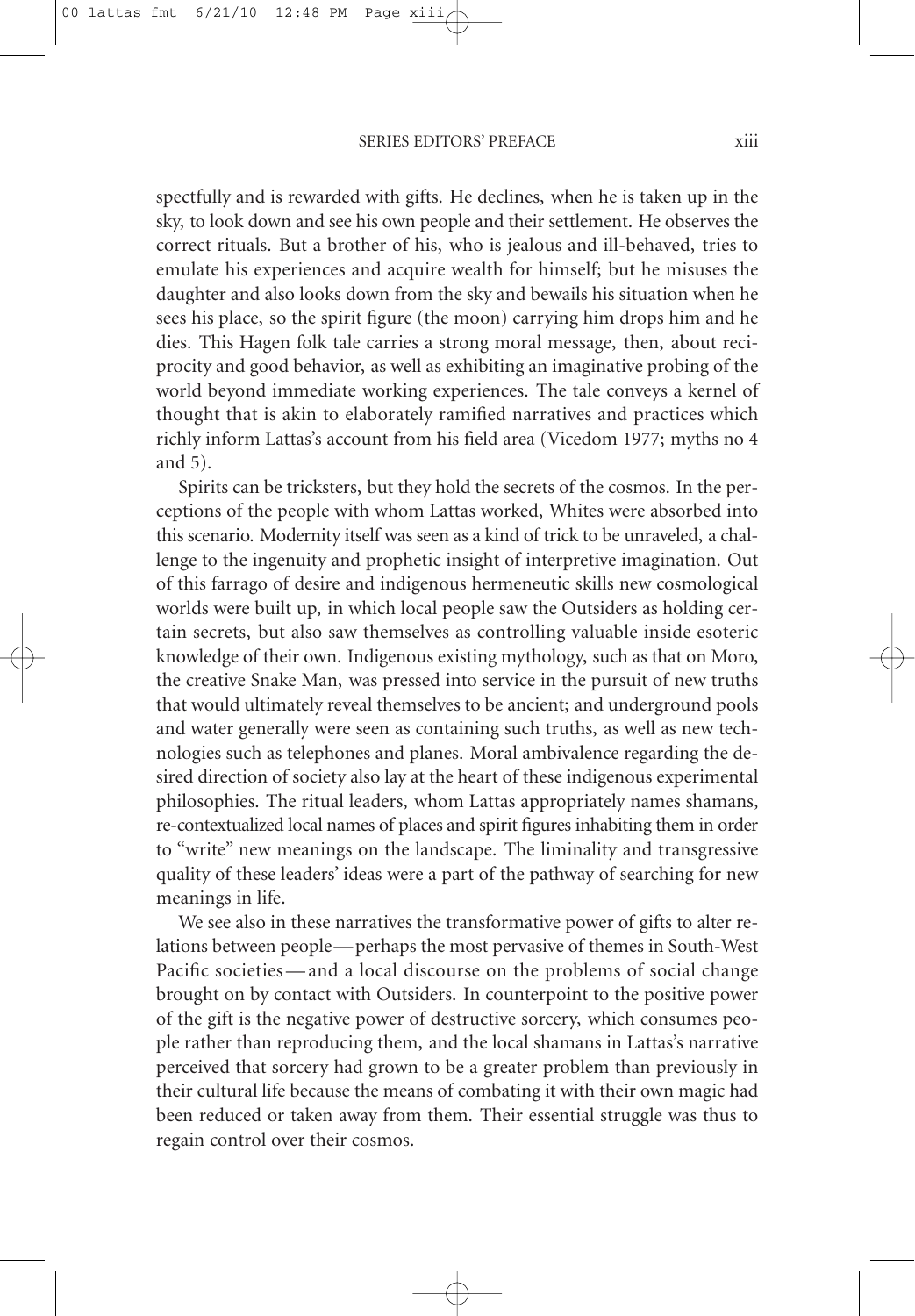In its totality, then, Andrew Lattas's book is unique in its blend of materials from fantasy, folklore, ritual practice, and everyday life events. We have found, however, time and again in reading these pages of his manuscript and providing a series of comments to him on its developing drafts that his expositions resonate with much of our own work on the ethnography of Papua New Guinea. For example, there is the take, or retake, on the phenomenon called "Cargo cults" in the older literature (see Strathern and Stewart 2002: 66–71). There is the discussion on shamans and their modes of efficacious action (see Strathern and Stewart 2008); the review of indigenous modes of practice that incorporate Christian themes (see Strathern and Stewart 2009); the emphasis on dreams as a vehicle of the imagination (see Stewart and Strathern 2003); the question of the relationship with the dead and the placement of the dead in a cosmological landscape (Stewart and Strathern 2005); the horizons of millenarian ideas, fears, and desires (Stewart and Strathern 1997, Stewart and Strathern 2000a; and also, Chris Morgan's essay in our edited volume *Millennial Markers* 1997); the problematics of witchcraft and sorcery in social life (Stewart and Strathern 2004); and the insistence that individual creativity and agency, relational but also transgressive, is a persistent feature of action, contra what has become too easy a stereotype of the putative dividual in "Melanesian" society (see Stewart and Strathern 2000b; Strathern and Stewart 2000).

Finally, here, the ingenious and concerted use which Lattas makes of folk narratives (similarly in some ways to Stewart and Strathern 2002b), marks his study clearly as the product of a developed awareness of the significance of this genre, not as a quaint byway or addendum to ethnography but integral to the project of the anthropological analysis of how people cope with, and imaginatively create, change.

We are happy indeed that this work is included in our Ritual Studies Monograph Series with Carolina Academic Press.

> Cromie Burn Research Unit, University of Pittsburgh August 2009 PJS and AJS

### **References**

Brutti, Lorenzo (2000) Afek's Last Son: Integrating Change in a Papua New Guinean Cosmology. In, Pamela J. Stewart and A. Strathern (eds). *Millennial*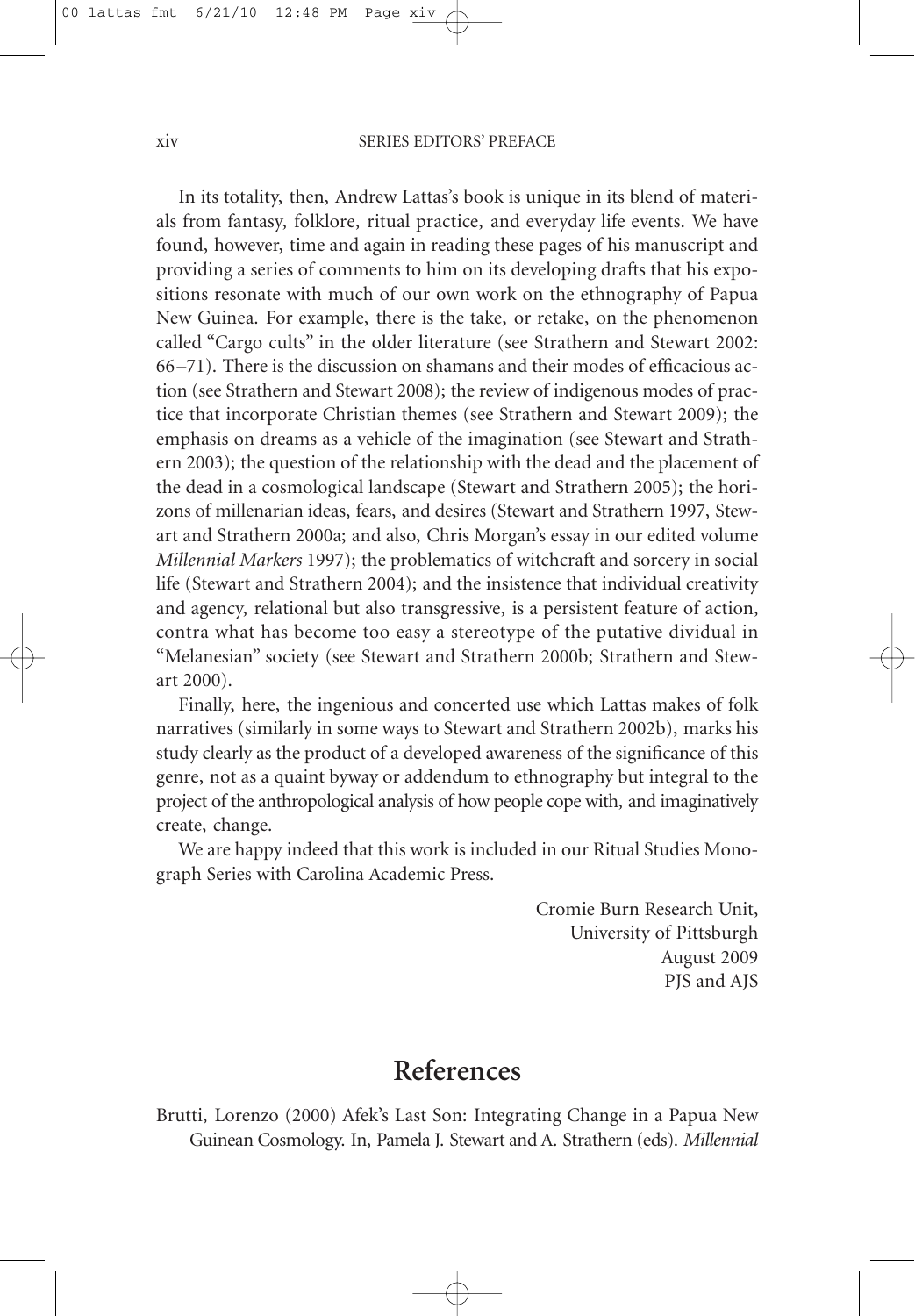*Countdown in New Guinea*, *Ethnohistory* Special Issue 47(1): 101–111. Durham, N.C.: Duke University Press.

- Morgan, Chris (1997) The State at the End of the Universe: Madness and the Millennium in Huli. In, *Millennial Markers*. Stewart, Pamela J. and A.J. Strathern (eds). Townsville: JCU, Centre for Pacific Studies, pp. 59–86.
- Stewart, Pamela J. and A.J. Strathern (eds.) (1997) *Millennial Markers.* Townsville: JCU, Centre for Pacific Studies.
- Stewart, Pamela J. and A. Strathern (eds.) (2000a) *Millennial Countdown in New Guinea*. Special Issue of *Ethnohistory* Vol. 47(1). Durham, N.C.: Duke University Press.
- Stewart, Pamela J. and Andrew J. Strathern (2000b) Introduction: Narratives Speak. In, *Identity Work: Constructing Pacific Lives*. Pamela J. Stewart and Andrew Strathern (eds.) ASAO (Association for Social Anthropology in Oceania) Monograph Series No. 18. University of Pittsburgh Press, pp. 1–26.
- Stewart, Pamela J. and Andrew Strathern (2002a) *Remaking the World: Myth, Mining and Ritual Change among the Duna of Papua New Guinea*. For, Smithsonian Series in Ethnographic Inquiry, Washington, D.C.: Smithsonian Institution Press.
- Stewart, Pamela J. and A. Strathern (2002b) *Gender, Song, and Sensibility: Folktales and Folksongs in the Highlands of New Guinea*. Westport, CT and London: Praeger Publishers (Greenwood Publishing).
- Stewart, Pamela J. and Andrew Strathern (2003). Dreaming and Ghosts among the Hagen and Duna of the Southern Highlands, Papua New Guinea. In, *Dream Travelers: Sleep Experiences and Culture in the Western Pacific*, Roger Ivar Lohmann (ed.) New York: Palgrave Macmillan, pp. 42–59.
- Stewart, Pamela J. and Andrew Strathern (2004) *Witchcraft, Sorcery, Rumors, and Gossip*. For, New Departures in Anthropology Series, Cambridge: Cambridge University Press.
- Stewart, Pamela J. and Andrew Strathern (2005) Cosmology, Resources, and Landscape: Agencies of the Dead and the Living in Duna, Papua New Guinea. *Ethnology* 44(1): 35–47.
- Stewart, Pamela J. and Andrew Strathern (eds.) (2009) *Religious and Ritual Change: Cosmologies and Histories*. For, Ritual Studies Monograph Series, Durham, N.C.: Carolina Academic Press.
- Strathern, A. and Pamela J. Stewart (2000) *Arrow Talk: Transaction, Transition, and Contradiction in New Guinea Highlands History*. Kent, Ohio and London: Kent State University Press.
- Strathern, Andrew and Pamela J. Stewart (2002) Part I. The South-West Pacific. In, *Oceania: An Introduction to the Cultures and Identities of Pacific*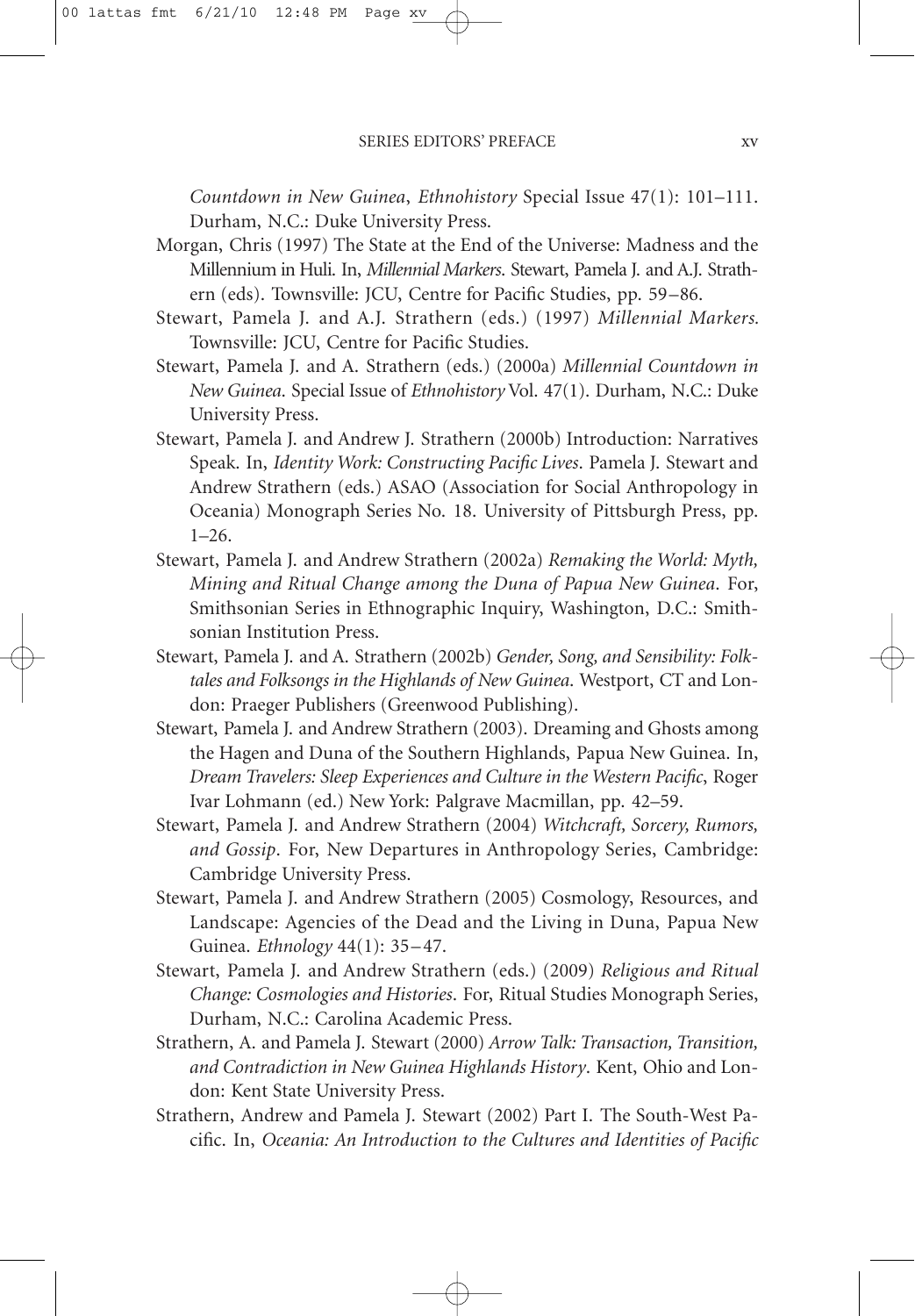*Islanders*, Strathern, Andrew, Pamela J. Stewart, Laurence M. Carucci, Lin Poyer, Richard Feinberg, and Cluny Macpherson Durham, N.C.: Carolina Academic Press, pp. 10–98.

- Strathern, Andrew and Pamela J. Stewart (2008). Shamanic Performances: Issues of Performativity and Comparison. *Journal of Ritual Studies* 22.1, pp. 53–66.
- Strathern, Andrew and Pamela J. Stewart (2009). Introduction: A Complexity of Contexts, a Multiplicity of Changes. In, Stewart, Pamela J. and Andrew Strathern (eds.) (2009) *Religious and Ritual Change: Cosmologies and Histories*. For, Ritual Studies Monograph Series, Durham, N.C.: Carolina Academic Press, pp. 3–68.
- Vicedom, Georg F. (1977) *Myths and Legends from Mount Hagen*. Trans., Andrew Strathern. Papua New Guinea: Institute of Papua New Guinea Studies.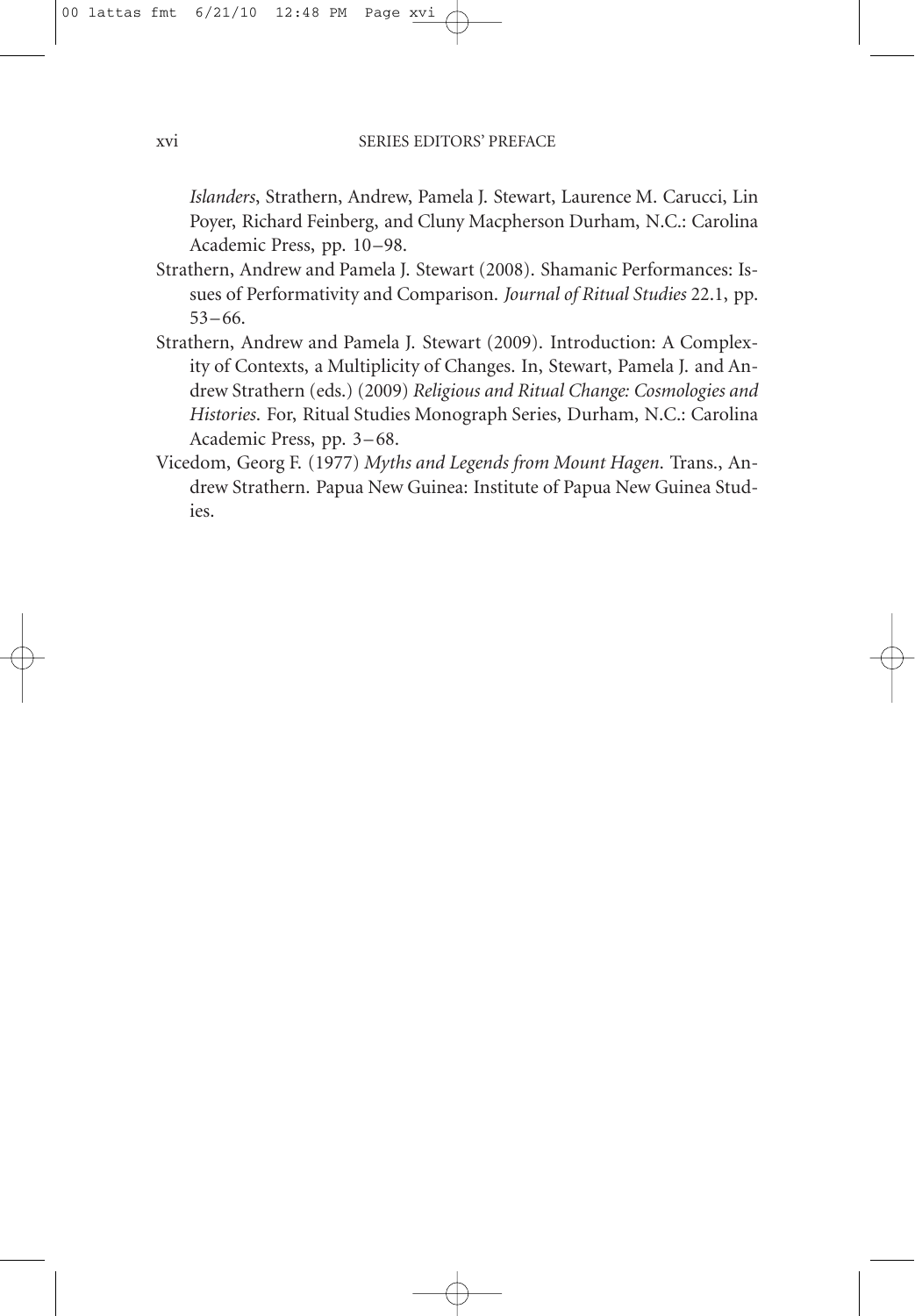## **Preface**

This book is about creativity and modernity in rural New Britain. It explores how modernity is lived; how it has been embraced, contested, and diverted into localizing practices. These have often sought to localize modernity's futurism, that is, its utopian transformative potential and promises. Like other parts of the Third World, in Melanesia, modernity's promises of progress have not been evenly realized. <sup>1</sup> In diverse ways, modernity has been accepted but also resisted and even reinvented (Foster 2002; Knauft 1999, 2002a, 2002b; LiPuma 2001). What seems like patchy and inept forms of acculturation are frequently the result of local socio-cultural structures intervening to remediate the terms of people's engagement with modern institutions, practices, values, and beliefs. In this book, I use "modernity" as a shorthand term for recent socio-cultural changes associated with the coming of Europeans, with the coming of *ol Waitskin* (all Whiteskins). Throughout Papua New Guinea, modernity has a strong racial dimension; its futurism is associated with Whiteness. The process of being encapsulated and progressively transformed, resided initially with *ol masta* (Whites) and today with Western institutions that are widely regarded as badly managed by *ol netif* (all natives) and, more especially, by an emerging educated national middle class. The latter is often given ironic honorific titles, such as *ol saveman* or *ol ABCman* (all the knowledgeable people) (Errington and Gewertz 1997). For many New Britain villagers, the modern world is what *ol Blakskin* (all Blackskins) never customarily had and what they still struggle to secure from Whites as the definitive bearers and harbingers of the future.

In terms of specific processes and institutions, for villagers, modernity has been the arrival of government, church, schools, cash crops, towns, com-

<sup>1.</sup> In this book, I use "Melanesia" as a comparative term to refer to socio-cultural groups in Papua New Guinea, Vanuatu and the Solomon Islands. Though not strictly accurate, for this definition excludes Fiji and Irian Jaya, the term has an accepted narrower use among many anthropologists studying South West Pacific communities and their historical transformations.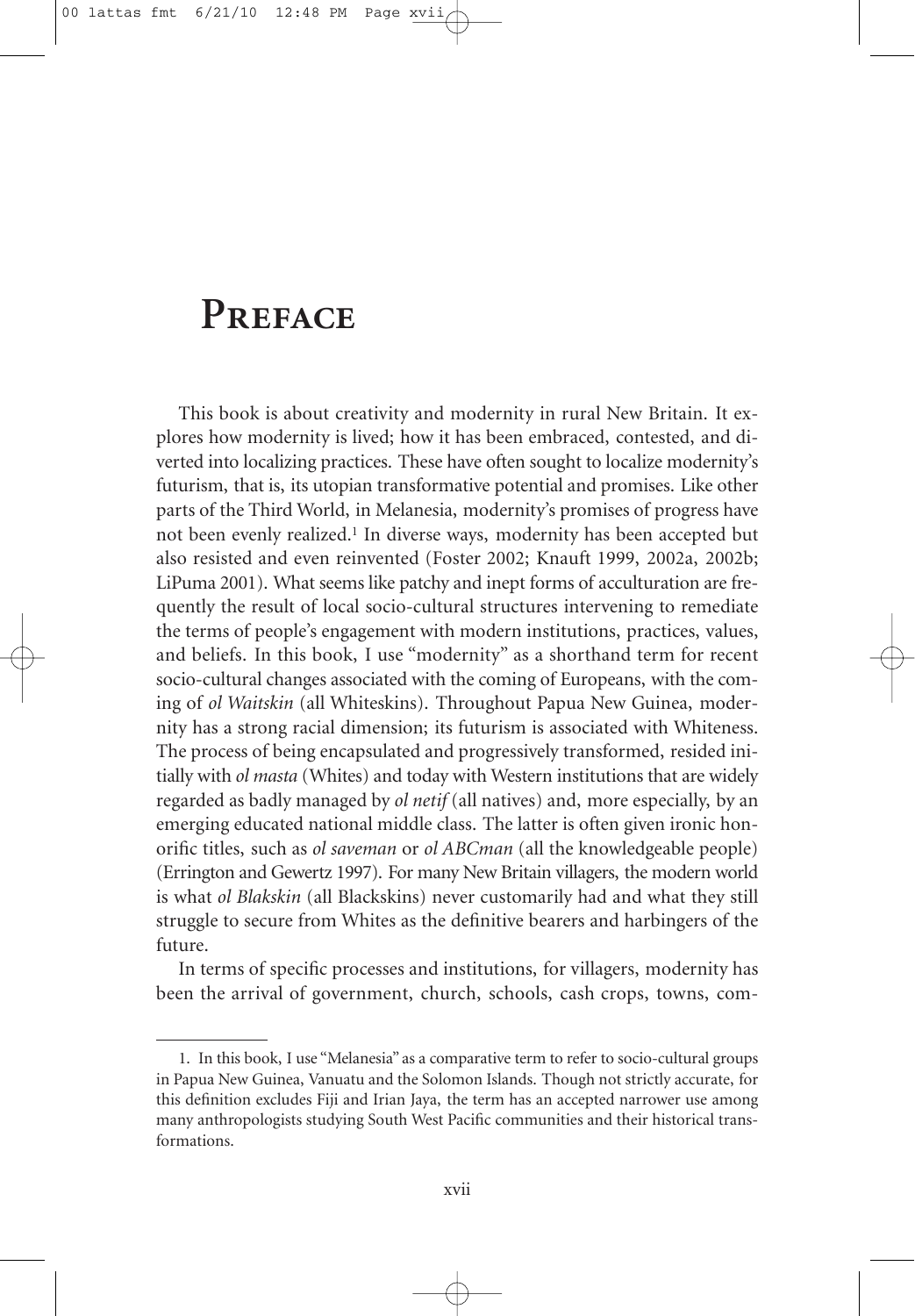### xviii PREFACE

modities, money, and Western technology. Villagers use the Pisin words *sens* (change) and *developmen* (development) as their shorthand terms to summarize the diverse aspects of modernization. More than a useful academic abstraction, modernity is a discernible process in everyday life, which villagers will relate to in unexpected ways through illnesses, cults, dreams, spirit-possession, hallucinations, myths, beliefs, and rumors. Through local practices, villagers strive to internalize, re-articulate, and also resist the new social order and its culture. Villagers' incorporation into modernity has never been passive but has involved them refiguring the assumptions, beliefs, identities, roles, expectations, and values, which are part of the collective imaginary that helps to create modernity. What Castoriadis (1987) calls an imaginary institution consists partly of people sharing a temporal-historical horizon, which today in modern Melanesia is articulated as the pursuit of growth and progress. Historically, the collective imaginary of Melanesian modernity has been closely bound up with the hegemonic institutions of government (*gavman*), church (*lotu*), and commerce (*bisnis*). They have promoted change as a process of surpassing the primitive past to enter a new, better world. Inherent in the temporal structure of modernity is a utopian promise that equates change and the future with transcendence. It is this promise, which has been creatively explored and experimented with in local, subordinate understandings of history, newness, and epochal change.

Throughout Melanesia, villagers contrast *taim bilong tumbuna* (the time of our grandparents, ancestors) to *taim bilong masta* (the time of Whites). McDowell (1985, 1988) argues that a strong sense of epochal time, what she calls "episodic time," has underpinned the proliferation of millenarian movements in Melanesia (Burridge 1960; Guiart 1951; Lawrence 1964; Worsley 1957). She relates popular understandings of history, which treats history as divided into radically distinct periods of before and after time, to modernity's rapid sweeping changes and also to customary temporal schemes that had their own ways of figuring radical transformations in society, culture, and identity (Biersack 1991; Kempf 1992; Stewart and Strathern 1997). For example, in New Britain, traditional myths often posit an original primordial time, which came to an abrupt end after men forcibly took masks, bullroarers, and other men's house secrets away from women. In traditional rituals, those stolen primordial artifacts are used to produce decisive changes to the social status and identity of initiates, by transforming weak, ignorant boys into powerful knowledgeable men (Lattas 1989; cf. Bamberger 1974). For McDowell, modern millenarian movements emerge from combining the temporal schemes of different social orders; with the ruptures, historical periodizations, and transformations of custom merging and transforming modernity's own ruptures, historical periodizations, and transformations.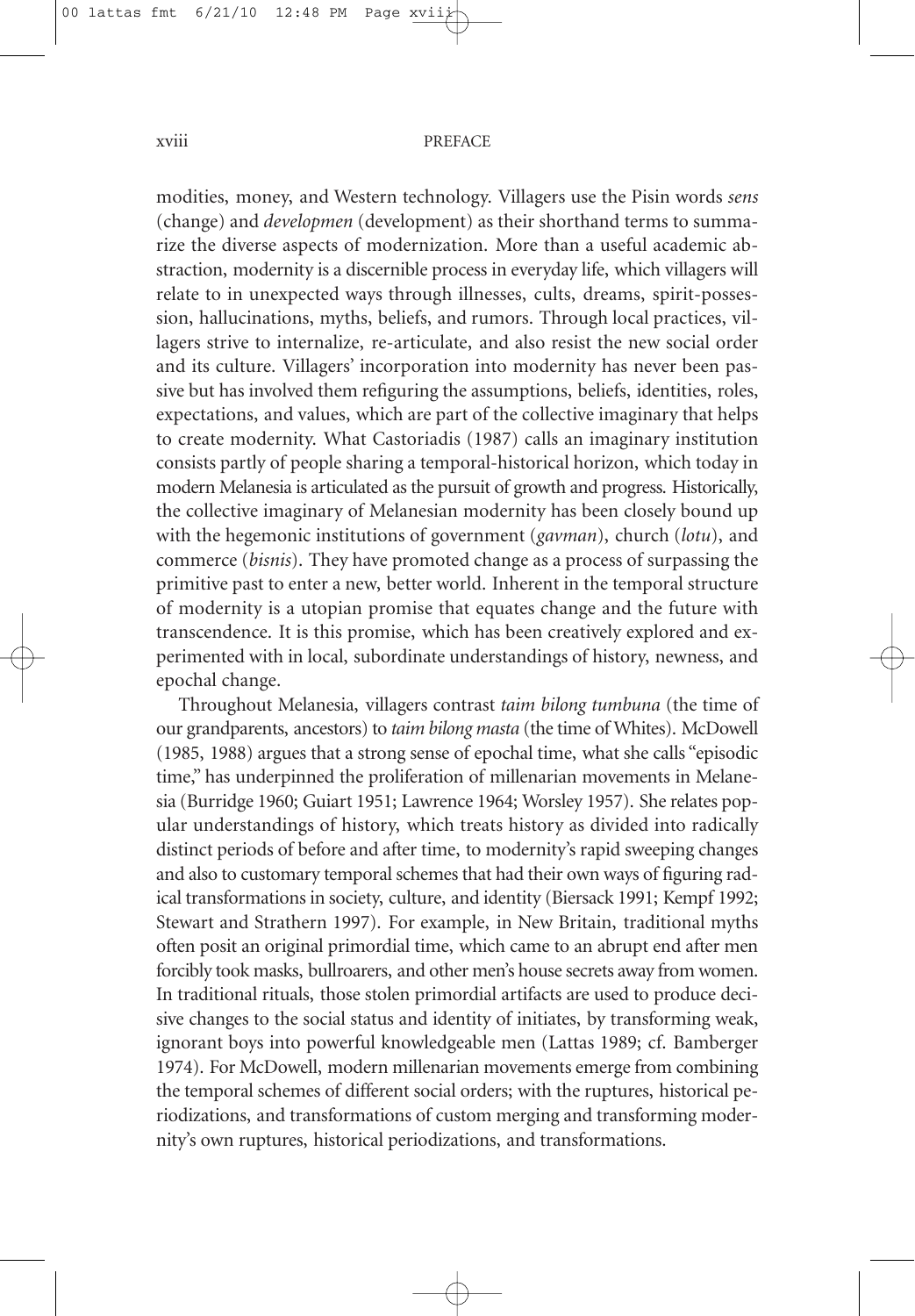### PREFACE xix

Today, throughout New Britain, villagers criticize the perceived, deficient half measures of modern day institutions for having failed to produce decisive fundamental change. Villagers' sense of history is a strong sense of unfinishedness; of having been only partially improved through the knowledge, power, and practices of Whites and of needing more radical development and completion. Yet, when villagers voice such ambivalences and criticize *sens, developmen* and *Waitskin*, they will rarely completely reject the institutions, values, beliefs, and practices of a modern world, but will rather posit the need for an alternative form of *sens*. For villagers, modernity is the hegemonic promise of material advancement and of intellectual-moral progress through participation in the Whiteman's society, culture, and personhood. Many villagers have publicly embraced development, whilst at the same time experimenting in distinctive ways with modernity's values, beliefs, practices, artifacts, institutions, relationships, forms of hope, and even with its critiques of natives (Billings 2002; Crapanzano 2004). Though full of innovative twists and turns, these experiments in modernity share many similarities in beliefs, values, and practices. Villagers have experimented and created in similar kinds of ways. The similarities are remarkable, for they occur in villages and movements widely separated from each other. This was something Worsley (1957) recognized and, like him, I analyze the recurring socio-cultural strategies through which Melanesians have struggled to control, own, and reinvent the conditions of their modernization. 2

New Britain is a region known for its cargo cults, some of which are quite large and still active though in decline (Aquart 2001; Chowning 1990; Counts 1971, 1972; Lattas 1998, 2001, 2005a, 2006a, 2006b; Pech 1991; Pomponio, Counts and Harding 1994; Trompf 1990, 1991; Valentine 1955; Whitehouse 1995). In *Cultures of Secrecy*, I documented the history of changing cults in the Kaliai Bush. This new book is more comparative than historical. Whilst still drawing on Kaliai ethnography, it also draws on my new fieldwork in other regions of New Britain, namely Bali and Pomio, so as to explore the similarities and differences between the new practices, relationships, beliefs, and cultural schemes that villagers have developed to remediate their experience of change. This new book places cargo cults alongside a wider context of popu-

<sup>2.</sup> Worsley's (1957) work has been too quickly dismissed as containing a teleological progressive view of politics. This has been at the expense of appreciating the comparative cultural schemes and practices that he unearthed, concerning how Melanesians experimented with nationalism and citizenship as ways of appropriating the future. The criticisms of Worsley often ignore the wider social pressures to institutionalize and formalize cult movements and, in particular, how these processes assumed a millenarian quality.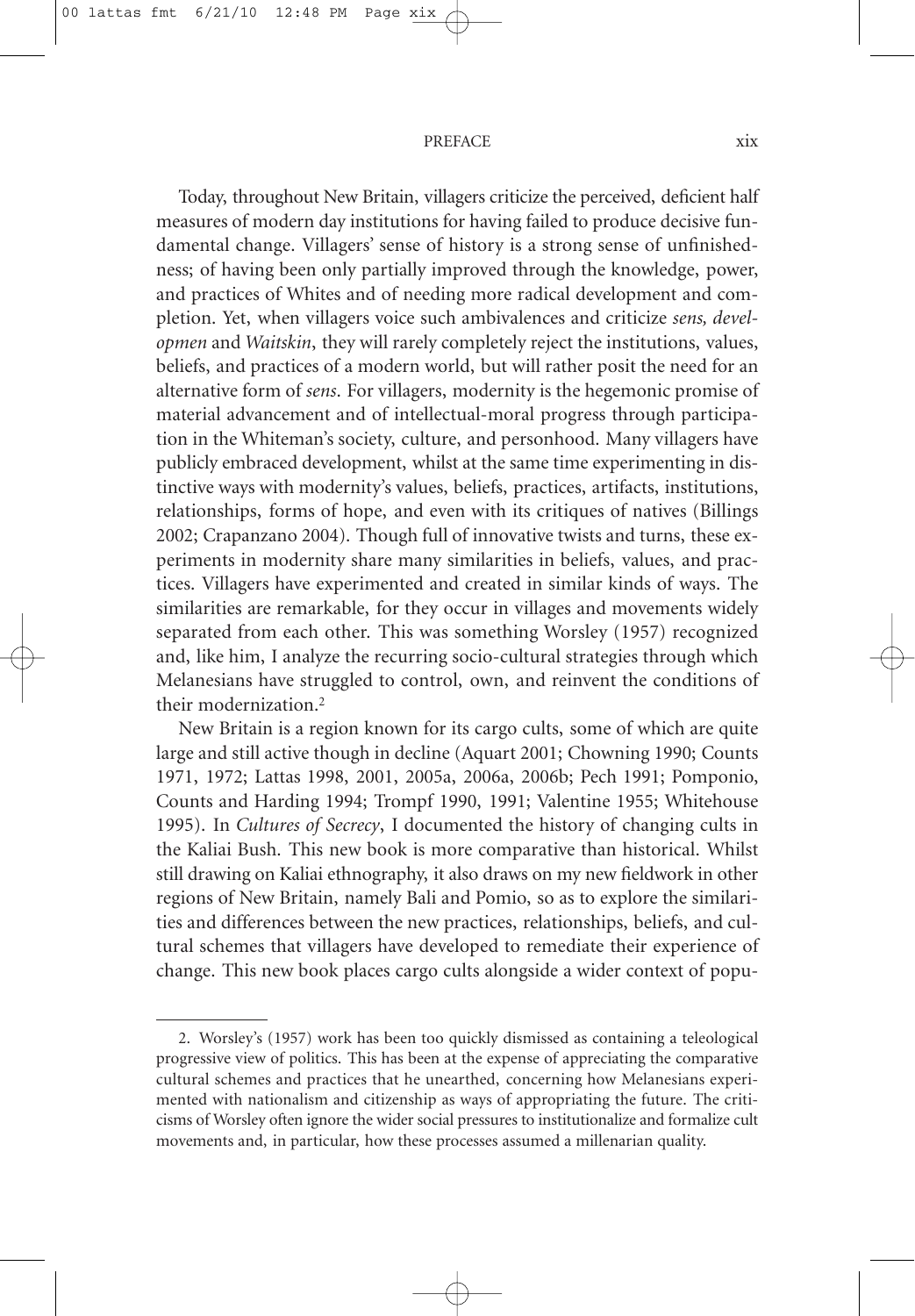### xx PREFACE

lar beliefs, stories, values, and practices, which the cults took up and which can be analyzed, as Stewart and Strathern (2004) do, as part of the everyday folklore culture through which modernity is reapprehended (cf. Geschiere 1997; Lowrey 2006; Meyer 1999; Scheper-Hughes 1996). This folklore culture includes clandestine unofficial forms of Christianity but also dreams, visions, stories, rumors, sorcery, magic, madness, and fairy tales. In everyday life, these diverse mediums, genres, and experiences have often interacted to modify and elaborate on each other's contents and to articulate what Bloch (1995) calls popular forms of cultural anticipation. For Lefebvre (1984, 1991a), these are the everyday utopian and dystopian visions that inhabit people's everyday sense of the openness and closure of the present to an alternative future.

Another kind of history, heralding another kind of modernity, was posited by the popular culture that New Britain villagers developed and that contained its own moral explorations of contemporary power, knowledge, and wealth. This popular culture was more than just an attempt to reapprehend the modern world, for it also involved villagers exploring the possibilities for transcending their contemporary sense of capture, containment, and befoolment by Europeans and educated Melanesians. Here, villagers struggled to undo their class and racial anchoring of themselves by developing dreams, visions, stories, rumors, and cult practices that offered their own distinctive ways of exploring what Bruner (2005: 58) calls "departures from ordinariness." For example, rural villagers created and recited secret stories of fantastic overseas adventures by local individuals who entered the hidden world of Whites to find God and the dead, along with Heaven, Hell, and Purgatory. Other stories told of wondrous home travels at local sites, where a submarine, ship, or car journeyed into the ground to arrive at an invisible wharf, factory, and city belonging to the dead. Then there were the stories and dreams of cameras that transferred knowledge, power and perspective from the underground dead. Some stories told of secret photos depicting the dead. Other stories told of secret photos taken by the dead, with some photos ending up in European hands, such as at an Australian government office from where they were stolen (Lattas 2000, 2006a). These folktales told of an illicitly acquired, empowering, local perspective that had to be stolen back from government and Europeans. Such stories were told in confidence by villagers to each other, creating in everyday life a clandestine transmission of homegrown native secrets, which displaced and re-enacted anew the stories' contents of clandestinely transmitted knowledge between a *masta* and his *wokboi*. The empowering secret perspective of the dead became a hidden white perspective that needed to be stolen back by secret village narratives.

In his thoughtful analysis of the politics of storytelling, Jackson (2002) argues that the creativity of storytelling allows people to take back knowledge, au-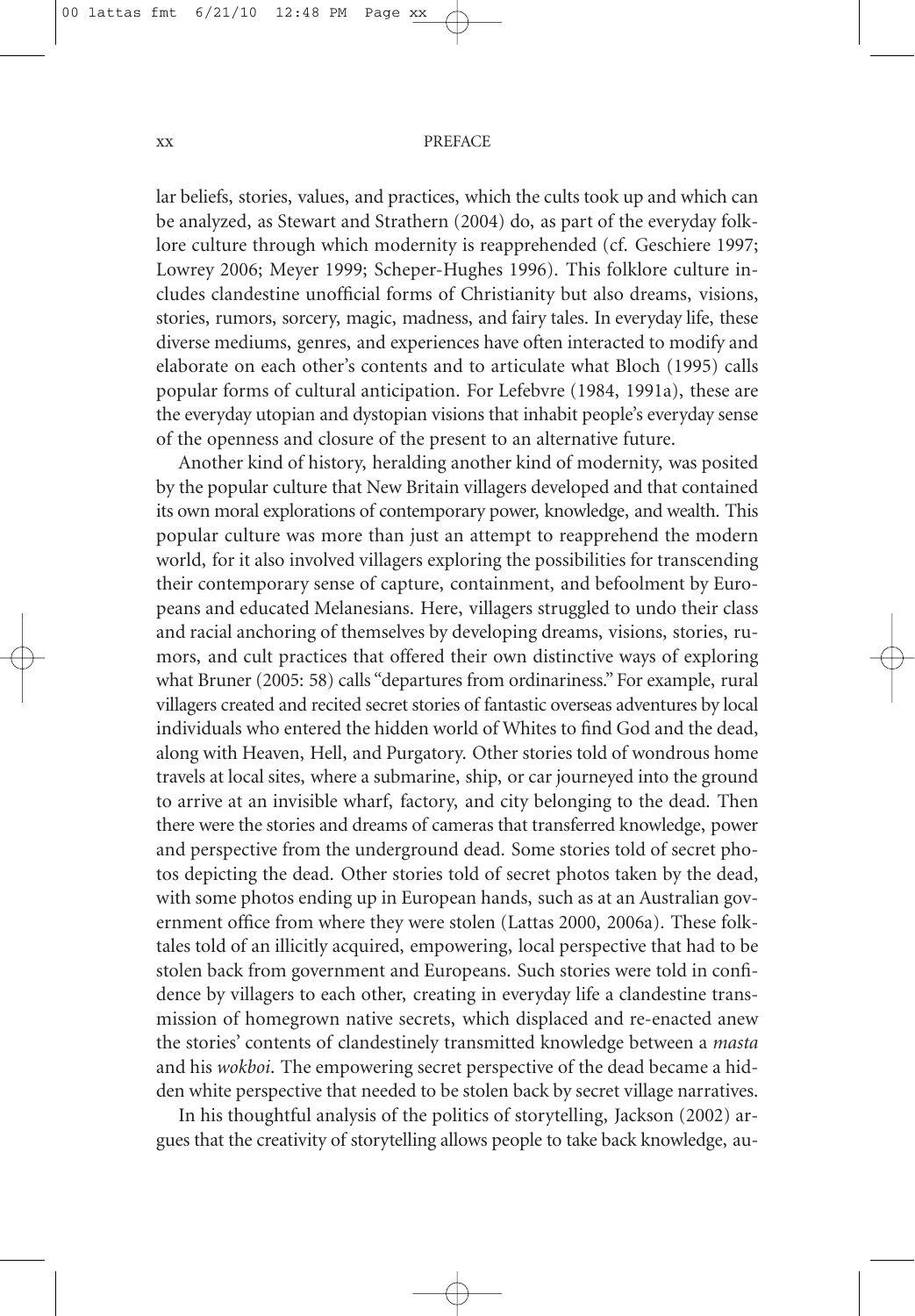### PREFACE xxi

tonomy, and local forms of sociality by borrowing and reworking dominant hegemonic codes, truths, and narratives. In New Britain, villagers appropriated and recontextualized dominant hegemonic structures by using folktales, which often explored themes such as captivity, transgression, theft, escape, movement, violence, and monstrousness in a modern world. Evoking awe, wonder and trepidation, these stories shared similar ways of authorizing belief in what appeared to defy belief. The stories challenged credibility as part of local attempts to redefine fields of presumptuousness. The destabilization and problematization of the assumptions of an existing coercive reality was part of the exploration of other potentialities. Here I agree with writers who argue that all everyday worlds generate and require images of alterity, that is, their own distinctive images of otherness, transgression, and unreality (M. Douglas 1966, 1970; Jackson 2002; Turner 1969). A concern with the alterity of what is singular or exceptional cannot be dismissed as just a feature of the "exotic reality" of millenarian cults, for it features regularly in the everyday dreams, anecdotes, and narratives of non-cult villagers, including mainstream Christians. It is the changing forms that alterity has assumed in New Britain that fascinates me, as it has fascinated villagers themselves. Villagers invented new departures from ordinariness to capture and rework the alterity of modernity; and more especially because modernity itself involves its own movements, its own departures into alterity, holding out the promising future alterity of development and civilization, as well as Heaven and Hell. In their stories, dreams, visions, and cults, New Britain villagers sought to uncover an alternative movement for their nation into the alternative world of the future by making this movement also a movement into the customary alternative world of the dead, the underground, and the past. Synergies were explored between different kinds of differences, different kinds of alterities, and different kinds of departures that involved different ways of voyaging or moving around.

In the current social sciences, the previous assumption of the homogenizing effects of modernization has been challenged by a new concern with multiple modernities (Hefner 1998; Tambiah 2000; Taylor 2002). This is a concern with how people remake the economic, political, social, and cultural structures of the modern world. Recent ethnographic work from Africa and South America has explored the specific narratives, beliefs, values, practices, and social relationships through which people on the periphery live out processes of social and cultural transformation (Comaroff and Comaroff 1999a, 1999b; Hess 1991; Scheper-Hughes 1996; Taussig 1980, 1987). Modernity has been shown to be not a simple straightforward process of secularization and scientization, nor are its processes of Christianization clear-cut (Eves 2000b, 2003a; Jacka 2002, 2005; Meyers 1999; Robbins 2004; Stewart and Strathern 1997,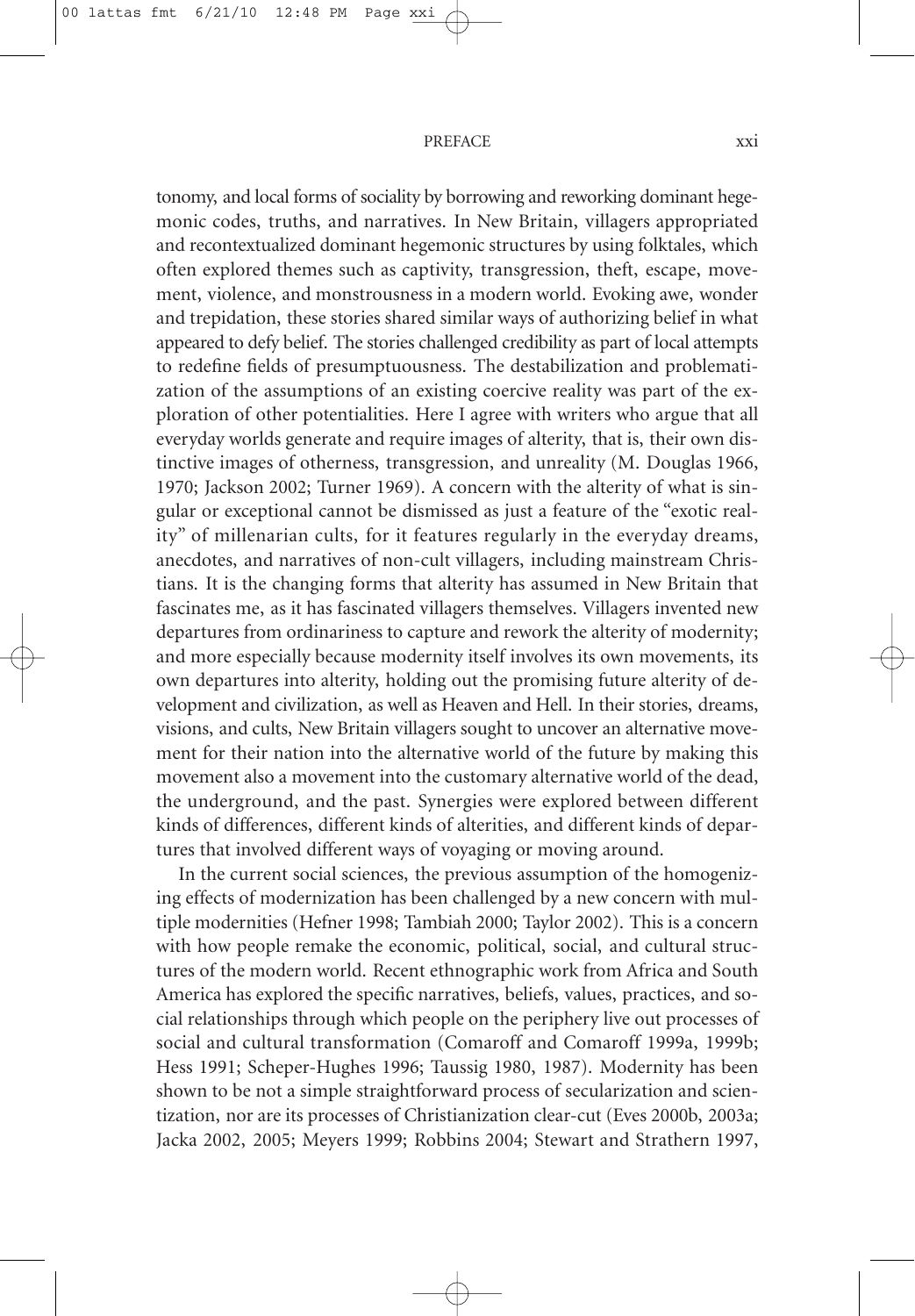### xxii PREFACE

2000a; Trompf, 1990, 1991). Instead of an anticipated increase in secularism, modernity can be accompanied by a renewed interest in religion and the supernatural, in the invisible occult forces seen to be determining the terms and fate of human existence. Even for Western society, a new wave of cultural, historical, and anthropological studies has questioned whether we have ever been truly modern and secular (Laqueur 2006; Latour 1993; Lurhman 1989; Saler 2006). These studies question the view that modern Europeans suddenly switched to living entirely in demystified worlds of science and secular pragmatism. Instead, they propose a view of Western modernity as "enchanted" and as producing new forms of the occult, such as New Age philosophies or flying saucer cults (Battaglia 2005). Using ethnography from New Britain, I explore the wondrous possibilities of modernity in Papua New Guinea; how modernity's own enchantments were appropriated within local creative practices whose inventiveness was not random or unstructured, but formed out of specific socio-cultural and historical contexts (Bourdieu 1984; de Certeau 1988; Trompf 2004).

### **Race, Modernity, and Cargo Cults**

With the arrival of Europeans, Melanesians of different language and kin groups acquired a shared point of contrast for a new unified racial sense of themselves as *mipela Blakskin* (us Blackskins), *mipela kanaka* (us unsophisticated people) or *mipela Netif* (us natives). Villagers experienced their collective racial identity as embodied in their contrasting black skins, facial features, and hair but also in their different food, gardening, hunting, houses, magic, and rituals. Everyday objects and practices acquired a racial quality in that they were often devalued as belonging to black backwardness, to *ol tumbuna* and *buskanaka* (backward, uncivilized bush villagers), and thus were something to be transcended through a white future (Bashkow 2006; Jacka 2007a, 2007b; cf. Elias 1978). Villagers' experience of *sens*, their experience of modernity as a form of epochal change, was formulated in racial terms as a struggle for racial transcendence. That which belonged to *ol Blakskin* came from the past, from *tumbuna*, whose *pasin* (habits, practices) were regularly disparagingly repudiated as *rabis* (rubbish), *samting nating* (insignificant), or *longlong save* (insane, absurd knowledge). More than a concern over the arrival of Europeans and new forms of futureness, *sens* was experienced as a movement into Whiteness that could generate, as Fanon (1968) has shown with respect to Algeria and the Caribbean, an ambivalent sense of being whitened, of becoming an imitation of the Whiteman as the true authentic version of advanced selfhood.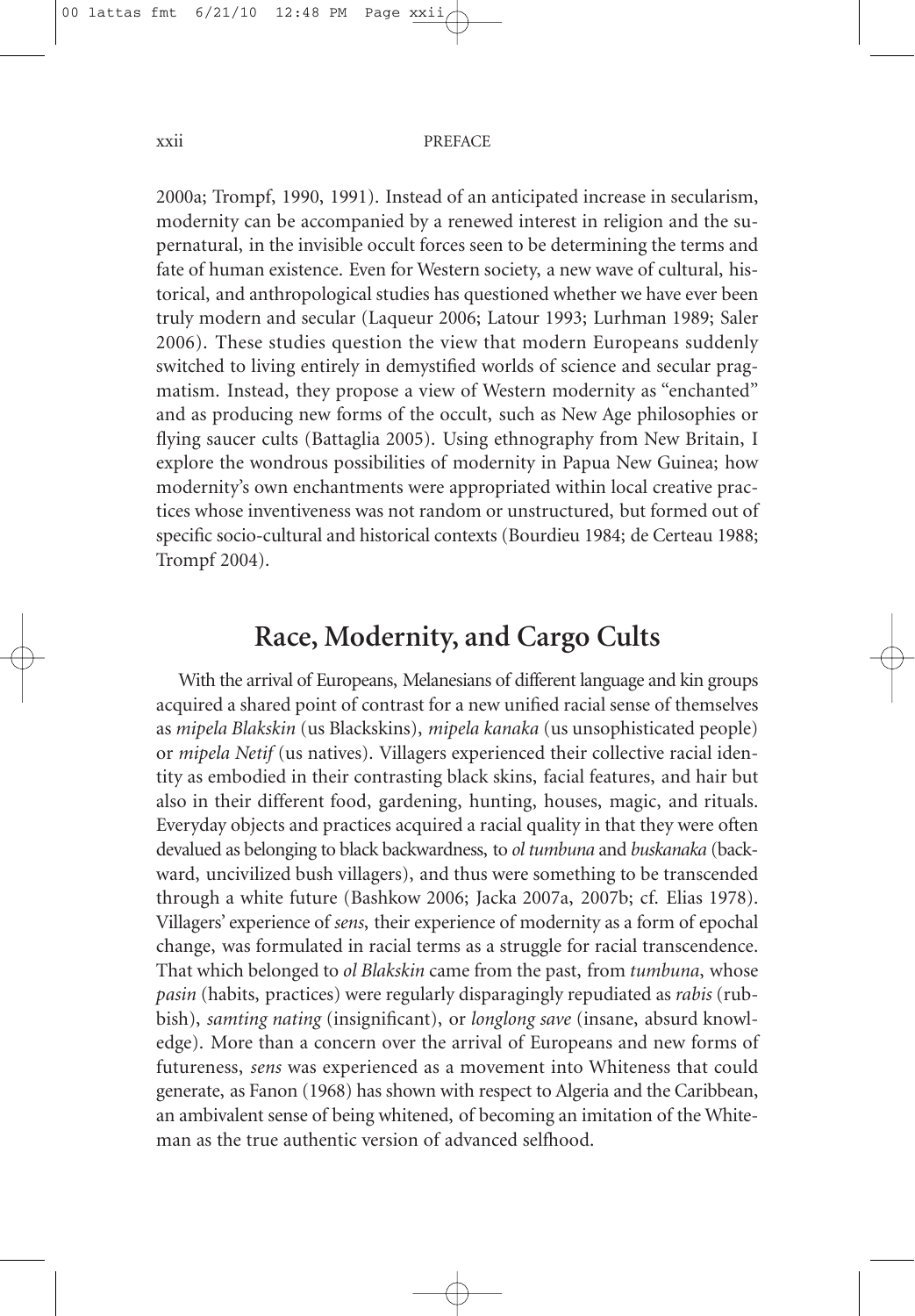#### PREFACE xxiii

Social change (*taim bilong masta*) was often experienced as the uneasy arrival of Whiteness as a hierarchical principle of value in everyday life. Racial differences operated as racial values, which informed New Britain villagers' problematic understanding of themselves as *netif*. Europeans' soft bodies, luminous skins, material affluence, and perceived absence of work seemed to confirm their claims of superior knowledge, power, religion, morality, and society. This experience of racial hegemony was never internalized in ways that were simply passive (Lattas 1992b, 1998, 2007). Instead experiences of racial hegemony were reworked and contested in millenarian movements and in popular everyday culture. In this book, I am not concerned with race as a set of scientifically formulated biological differences in the capacity of different groups. Instead I investigate the ideological force, circulation, and reworking of Western racial typologies and hierarchies of value within everyday rural culture. I focus on popular, cultural constructions of race; how New Britain villagers used the everyday dichotomy of *Blakskin* and *Waitskin, masta* and *netif*, as a way of re-articulating the moral meanings and promises of modernity. Here villagers appropriated and localized Western racial categories, as moral categories of being; that is, as value structures for idealizing and problematizing native existence. Indeed, villagers even appropriated and localized Western racial critiques of Melanesian backwardness as bound up with deficiencies in native psychology, culture, and society. European colonial rule depended on the moral/intellectual authority that came from racial problematizing practices, with Europeans governing "backward" Kanakas using the legitimizing framework of improving villagers' material, social, cultural, and psychological existence. The ascribed need for modernization, for progress and development, was linked by colonial structures to a moral/intellectual critique of natives whose violence and material poverty were taken as indicative of an inherent failure by villagers to govern themselves successfully so as to produce peace, law and order, and pacified prosperous subjects. Traditional warfare, sorcery, cannibalism (for Bali), and widow killing practices were read racially by Europeans as indicative of deficiencies to be overcome through the pedagogic, pastoral, and disciplinary labors of state, church, and commerce. Ironically, villagers appropriated Western racial critiques of themselves, but as part of local attempts to appropriate Western utopian projects for civilizing and modernizing natives. The West's racial/moral problematization of native existence was localized by villagers seeking to empower themselves through localizing Western governmental technologies for correcting and improving subjects and society as the basis of managing and producing the future.

It was in their cults that New Britain villagers experimented radically with the utopian practices and promises of a Western modernization project, which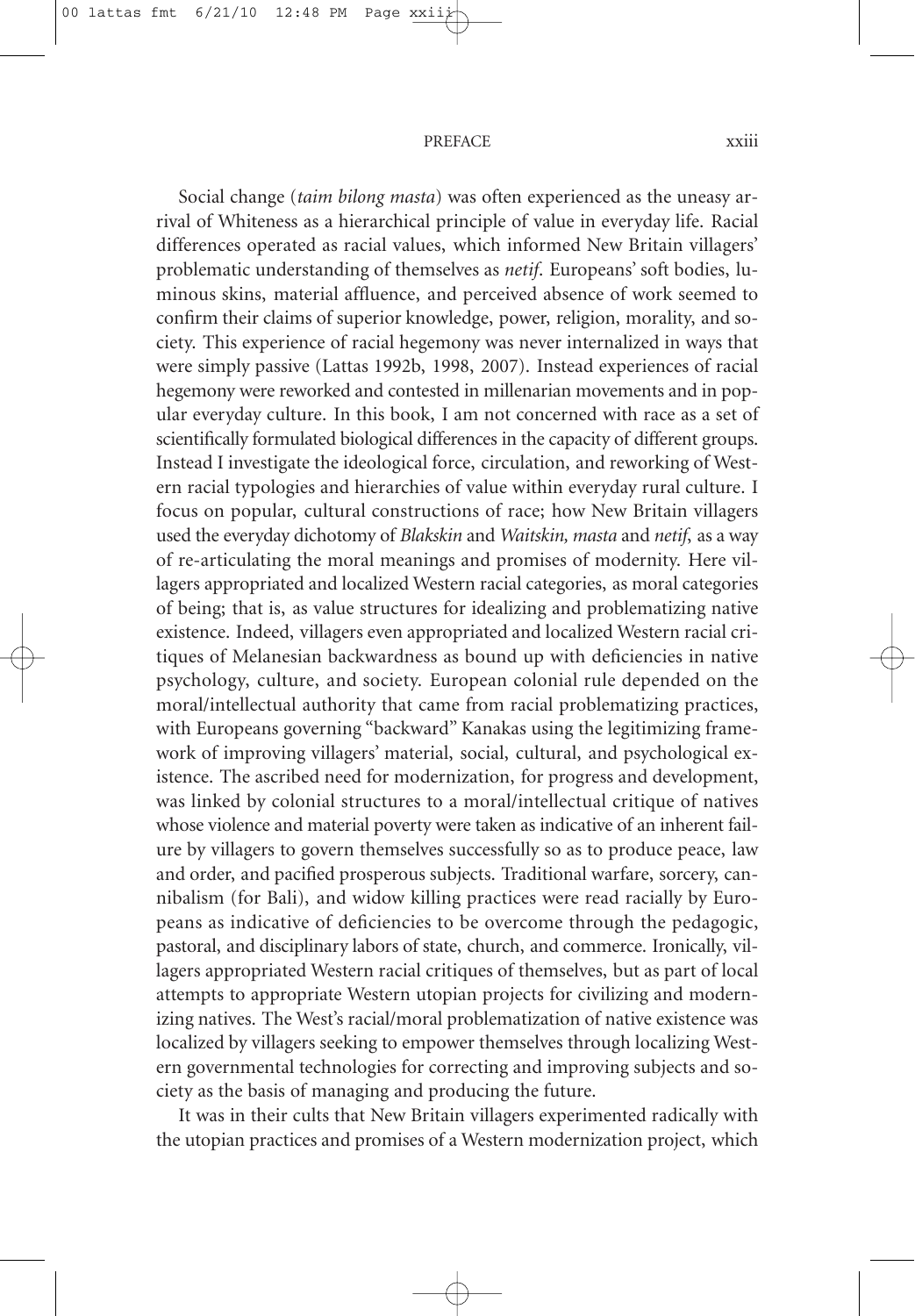### xxiv PREFACE

linked the government of society to the government of the self (Foucault 1977, 1982b). Cult followers experimented with regrounding Western projects for uplifting and transforming subjects through practices of moral self scrutiny, which were now remediated though local white spirits. Here, the alterity or foreignness of Whites and their culture was localized by being remirrored and resituated in the alterity of the underground. Whiteness was displaced onto the dead and wild bush spirits (masalai and tambaran), where Whiteness was reinvented.3 White foreignness had its otherness remade by being merged with local ways for figuring otherness, for figuring strangeness and difference. The alterity and distance of the Whiteman's world was merged with traditional Melanesian schemes for constituting alterity and distance—especially that of the underground dead and masalai. More than this, in cults throughout New Britain, the developmental transformational schemes of the West were merged and remediated through Melanesian transformational schemes. Development was developed differently. When cult followers copied and experimented with realizing other kinds of modernity, it was through other kinds of government, church, commerce, bureaucracy, and Western forms of technology. Their visible, surface, everyday forms were tied to invisible, truer, underground versions. Followers did more than just copy modernity's transformative promises, practices, institutions, and ideologies. Using the analytical concepts of Deleuze and Guattari (1987), we can say that Whiteness and modernity were deterritorialized by being moved away from the control of surface Whites and an educated Melanesian elite. Whiteness and modernity were displaced and regrounded into underground territories and invisible persons, such as the dead and masalai. In being reterritorialized, Whiteness and modernity were reinvented. They became part of creative experiments where cult followers, for example, sought local ways to own and reimplement Western hegemonic projects for correcting and improving the self, society, and culture.

Rather than rejecting or denying Whiteness as a value, as a form of idealization of the self and society, followers embraced its hegemonic horizon, but displaced and remediated Whiteness through local invisible terrains and spirit

<sup>3.</sup> Bush Kaliai villagers distinguish between masalai (**pura**), *tambaran* (**mahrva**) and the souls (**ano**) of the dead. The latter mostly reside in invisible mountain villages and underground. Masalai are primordial ancestral beings who inhabit named sites. They have the power to change into something else, often a stone or snake, but even one's own spouse. They can hypnotize the living. Wagner (1986b) offers a good analysis of the masalai in a Melanesian culture. For the Kaliai, tambaran can refer to certain primordial, super human cannibals like Boku and his wife, Silimala. A tambaran can also be the angry cannibalistic ghost of a person who has suffered a violent death and their soul stays behind seeking revenge.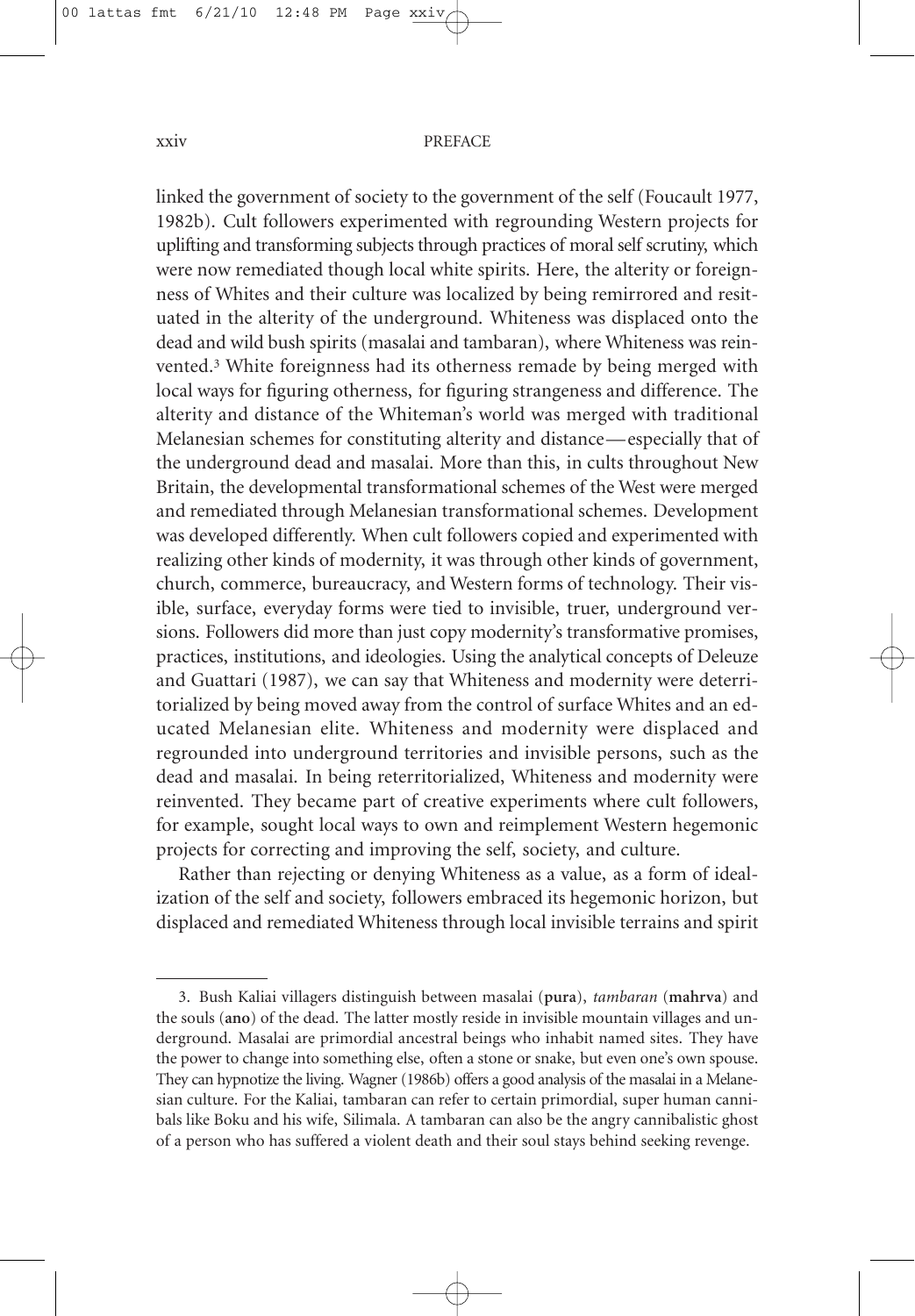### PREFACE xxv

beings. The latter now became modern moral guardians and policemen with access to an alternative modern social order. Cult followers in Bali, Kaliai, and Pomio worked hard at remaking their everyday interactions, practices, relationships, thoughts, and values so as to embrace and internalize an idealized white persona as the basis of an alternative future society, which would be fully realized when followers shed their black skins to become a new race of Whiteskins. The hegemonic privilege of Whiteness was envied for embodying higher status, excellent material living standards, superior knowledge and technology, efficient institutions, scrupulous hygiene and cleanliness, better morality, and enhanced social order. Whiteness was taken on as a goal to be achieved, but through local strategies and tactics that diverted and remade the modern practices, relationships, institutions, and forms of knowledge offered by the West. Whiteness itself was remade in these local strategies of appropriation. Whiteness was taken up as a line of flight and, paradoxically, as a line of escape that offered the possibility of transcendence through its futureness. Through being deterritorialized and reterritorialized, Whiteness was remade, it was localized and made to offer new potentialities. Reassembled through relations with the past, the dead, masalai, and the underground, Whiteness was regrounded so as to articulate anew its embodiment of futureness and transcendence. True Whiteness would not be achieved through simple passive copying of Western political, religious, and commercial labors; what Pomio Kivung followers mock as *kopi-savi* (copy-knowledge). Instead, the West's transformative promises and pedagogic practices were merged with local transformative mimetic labors, which villagers customarily directed to the dead, masalai, and the underground. The hegemonic process of copying and becoming White and Western was displaced and remediated by the Melanesian mimetic transformative practices of ritual, magic, and divination so as to resituate the racial structures and transformative possibilities of modernity.

Cult followers were not alone in exploring alternative Melanesian ways to secure Whiteness and modernity, for this was an important aspect of the everyday dreams and folktales of non-cult villagers. Underpinning the various dreams, folktales, and cults were two recurring strategies for appropriating Whiteness and modernity. The first strategy Melanesianized the foreign, whilst the second whitened and modernized the local. In the first strategy, villagers familiarized European countries, Western institutions, and white people by understanding them to contain Melanesian deities, dead relatives, and *netif* customary practices. Rome and America were interpreted not just as Heaven but as the invisible world of a rejected Melanesian god and of local ancestors. Thus, white people from overseas might be suspected of being returned dead relatives, particularly if they were unusually friendly (Leavitt 2000). Even major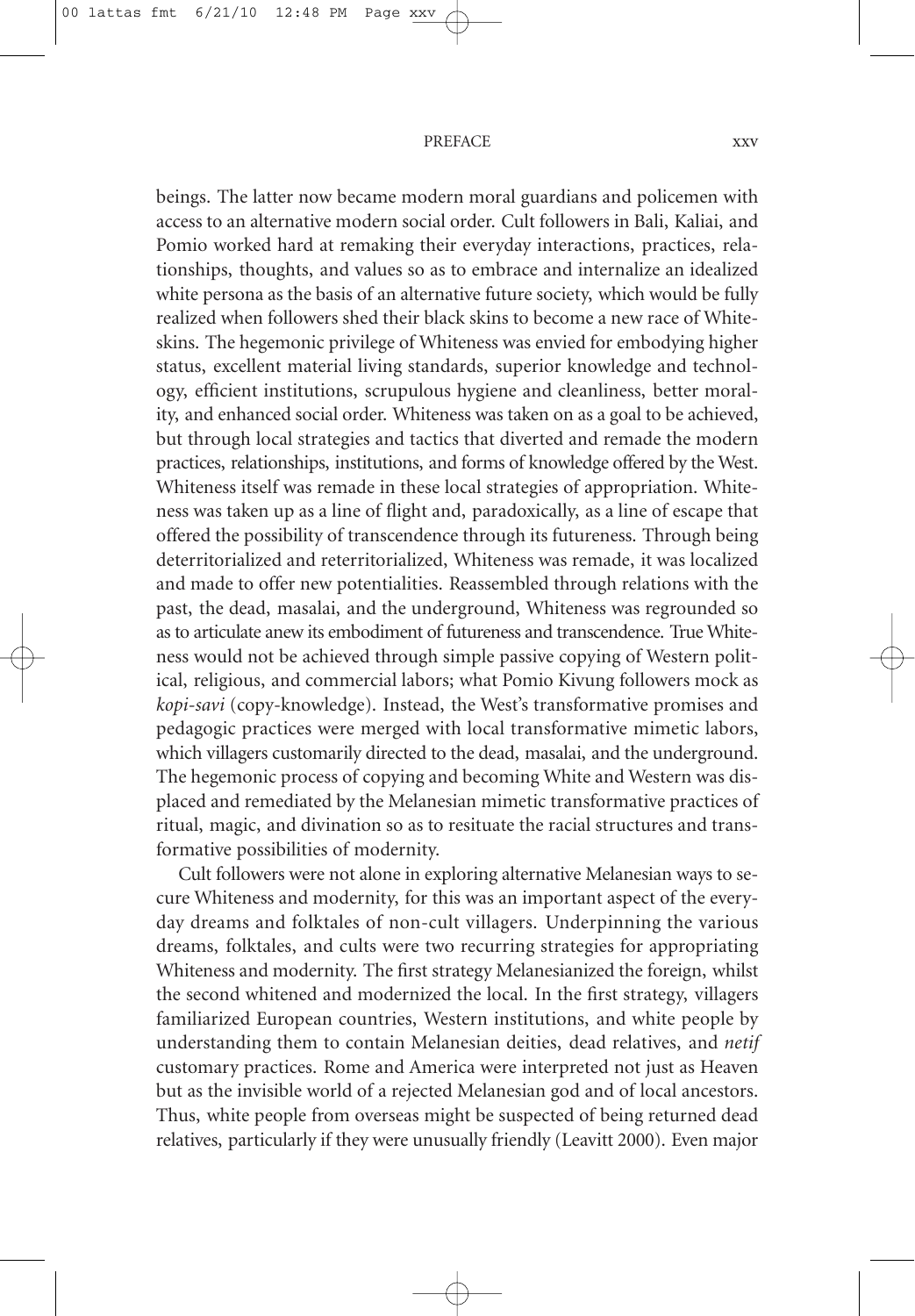### xxvi PREFACE

cult opponents, such as the coastal Kaliai big man and notorious sorcerer, Salinga, found it difficult to resist this conclusion. He suspected the nearby Australian manager of Iboki plantation to be a lost child because this Whiteman was uncommonly generous towards him with food, drink, and money.

The second strategy for appropriating Whiteness and modernity sought to Westernize or modernize local customary sites associated with the dead and masalai. Cult followers, but also other villagers, revisited local tabooed sites of alterity and whereas their parents heard and saw traditional *singsing* (ceremonies involving music and dance) performed by those underground, villagers now heard hidden cars and engines or saw electric lights. People's dreams provided more detailed accounts of the modern cities, factories, and wharves that were hidden there. Those dreams supplemented widely circulating folk stories, such as the story from the south coast of New Britain, telling of a young man who received a towel and soap from a local masalai site. In the late 1990s, when the Malaysian timber company started logging in the Kaliai Bush, its bulldozers, trucks, and chainsaws disturbed many sites belonging to masalai and the dead, such that villagers and workmen (many from distant areas of Papua New Guinea) ran into *weil masta* (wild Whiteman) and *weil misis* (wild White woman) in the bush. Even coastal Kaliai villagers, who had opposed and mocked the cargo cults of the bush, now saw and told stories of mysterious cars that traveled at night and without a driver. By implication, the driver was invisible and he and his car came from disturbed bush sites.

### **Discipline, Pastoral Control, and the Dead**

It was cult followers who systematized the task of establishing an alternative social order, which could mirror, capture, and seduce the hidden alternative modernity that resided locally. Followers sometimes renamed and revealed local sites to be alternative versions of important "invisible" Western sites, such as the Red Sea, Jerusalem, Mount Sinai, Galilee, Brisbane, and even Heaven, Hell, and Purgatory. Cult followers, in Bali and Pomio, found not just local underground cities and cargo but also hidden corporations, banks, churches, and government offices run by the dead (Lattas 2001, 2005a, 2006b). Bali and Pomio cult followers formed secret alliances with these underground institutions and their "western" personnel, as the basis of followers' own active involvement in modern surface world institutions. A hidden depth sustained followers' selective involvement in modernity. On the island of Bali, cult followers used the mirror world of underground corporations to take up cash crops and to start their own company producing copra and more recently cocoa (Lattas 2001,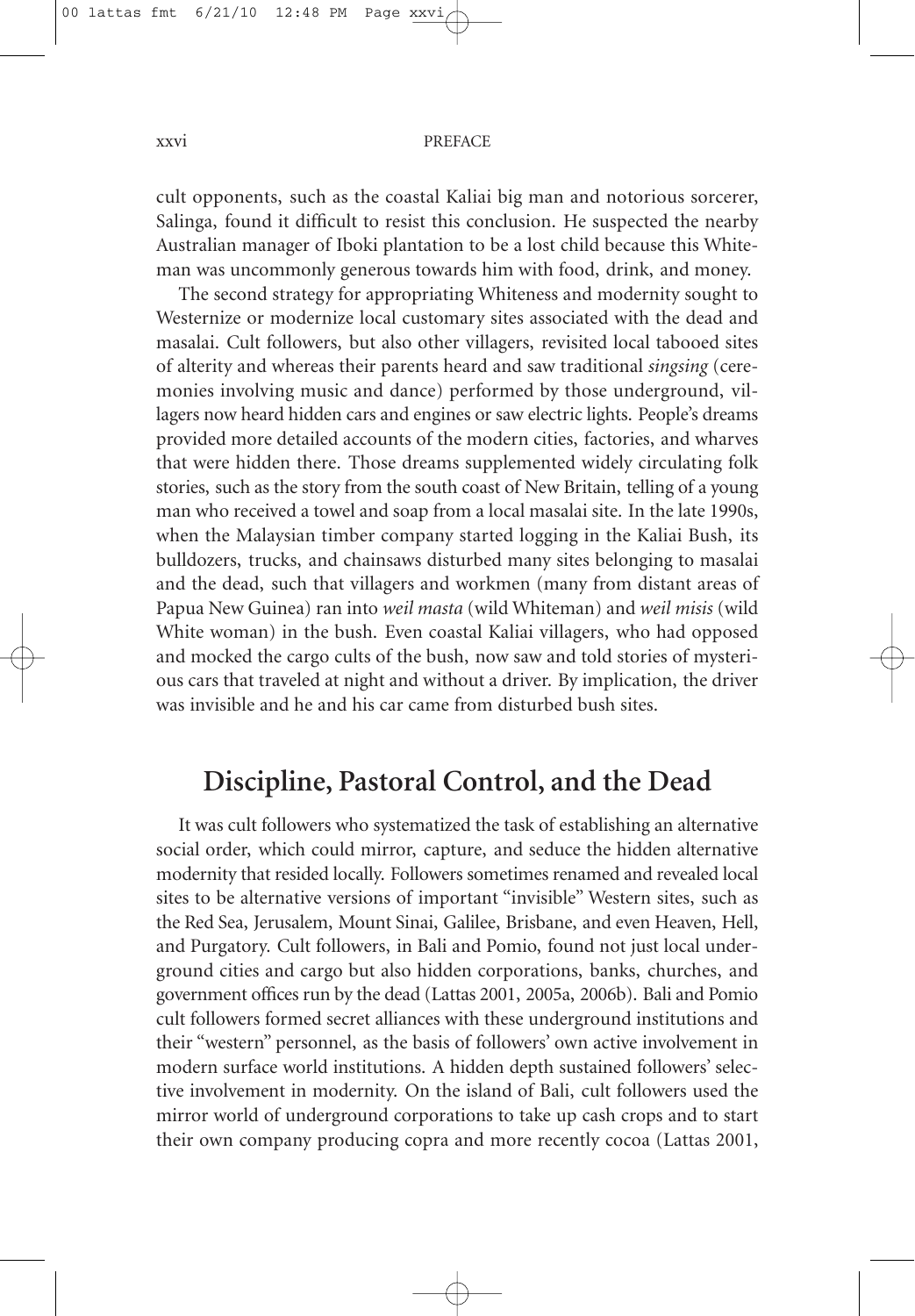#### PREFACE xxvii

2005a). In Pomio, Kivung followers rejected cash crops and instead used the mirror world of an underground government as their secret motive for taking up politics and government as a millenarian vehicle in the surface world (Aquart 2001; Lattas 2006a, 2009; Trompf 1990, 1991; Whitehouse 1995). Invariably, in the underground, all the different cults unearthed "truer" Melanesian versions of Christianity. Just as in the past, when the underground provided New Britain villagers with their traditional songs, dances, rituals and masks, so the underground provided contemporary cult followers with the new liturgy for their independent churches. It supplied the new prayers, songs, moral rules, baptism rituals, and confessional practices of cult churches. The underground provided more than just modern aesthetic forms, it supplied the cults with progressive ethical codes supported by modern pastoral powers. The latter involved often installing the dead and other spirits as moral guardians who remediated and enforced modern practices of moral surveillance, self-scrutiny, confession, and atonement (see photo 14). The cults copied Western pastoral technologies of self-formation, which powerfully linked the moral governance of society to the moral governance of the self. In particular, customary magico-ritual relations with the dead were reformulated and used to localize, amplify, and refigure modern disciplinary and pastoral pedagogic technologies.

In Pomio and the Kaliai Bush, some cult followers applied the civilizing projects of modernity not just to themselves, but also to their invisible customary spirits. There was ethical anxiety over masalai and the dead having wandered the local landscape before Church and government had arrived and so they had missed out on being Christianized and pacified, like the living in the surface world. To correct this, cult followers developed ritual practices that sought to pacify and civilize local spirits. In the Kaliai Bush, from the late 1960s until the mid 1980s, Censure's followers offered apologies and gifts of pigs and shell money to compensate for crimes that the dead had suffered at the hands of those in the surface world. In Pomio, from the mid 1960s until the present, Kivung followers have continued to offer food to the dead and to give money so as to clean away the moral sins of the dead. In both Kaliai and Pomio cults, followers have nurtured an alternative civilizing project, which has regarded the domestication of customary, creative, spirit beings as necessary to bring their alternative, superior, white knowledge and power into the surface world to provide an alternative future (Aquart 2001; Lattas 1998). Cult songs and dances were used in a customary way to please, domesticate, and seduce underground spirits by giving them ceremonial debts. These rituals familiarized the living with previously hostile spirits, creating exchange ties that befriended and required the spirits to come and build a new modernity for the living. The rituals also were a circular form of moral pedagogy, where the living placated, tamed, civ-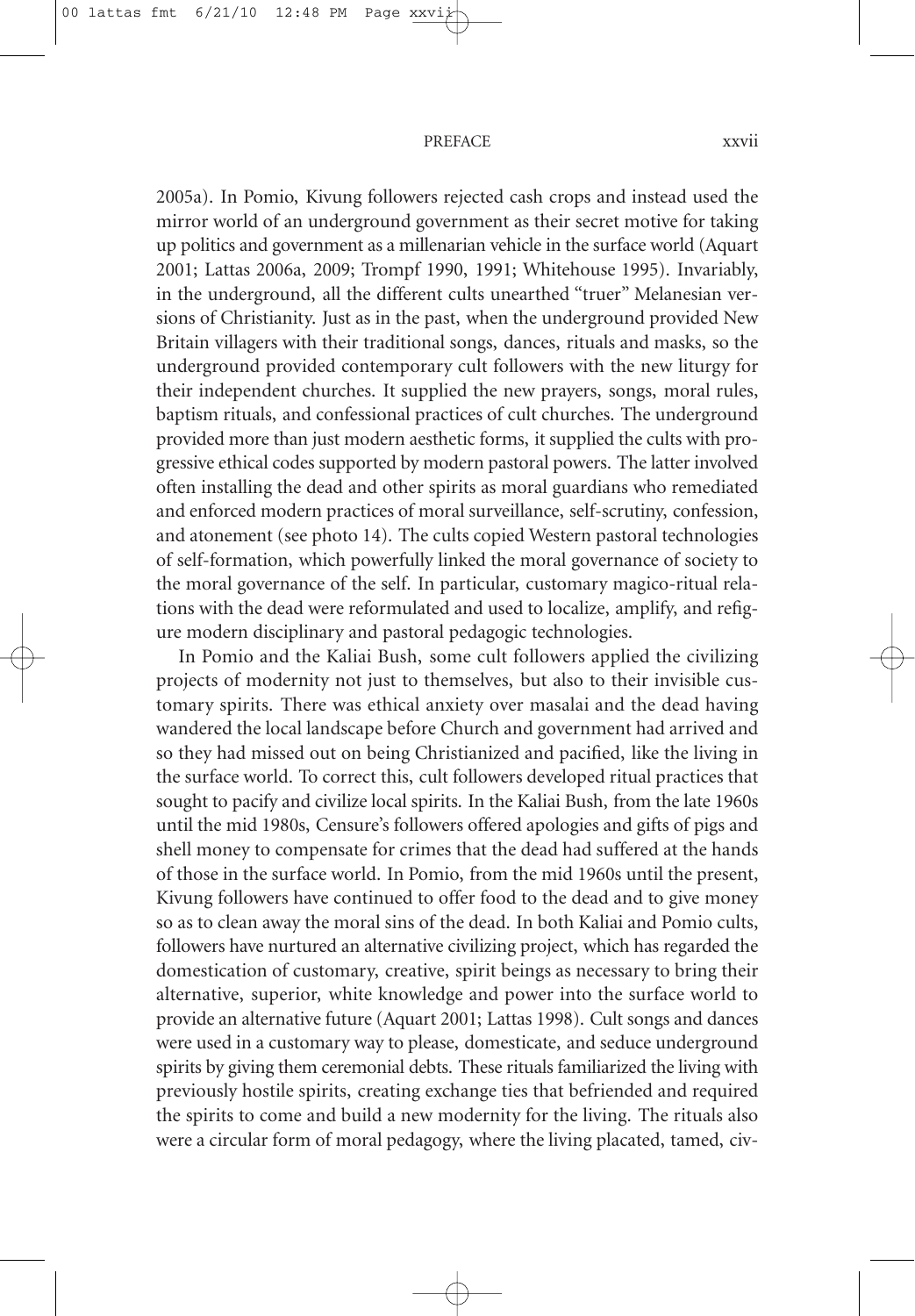### xxviii PREFACE

ilized and morally re-educated the dead, so that the dead could become modern moral guardians over the living. The dead were installed as moral policemen, as the moral menders from the land, who could take the governmental place of God, the Catholic Church, kiaps, and the state.

New Britain cargo cults linked their appropriation of the pacification process to their reformulation of the modern goal of producing a tolerant multiracial society. Official projects for pacifying wild, hostile, native groups so as to incorporate their diversity into a modern, civilized, multiracial nation were expanded to include other customary, hostile, feared indigenous groups, namely, masalai and the dead. They should also become visible citizens in a truly, pluralistic, multiracial, nation state that practiced genuine tolerance of diversity. 4 Spirit beings would be the nation's new, privileged, organizing, white elite. In place of educated Melanesian groups and their claims to the cultural authority of Whiteness, there would be the governing white alterity of the dead and masalai, no longer feared as dangerous wild monsters but embraced to lead a more tolerant nation.

In Australia, Deborah Rose (1994: 175) has skillfully analyzed contemporary Aboriginal myths, which localize the European historical figures of Captain Cook and Ned Kelly, making these Whitemen into local white ancestors. She argues that the stories of white ancestors are part of indigenous "people's search for a moral European." In her analysis of the Johnson cult on the island of New Hanover, Billings (2002) argues that in their critique of the Australian colonial administration and their corresponding idealization of Americans, Johnson cult followers did not reject colonial paternalism but sought an alternative more powerful and more moral form of white guardianship in Americans. As Papua New Guinea approached self-government and independence, in New Britain there emerged an outbreak of cults pledging loyalty towards a hidden, underground Whiteness. What looks like cult followers confused embracement and relocation of the colonial racial hierarchy was a response to emerging ethnic, religious, and class tensions between Melanesians, as certain educated Melanesian groups started to govern other Melanesian groups through state, church, and commercial institutions.5 For cult followers, masalai and

<sup>4.</sup> In the late 1960s, a Multi Racial Local Government Council was established in the Gazelle Peninsula. It was opposed by the Tolai Mataungan Association, but supported by the Kivung. Today, Kivung leaders still champion the need for a multiracial government. They criticize the Tolai as having sought a quick national independence to increase their political power and financial wealth.

<sup>5.</sup> In their patrol reports, Australian kiaps noted villagers' concerns about Independence and Europeans leaving. Though those reports partly mirrored the assumptions of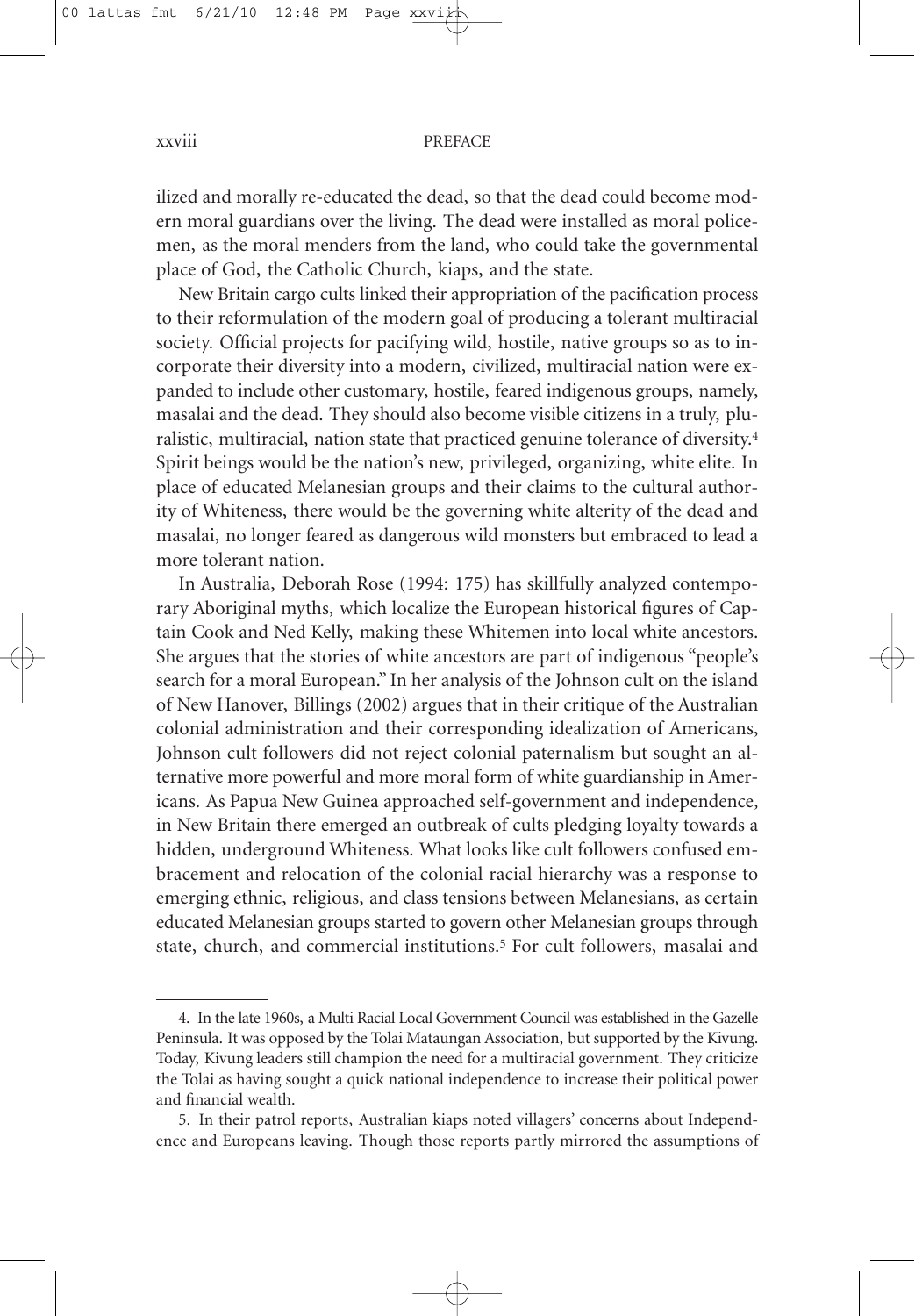#### PREFACE xxix

the dead offered an alternative, local, white, governing elite empowered with the symbolic capital of "true" Western knowledge and so able to challenge claims by educated Melanesians that they would govern and deliver *sens*. Many non-cult followers joined cult followers in positing and using the alternative modernity of the underground to dismiss educated Melanesian groups for their superficial grasp of the white knowledge (*save bilong masta*) that underpinned their authority.

Through local cults, dreams, visions and folklore, New Britain villagers explored alternative futures that regrounded the nation's progress into the transformative powers of an autochthonous Whiteness. It was cult followers who systematized and institutionalized these experiments by creating communities that had clandestine covenants with underground Whitemen offering their own concealed, alternative church, government, and corporations. Indeed, these underground Whitemen offered very precise, detailed and very realistic subterranean versions of modernity that came complete with banks, bureaucratic offices, money, commodities, modern machinery, factories, schools, church liturgy, confessional rituals, moral codes, policemen, courts, and government administrative departments. When cult followers embraced surface world forms of development, such as when Bali cult followers set up their own company to cut and sell copra or when Pomio Kivung followers elected representatives to council government and to national and provincial parliaments, this participation in modernity was read via secret understandings, exchanges, and ritual obligations with underground white people. Hidden ancestors, local masalai and dead relatives offered an alternative truer form of white stewardship, with more promising forms of commerce, politics, and religion, which belonged and emerged from people's past and their own home heritage sites. For Bali and Pomio cult followers, the capture of this concealed, more authentic modernity required not withdrawal, but active involvement in Western institutions. Cash crops and modern politics became something more than their visible surface forms, for they now were doubled up mimetic activities, which sought to realize anew the visible world by copying and seducing concealed, more genuine versions of it. Selective in-

kiaps, they were not just fabricated, for they did articulate villagers' concerns about who would take the governmental place of Europeans. In Pomio, this was primarily anxiety over the Tolai. To this, Kaliai Bush villagers added their own fears of the growing modern power of nearby coastal Lusi and Kombe villagers. On Bali Island, Dakoa's followers refused to take part in council government elections that initially favored the more educated villagers, such as Seventh Day Adventists.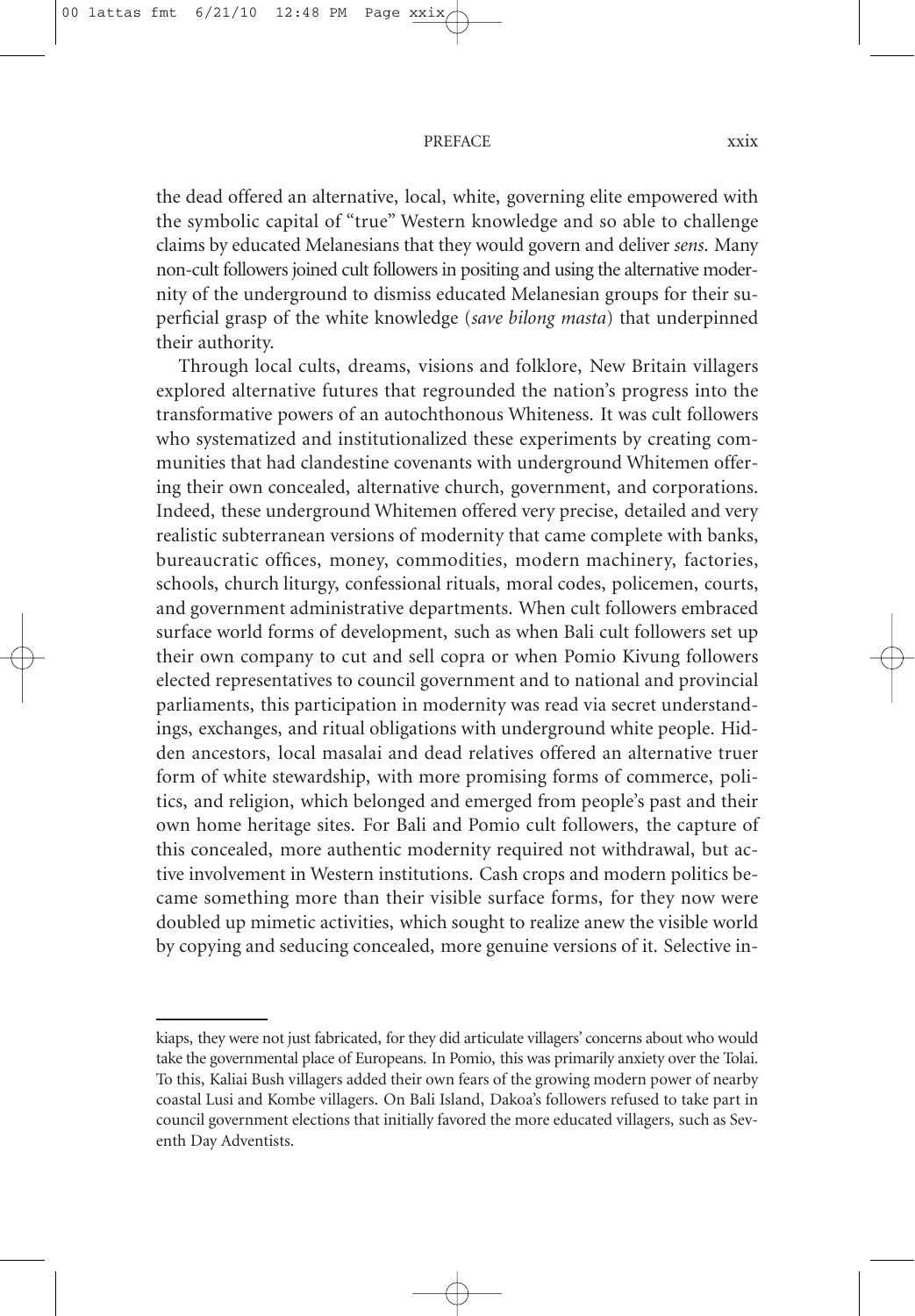volvement in modernity became a secret mimetic ritual for picturing and drawing forth an underground modernity. Its alternative, local, white people would reveal and deliver what surface Whites had hitherto monopolized, distorted, and secreted away.

### **The Politics of Situatedness**

Traditionally, Melanesians formed their lived worlds out of ongoing dialogues and exchanges with the invisible dead and masalai. These extraordinary beings animated the hidden ground on which the visible world rested (Feld 1982; Strathern 1989; Wagner 1986b; Weiner 1991, 2001; Wood 2006). Many masks, songs, dances, rituals, names, magical spells, pigs, garden crops, and even women originally came from masalai and the dead. They provided many of the valuable material and symbolic resources in the surface world. In their everyday magical practices, villagers customarily turned to these invisible ancestral beings for help with gardens, hunting, illness, rain, too much sun, and lost pigs. The colonizing projects of Christianity advocated prayers to the invisible helping hand of God instead of spells seeking help from invisible guardian spirits. Samaga, who is known for his magic and is a respected big man from the bush Kaliai village of Molou, explained the change like this:

Before they said that things had their boss [spiritual guardian], for ginger and other things, like [hunting] dogs. The magic for dogs had its boss; the magic for tricking eels had its boss ... Now the church has come and people's minds have become clear and they say: "What man? There is no other man who could give something to you and me; there is just God."

God ought now to provide the outside world of power and plenitude. He should be the new authorizing figure of mystery whose removed presence defines the boundaries of a fallen reality (Heidegger 1977; Merleau-Ponty 1969).

The foreignness and transcendent, invisible nature of a Western God, when combined with Europeans arriving from foreign concealed countries over the horizon, meant that Europeans colonized not just the visible physical space around people, but also the world of the invisible. Throughout New Britain, this perceived European capture of the hidden creative force underpinning everyday life was resisted and subverted by cult leaders, shamans, storytellers, and those judged mad. They articulated popular concerns that the invisible not be totally Europeanized, that it be kept partly local and Melanesian. Accordingly, villagers frequently made God into a local ancestor or deity (Pom-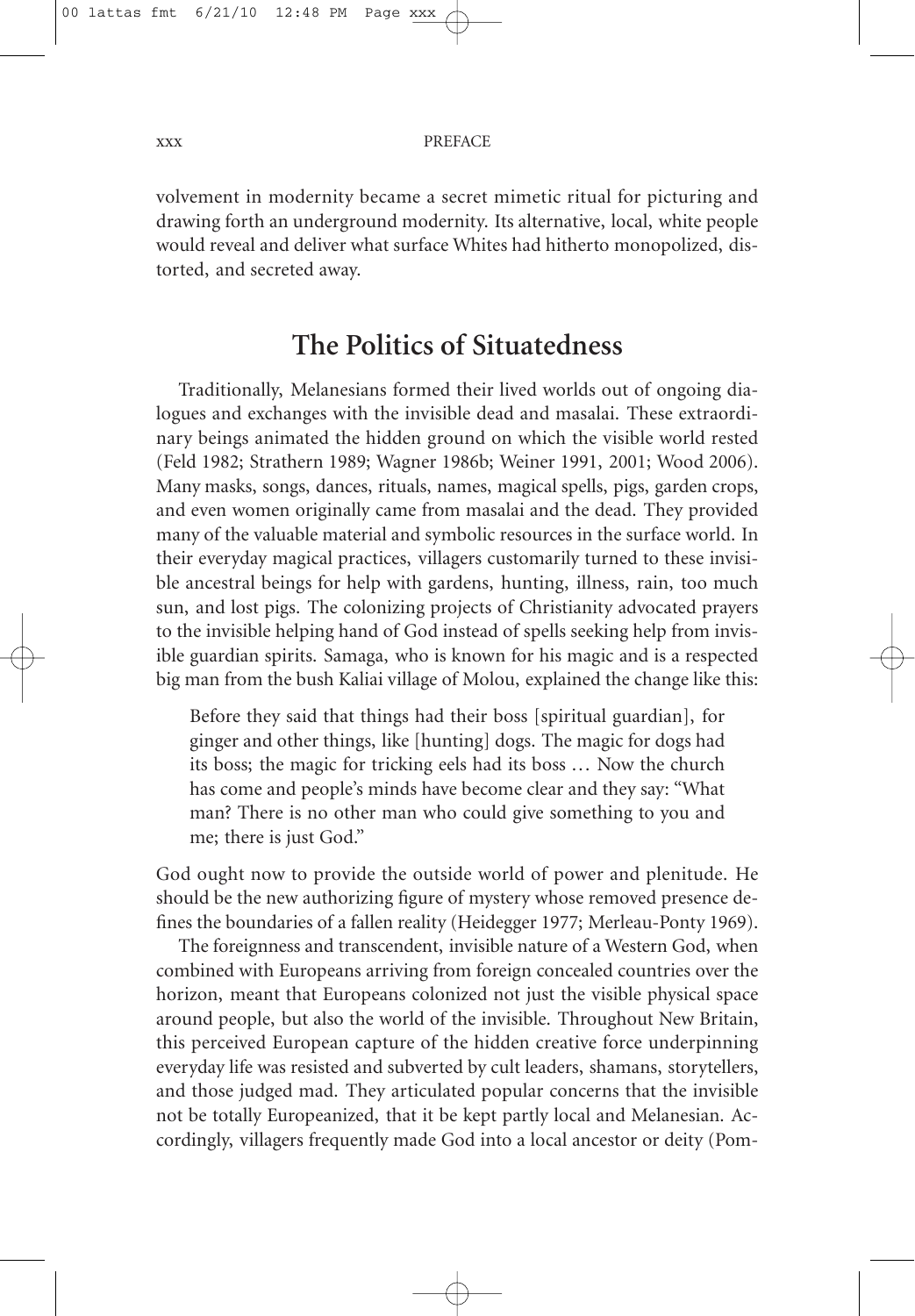#### PREFACE xxxi

ponio, Counts, and Harding 1994). Occasionally, God was made to reside at a local site, which was then invariably modernized into a hidden city or even Heaven. More often, a local Melanesian deity was described as fleeing to distant European lands, along with dead relatives and parts of their Melanesian cultural heritage. Such local narratives sought to reclaim the unseen as a horizon of foreign possibilities and potentialities, as the new invisible ground for the future. Villagers familiarized and localized a hidden European God and hidden European countries in ways that re-empowered customary relations of mystery and revelation focused on invisible local sites, masalai, ancestors, and the dead. Villagers contested the suggestion that Whites alone controlled knowledge of the creative horizon of human existence; that Whites had a monopoly on the invisible and its empowering disclosures belonged exclusively to them along with the future.

Traditionally, New Britain villagers used hidden forms of otherness (the dead, masalai, and ancestral deities) to reproduce their socio-cultural world (Blythe 1995; Counts D.E.A. 1982; Goodale 1995; Maschio 1994; cf. Wagner 1986b). With the arrival of Europeans, these traditional figures of hidden alterity were often Westernized; they were hybridized to create hidden variegated realities, which provided alternative local access to the alterity of the Whiteman's lifestyle, knowledge, power, and personhood. Here I agree with Bourdieu's (1984: 1) focus on "the social conditions of the constitution of the mode of appropriation." People do not borrow randomly, but selectively and in certain kinds of ways bound up with their social existence. There was a logic and a politics within the criteria and practices employed to select, translate and synthesize the various aspects of traditional and Western culture. In particular, New Britain villagers often used customary, mimetic, magical schemes of assimilation, appropriation, and transformation when they copied, borrowed, and remade Western culture. In what Kapferer (2003: 23) calls "the phantasmagoric (virtual) space of magic," the incorporative customary power of representations was used to evoke and secure a desired, inaccessible reality. Customarily, magical, ritual acts often created a *piksa* (picture, **ano**) that consisted of a symbolic substitute for a truer, hidden reality. Close attention was paid to copying or mirroring the physical properties of a desired object, process, or state of affairs so it could be seduced, captured and realized through its copy (**ano**). For example, bush Kaliai magical practices used heavy dense stones to create heavy dense taro tubers or, alternatively, a magician could call out the name of a sago palm tree so future taro would grow large and have leaves with the same prized shape as a sago palm's. In the modern period, these magical, mimetic practices for achieving a desired reality were redeployed into copying government, church, and commercial practices and institutions. What's more, villagers did not just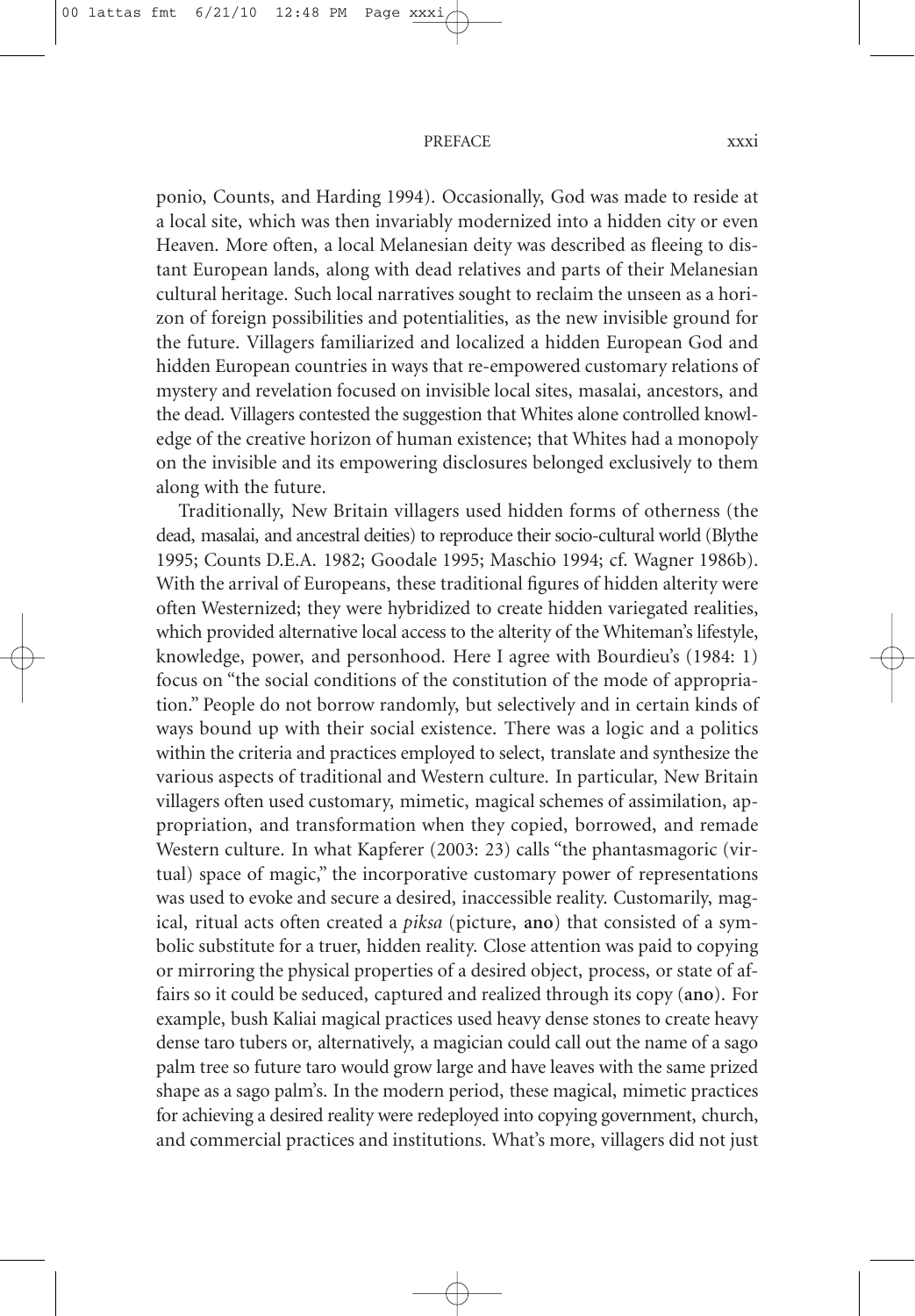copy modernity's sites of power and knowledge, but also its powerful techniques for producing copies.

Modernity's wondrous technological instruments for reproducing reality drew villagers' folklore stories and cult practices to cameras, photos, televisions, videos, wirelesses, and telephones. In their cults, followers were also drawn to writing, books, record keeping, offices, and secretaries, for they also promised powerful, new mimetic means for copying and reduplicating reality. Other modern mimetic activities that attracted cult followers were Western, pedagogic techniques of discipline, instruction, training, etiquette, and tutelage, where the transformative powers of mimesis resided in repetition (cf. Donzelot 1980; Foucault 1977). In particular, the imitation of Western speech, mannerisms, and actions promised to project followers outside of themselves and into a more powerful way for being modern. Seeking new, more powerful forms of magic and new, more powerful forms of modernity, villagers merged modern transformative mimetic techniques (technological, bureaucratic, and pedagogic) with customary transformative mimetic techniques, such as those offered by rituals, shamanism, divination, and magic (Strathern, A. 1996; Taussig 1993).

Unorthodox appropriations of Western culture were more widespread than the cults and occupied a prominent place in everyday dreams, visions, travel accounts, rumors, and folktales. Popular stories were often secretly told about the fortuitous adventures of local individuals, who through chance and good luck accessed wondrous, futuristic forms of travel and communication. This uncovering of superior modern ways of hearing, seeing, and moving around was part of a racial struggle to shift and empower the perspective for Melanesians knowing the world and themselves. Traditionally, villagers sought new knowledge and a transformation of their material circumstances through accessing local customary worlds of alterity. Prior to Europeans, the power to create something new came from dialogues with the hidden terrains of the dead and masalai, which villagers accessed using dreams, visions, possession, rituals, gift exchanges, and kinship ties. In the contemporary period, villagers modernized their customary practices for accessing traditional forms of otherness by incorporating Western forms of communication and travel, such as telephones, wirelesses, televisions, videos, ships, submarines, cars, and planes. Modern, technological, mediating devices were reimagined and redeployed to contact customary forms of alterity, namely the dead and masalai. This Melanesian reinvention of modern technology resituated villagers' dialogues with the alterity of their landscape and its embodiment of the alterity of their mythological past. It also resituated villagers' dialogues with the alterity of Western culture, exploring the possibilities of a hidden, alternative, Melane-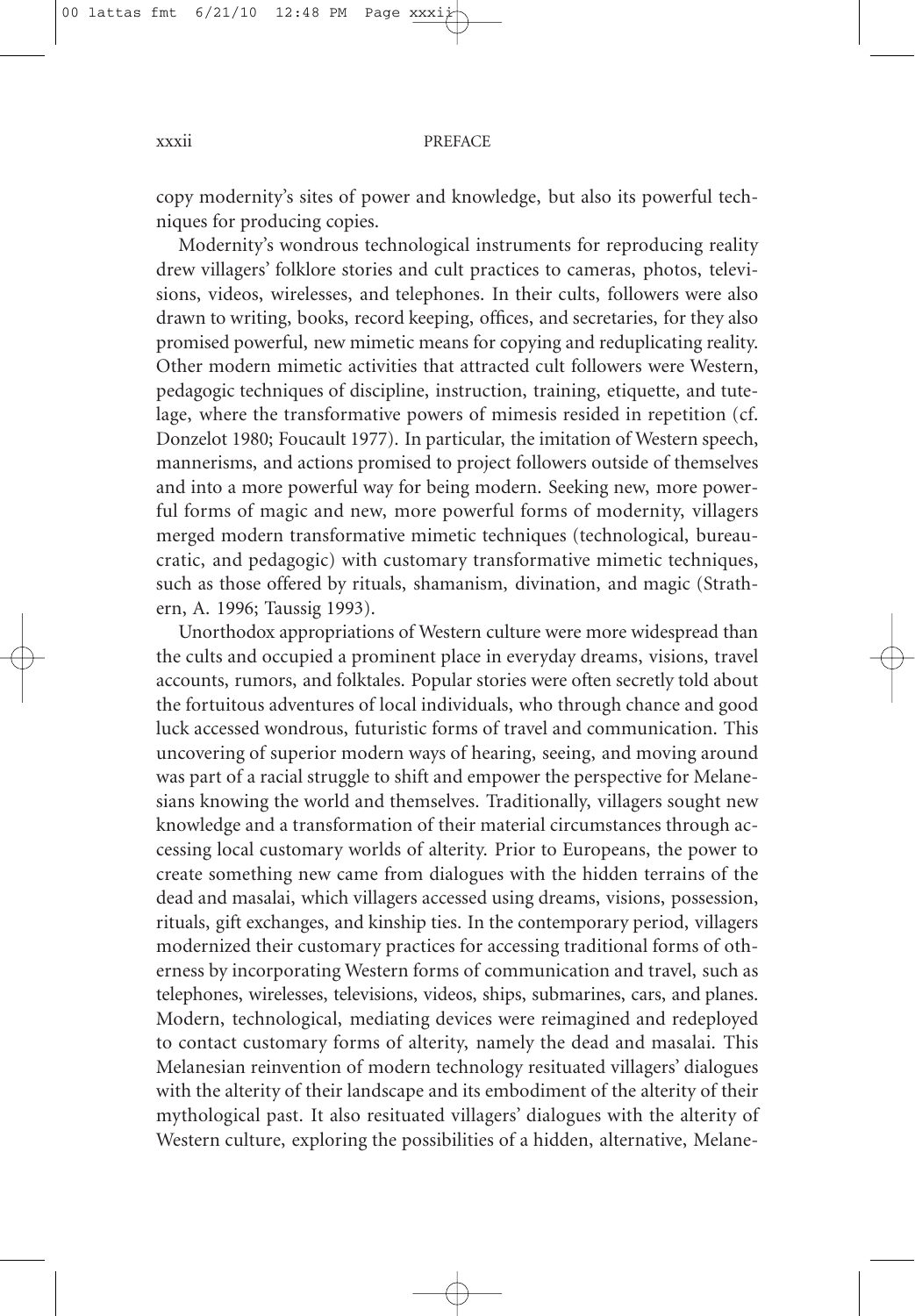#### PREFACE xxxiii

sian modernity. Indeed, villagers used modern technology to create local doorways between their customary invisible worlds of otherness (sites belonging to the dead and masalai) and the Whiteman's modern invisible worlds of otherness (Heaven, Hell, Rome, Australia, and America) (Kempf 2002; Wood 1998).

For many villagers, modernity was a hermeneutic puzzle and indeed a trick to be unraveled through combining customary divinatory practices with modern disclosing practices such as those provided by western forms of travel and communication. Resistance to the visible world of racial inequalities was articulated as a struggle to access hidden terrains, those belonging to the past and the future, tradition and Europeans and, more especially, where those different terrains secretly overlapped. Many cult opponents shared with cult followers an interest in contesting the visible world of racial poverty by spreading stories about local and overseas variegated worlds, which intermixed Black and White, *netif* and *masta*, local and foreign, past and future. These stories told of dreams, confidential communications and secret journeys by a villager into either a local or an overseas hybrid world. These were new lines of flight into alterity, from where villagers resurveyed the existing world so as to crisscross and conjoin anew its divisions. Partly, experiments in emplotment, the alternative geographies of existence that villagers assembled, provided new imaginary terrains that repositioned perspective and the ground for thinking.

It was especially through their unique appropriations of Western technology's powers of mobility, mimesis, and communication that New Britain villagers explored lines of escape into a locally constituted modernity. In bush Kaliai cults, these creative explorations took the form of timber and vines shaped into a camera or binoculars; holes in the ground operating as telephones; and special trees and flag poles acting as a wireless or radio. In Pomio, both cult and non-cult villagers will refer to divinatory dreams as their private television, for they show what cannot ordinarily be seen. In the Kivung movement itself, each family has been allocated a specially empowered glass jar called a "Television,"which contains a dead relative who morally watches over the family. Throughout New Britain, folktales have added their own popular revelations about modernity via fantastic accounts of unusual travel machines, like the car that went under water, the submarine and ship that dived underground, and the ship that traveled on land.

Traditionally, in New Britain, dreams were an important way of accessing and authorizing new knowledge. Today, villagers use the nocturnal travels of the soul outside of the body to reveal and explore concealed modern terrains. In chapter two, I will analyze how one Kaliai shaman, Aliaso, used airplanes to extend the dream travels of his soul to invisible western lands. Other dream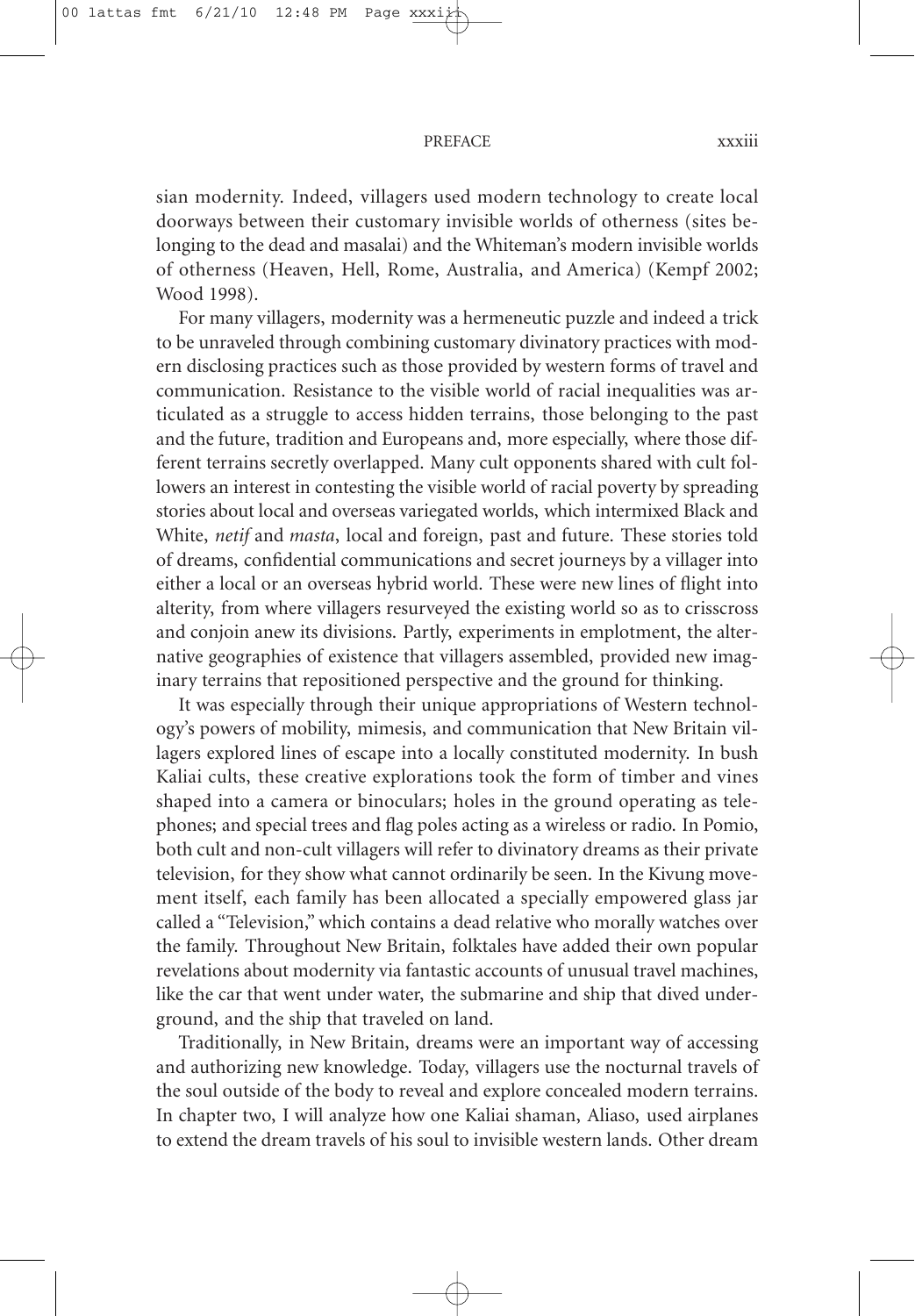### xxxiv PREFACE

accounts by cult followers, shamans, and ordinary villagers tell of cameras, videos, and televisions that extended the perceptual space of the dreamer's soul, allowing the soul to see from the empowered perspective of Europeans, the dead and even God. Folktales and dreams involving unconventional travels, communications, and mechanical ways of perceiving often told of modern instruments and vehicles being used in fantastic ways that border on becoming a Melanesian form of science fiction, except that the dreams and stories were not regarded as fictional. Yet, like science fiction, these accounts do explore the futuristic, transformative promise of modern technology by using it in new extraordinary ways. However, these accounts do so within local worldviews that have yet to embrace scientific rationality as the unqualified modality of enchantment for constituting a vision of hope. In folk stories, dreams, and cults, villagers have developed Melanesian utopian fantasies that use modern technology to recapture control of space, movement, communication, and knowledge as conduits for a racial empowerment, which invariably privileges local sites, deities, and ancestors. With the coming of Europeans, historical destiny was officially figured as the movement of the past into a technologically glorified future, so in desiring access to their own unorthodox forms of Western technology, villagers sought knowledge and control over that temporal movement which provided modernity's horizon for managing the present.

In providing access to other perceptions and spaces, modern technology revived belief in epochal change. It reinvigorated local forms of hope, in a context where the institutional production of hope underpinned church, state, and capitalist forms of hegemony. In appropriating modern technology, villagers sought new vehicles of transcendence. The alterity, disclosing powers, and transformative effects of modern technology were used to evoke new forms of religiosity, with Western technology itself becoming religionized in distinctively Melanesian ways (Noble 1999). This was especially so in New Britain cults where telephones, televisions, and wirelesses became revered channels for communicating with deceased relatives, deities, and ancestral sites. In embodying the alterity and distance of the future and of Whiteness, modern technology was used to reconnect the living with the alterity and distance of increasingly faint mythological powers. Modernity did not destroy people's interest in the customary otherness of their ancestral past, for in calling up new forms of outsideness associated with the alterity of a Westernized future, modernity renewed people's fascination with traditional forms of religiosity grounded in the hidden local alterity of the dead, masalai, and the surrounding landscape; all of which featured heavily in traditional myths of origin.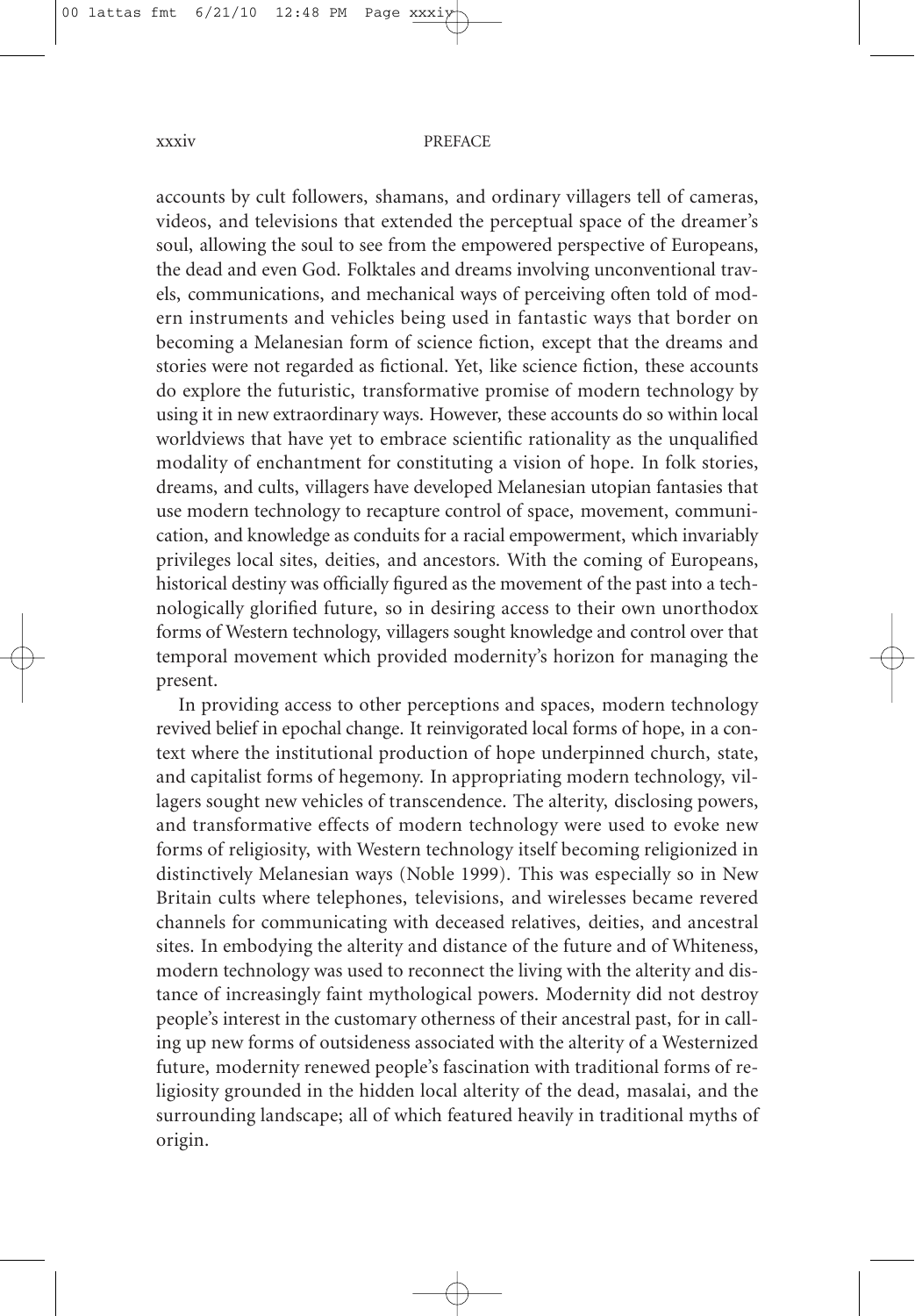### **Margins, Transgression, and Uniqueness**

Despite the monotony and repetitiveness of much of modern everyday life, the spectacles and wondrousness of modernity were used to renew people's interest in the outstanding heroes and singular events of myth, which in the past had violated established conventions and categories so as to transform the world. Spectacles of uniqueness had figured prominently in traditional myths of origin, so many villagers hypothesized that these customary forms of extraordinariness could again be mobilized in terms of their transgressive transformative potential to institute an alternative epoch; this time an alternative modernity. In her comparative analysis of religion, Mary Douglas (1966, 1970) noted the paradoxical role of the unique, strange, and ambiguous in the constitution of order and religiosity. That which is peculiar, defiled, or marginalized can acquire the qualities of a sacred creative force, for in subverting existing regimes of meaning, it holds out the promise of inaugurating a new order of existence. Also pursuing this argument in his theory of liminality and communitas, Victor Turner (1969, 1974) showed how symbolic schemes of outsideness and transgression could mediate the creative transformations not just of ritual, but also of history. I am interested in the new historical forms that liminality and communitas has assumed in New Britain. Modern images of exclusion, outsideness, and transgression were created to provide the mythological terms that could account for the current state of social inequalities whilst promising to take rural villagers beyond those inequalities.

It is the production of hope as the ground of a socio-cultural world, which was being reclaimed in the dreams, folktales, myths, and cult practices through which New Britain villagers re-explored the creative power of margins and transgressions. Villagers sought to communicate and become reconciled with what was invisible, but also with what was defiled, despised, and feared, for these also implied forms of distance. Traditionally, marginalized forms of lowliness operated like the invisible as a fertile ground of alterity that underpinned everyday customary livelihood. In Pomio, taro magic is still directed to the snotty nosed ancestress, Samunsa, who along with her limping grandchild received from Nutu or God the magical knowledge of **koinapaga**. Referred to as **silolo** (rubbish) people, this grandmother and grandchild were reportedly abused by Pomio villagers' forebears who despised their smelly, dirty, sore-infested skins. Later, jealous of the large teeming gardens they created using Nutu's knowledge, these two *rabis* people were killed by Pomio men. Today, this **silolo** grandmother and grandchild are central figures in the Pomio Kivung (Lattas 2009). Villagers' concern with modernizing the surface world has been displaced into a concern with keeping alive and relevant the increasingly repressed,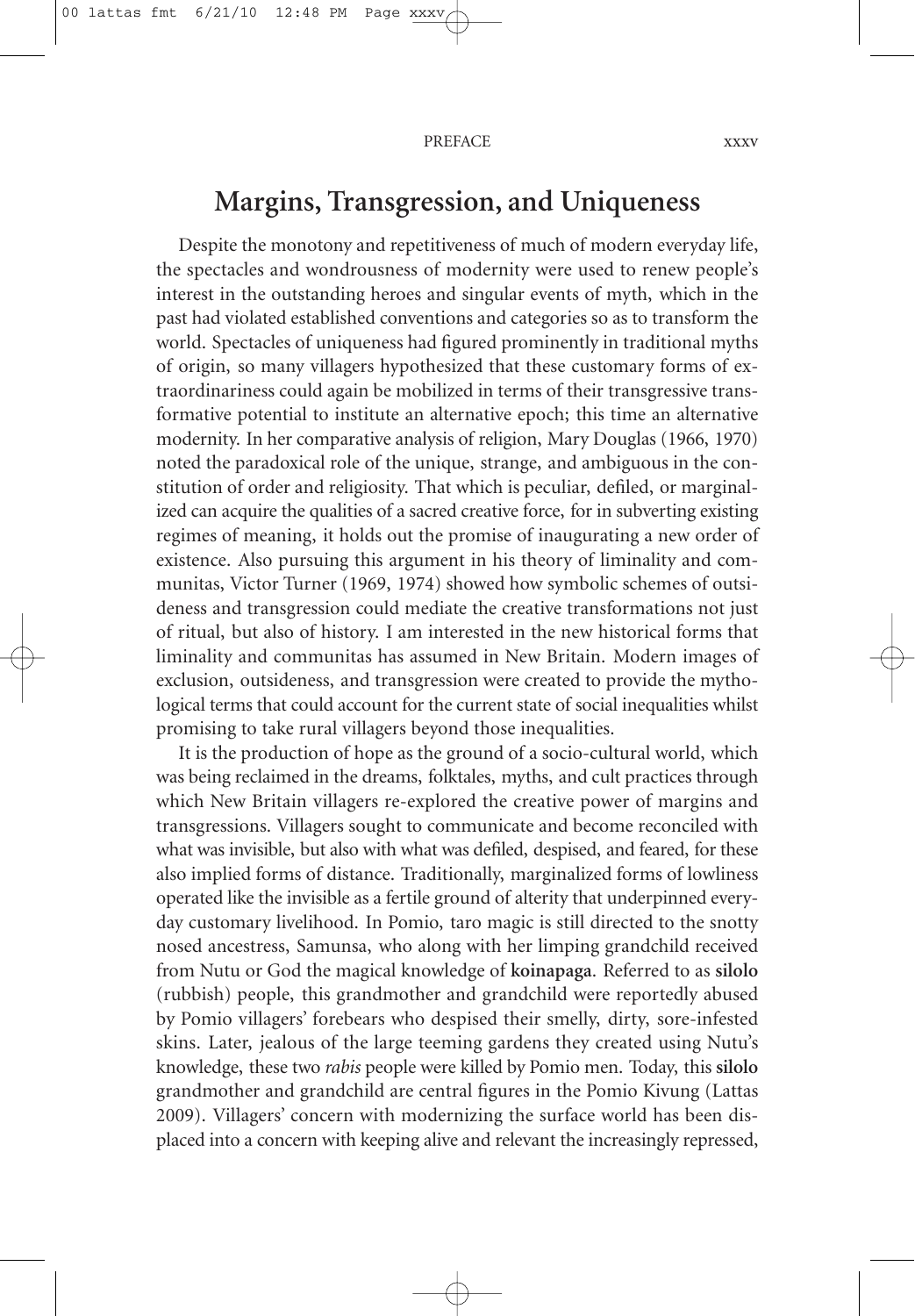### xxxvi PREFACE

hidden, and local mythological side of reality. Villagers have struggled to sustain and remake a customary hermeneutic tradition that interpreted and called forth what resided underground, or was covered up by a deceptive surface of dirt, fear, and simplicity. A renewed attentiveness to the latent reproductive powers of what is suppressed and masked can be found in villagers' contemporary concerns with the invisibility of the past and future, overseas places and countries, masalai and dead relatives, but also with what is despised and dismissed.

Throughout New Britain, renewed attention has been paid to local myths about double skin heroes and other ancestors who feigned ugliness, filth, illness, madness, mutism, and simpleness, so as to conceal their knowledge, power, and creativity, and so as to test villagers' acceptance of strangeness and radical difference (Lattas 1992b, 1998: 85–88, 190). In West New Britain, I know of two major cult leaders who have refused to wash. <sup>6</sup> Both claimed cargo and a new world would come from the dirt on their skins. In the Kaliai Bush, the late Censure reportedly had sex with a female masalai, a wild missus (*weil misis*), and rubbed their joint sexual secretions over his body. This gave him the knowledge and power that lay inside the ground and that Whites had hitherto monopolized (Lattas 1998). As he grew old and more godlike, Censure also gave knowledge back to the underground. According to Censure's son-inlaw and cult lieutenant, Monongyo, Censure often performed cult rituals alone and the dirt buried in his skin would come to the surface in his sweat. This then became "food," that is knowledge, for spirit women from the underground who came to collect it (Lattas 1998: 215, 217–18).

He didn't wash and his skin would come up dirty and something like food would be on it. He would be there alone, working the Law [cult rituals] and tuhat [sweat] would come up. It was then that all the women of the underground would come to receive knowledge from him. They would fill up with it [sweat-food-knowledge] and leave.

On Bali Island, the cult leader Dakoa also claims the dirt on his skin is power. Dirt is "ground" that empowers him by bringing him closer to the dead and masalai who reside inside the ground and who control the cargo. Unlike Whites, who already have secret underground knowledge and can therefore wash regularly with hot water and soap, Dakoa cannot. He explained that be-

<sup>6.</sup> In Pomio, the spirit medium and Kivung leader, Margaret, will sometimes refuse to wash. Followers associate this with heat and power, and with certain transformations being realized by the underground upon the spirits that inhabit her body.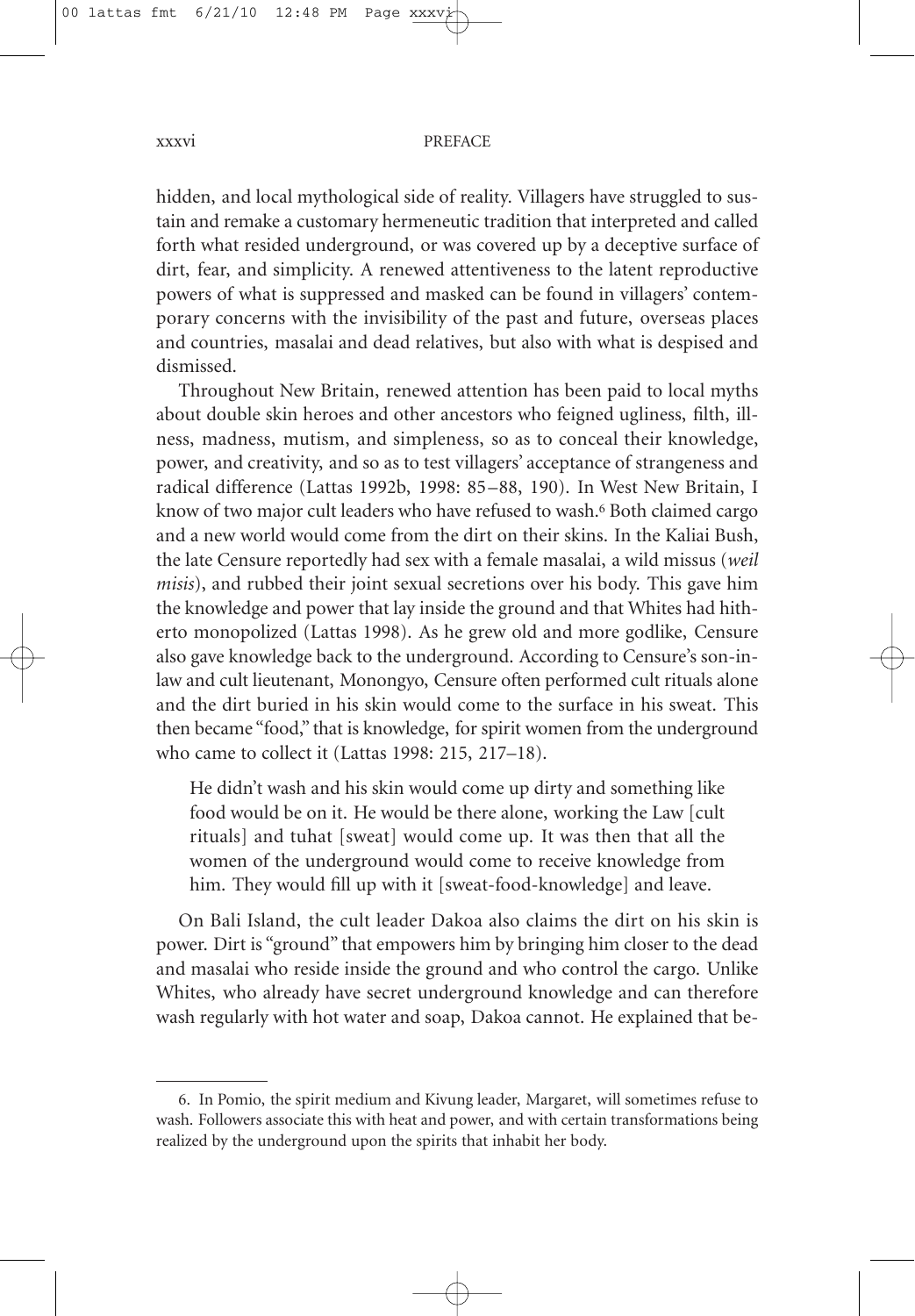### PREFACE xxxvii

cause he can't see what hides in the ground, he has to attach the ground to himself. Dirt becomes his revered conduit.

You look at me, I don't wash, I don't dress up, because it would not be good if the power was not strong. I have to be truly black [dirty] and then I will go occasionally to wash my face, but everything else will be left. They [opponents] say my skin is dirty, but it is power and from it something good will come. It is the dirt belonging to me that will work everything with the ground. It is like this: all of the Whitemen, they have the knowledge and they can wash all the time. They stay clean, but this is not so with me. I can't see them yet [those in the ground], but I will see them through the power of my skin pulling them [to the living, into the surface world]. It will pull them so that we can have something [cargo]. It's true that we can't make them come up yet, so as to see them now, however, later we will be able to. Later, it will be all right. The power will come from the ground and for that reason I cannot wash ... When there is dirt on my skin, there is ground stuck to me; it becomes close to me and it can't stay a long way from me.

Dakoa marks out his singularity, cultivates his exceptionality, by juxtaposing himself not only to clean Europeans but also to his own followers to whom, in weekly cult meetings, he will emphasize their need to work cash crops so as to have money to purchase soap and neat clean clothes. For followers a tidy, clean, civilized *netif* will draw the underground "masters" (*masta*) to him or her. <sup>7</sup> Yet Dakoa does the opposite, he draws the underground to himself by soiling his body, by regrounding his identity. Dakoa strives to make himself into a surface world *piksa* (picture), that is a double of concealed underground beings, namely, the dead who have gone into the ground to live and masalai who are often identified with stones and known locally on Bali as "*strong bilong graun*."

### **Madness, Suffering, and Modernity**

In my focus on the creativity and agency of New Britain villagers, I disagree with the theoretical emphasis of the New Melanesian Ethnography, which con-

<sup>7.</sup> I sometimes translate *masta* as master(s), for I do not accept that English meanings of servitude and social hierarchy are not implied by the social use of the word. To use linguistic etymology to define meaning, such as by referring to the German origin of Pisin words, ignores translation in a predominant Anglo-Australian environment and the political ideological aspect of words.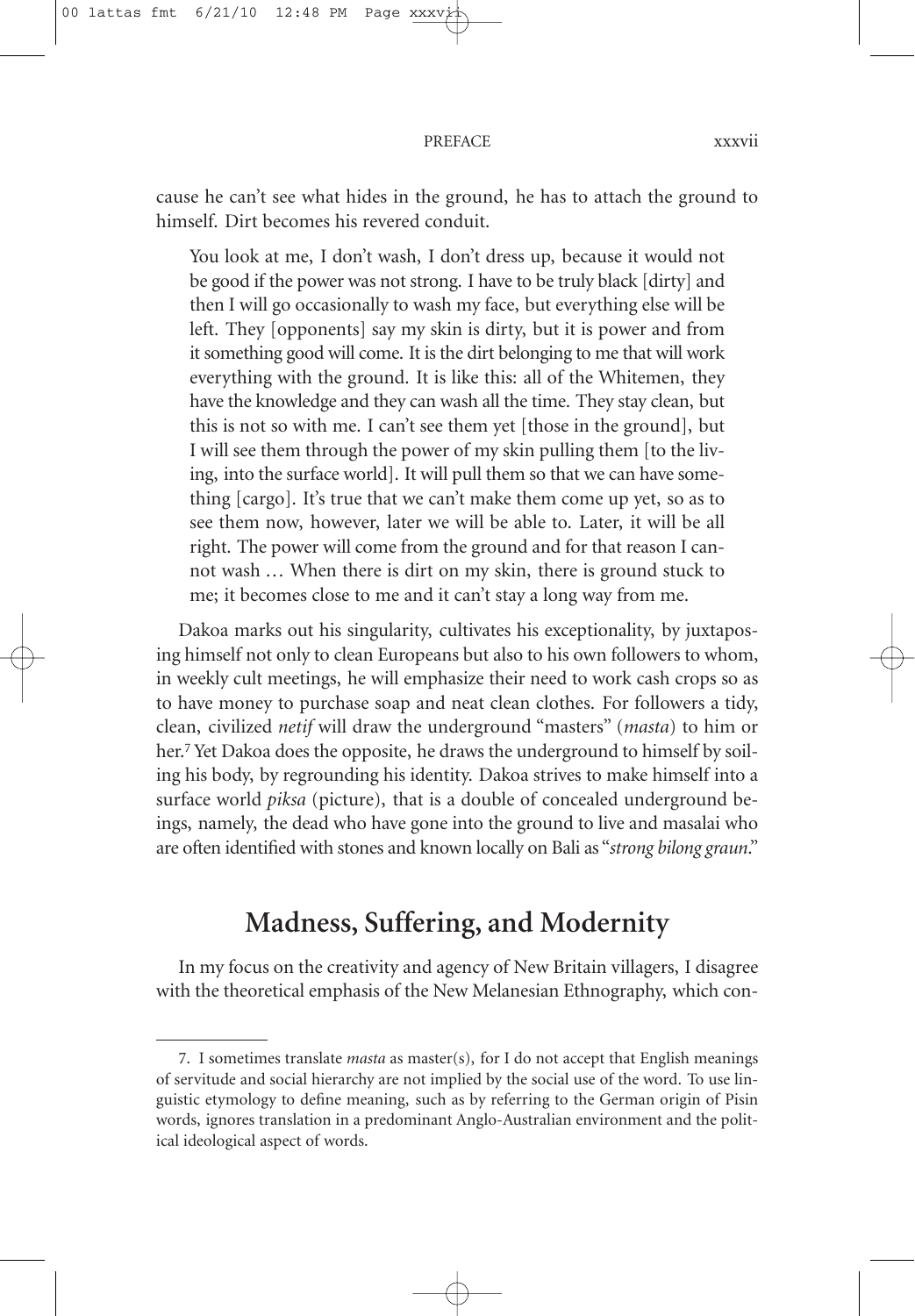### xxxviii PREFACE

siders individualism as just a Western phenomena, standing in stark contrast to a Melanesian focus on the relational or dividual self (Foster 1995a; Strathern, M. 1988; Weiner 1988). I agree with Strathern and Stewart's (1998, 2007: xiv–xvii) reservation that recent theoretical stress on the dividual has been to the neglect of individualizing aspects of personhood in Melanesia (see also Josephides 1991; Stewart and Strathern 2000b: 55–68). Drawing parallels with Orientalism, Strathern and Stewart see the theoretical emphasis of the New Melanesian Ethnography as bordering on primitivism, for it makes people more Other than they are. It denies customary ways of marking and differentiating the distinctive and unique individualizing aspects of Melanesian identity. In New Britain, contemporary cults and folklore have often creatively merged modern ways of individuating the self with traditional practices and mythic images where margins and transgressions can provide the customary basis for individuality. These contemporary syntheses search for new utopian practices, relationships, beliefs, values, desires, and forms of hope that can reinvent the alterity and transformative power of both custom and modernity. However, these contemporary struggles for creativity and distinctiveness should not be overly romanticized, for these struggles to tap into the creative power of what is unique and individual also generated ambiguities, contradictions, and anguish that took a heavy toll on those individuals who pushed to the limits their experiments with what it was possible to believe and become.

In chapter four, I analyze how certain innovative individuals became trapped in solitary, idiosyncratic worlds of meaning. There they drew inspiration and companionship from dreams and hallucinations where they met and conversed with the dead, as invisible white people. Occasionally, the unique worlds of such individuals were taken up by other villagers to become the shared world of a cult community whose followers experimented jointly with new ways for reordering their experiences, beliefs, narratives, identities, and social relationships. More often than not, these solitary idiosyncratic worlds of meaning were ignored by others or tolerated with a wait and see attitude. Their creators lived ostracized within world views whose strangeness and uniqueness were equated with "madness" often by those same anguished, tormented individuals as well as by government officials, missionaries, and other villagers. My personal acquaintance with such anguished individuals (both cult leaders and solitary experimenters) points to them not rejecting their "madness," but embracing it as a domain of truthful suffering for which they sought compensation, from either God, the ancestors, the dead, or other villagers. The pain of mental anguish and social estrangement from others was revalued and renarrativized by these tormented individuals to link them with celebrated sufferers belonging to Melanesian and Christian mythology. As a universal human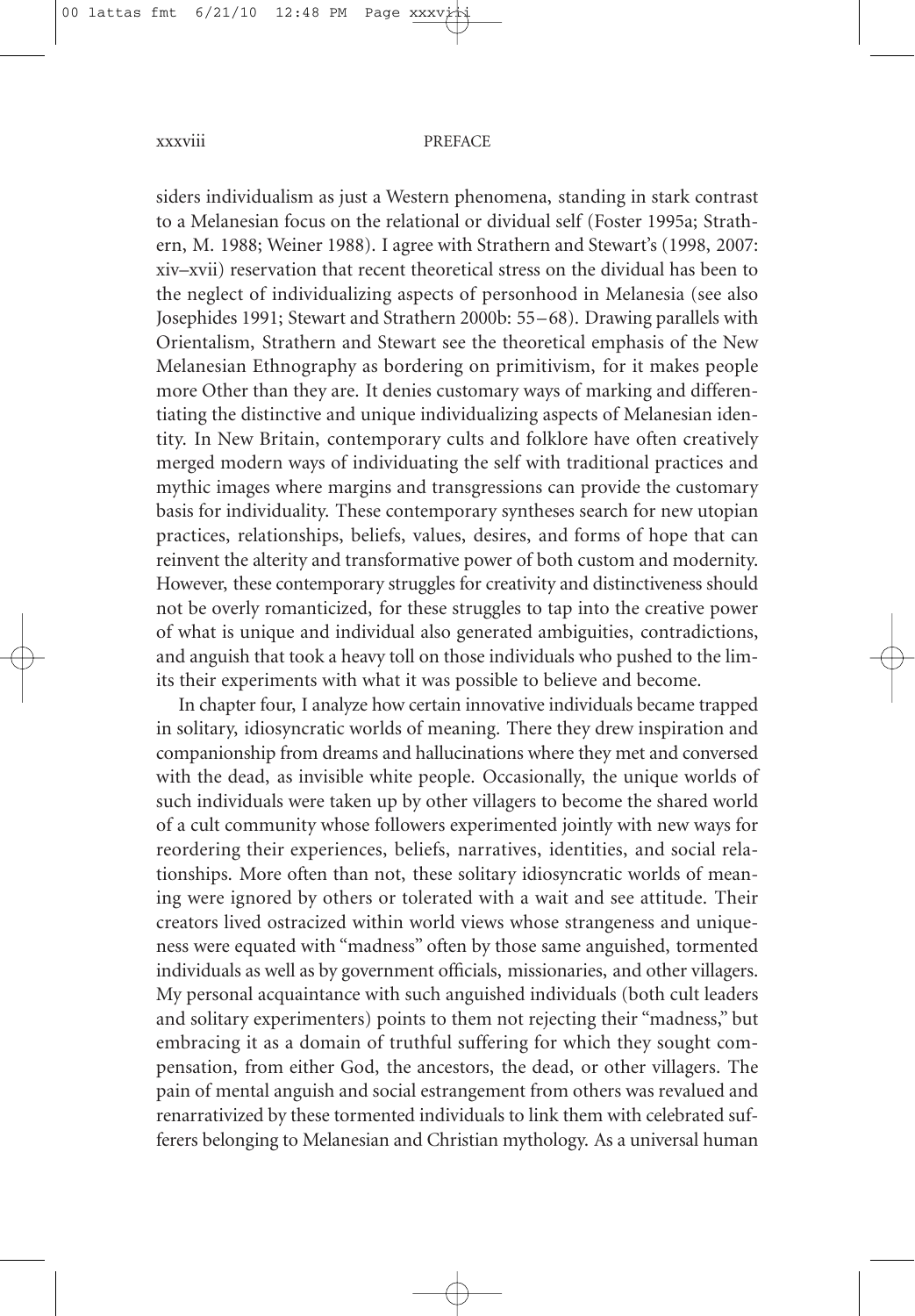#### PREFACE xxxix

experience grounded in embodiment, suffering seemed to offer an intercultural conduit for accessing and recombining diverse fields of identification, marginalization and domination. As a mythic scheme in both Melanesian and Western cultures, suffering offered a means of merging diverse ways of living and diverse ways of figuring the problematic relationships between power, truth, society, and the individual. The master narratives of grief, sorrow, pathos, and tragedy belonging to Christianity and Melanesian traditions were merged and re-enacted in the current suffering of alienated individuals who came to love and cultivate their madness, marginality, and suffering as their passport to truth, power, and a new world.

Despite many apprehensions, these tormented individuals fascinated other villagers with their claims to be the modern, embodied, archetypal representatives of suffering. Indeed, these troubled individuals often portrayed themselves as Christ-like figures, who through their pain could re-enact the promised return of Christ. As a second version of Christ, and more importantly as a black Christ, these individuals proclaimed themselves as able to redeem more fully Melanesian sins. They used their personal anguish to re-objectify and to re-embody the everyday anguish of ordinary Melanesians, of *ol graslain* (all grassline). <sup>8</sup> Claiming to be the ultimate exemplars of racialized suffering and its mythological destiny, these individuals offered up their personal suffering as a conduit through which the suffering of ordinary Melanesians could be sacralized and redeemed by being merged with the creative suffering of Christian and Melanesian mythic heroes. Drawing on clandestine aspects of rural Christianity, these troubled individuals merged Christian crucifixion imagery of death and rebirth with traditional stories of scorned heroes: such as the double skin heroes who hid their lighter skin underneath an outer darker skin of putrid sores; or the knowledgeable heroes who hid their power underneath a cloak of feigned simplicity; or the snotty nosed ancestress with her limping grandchild who received God's taro and magical language. For communities and individuals, suffering provided a familiar theme of magical lowliness that spanned and drew together diverse traditions and contexts, which had their own formulations of alienation, torment, sorrow, and tragedy. The shared embodied aspects of suffering underpinned its intercultural uses, which in turn generated a utopian sense of transcending differences. Suffering served to tie together the myths of Christianity and Melanesia, but also all that this implied, namely, tying together custom and modernity, the past and the pres-

<sup>8.</sup> *Graslain* refers to those at the bottom of the social order. Borrowed from the plantation economy, it originally referred to laborers assigned the hot, arduous work of cutting grass.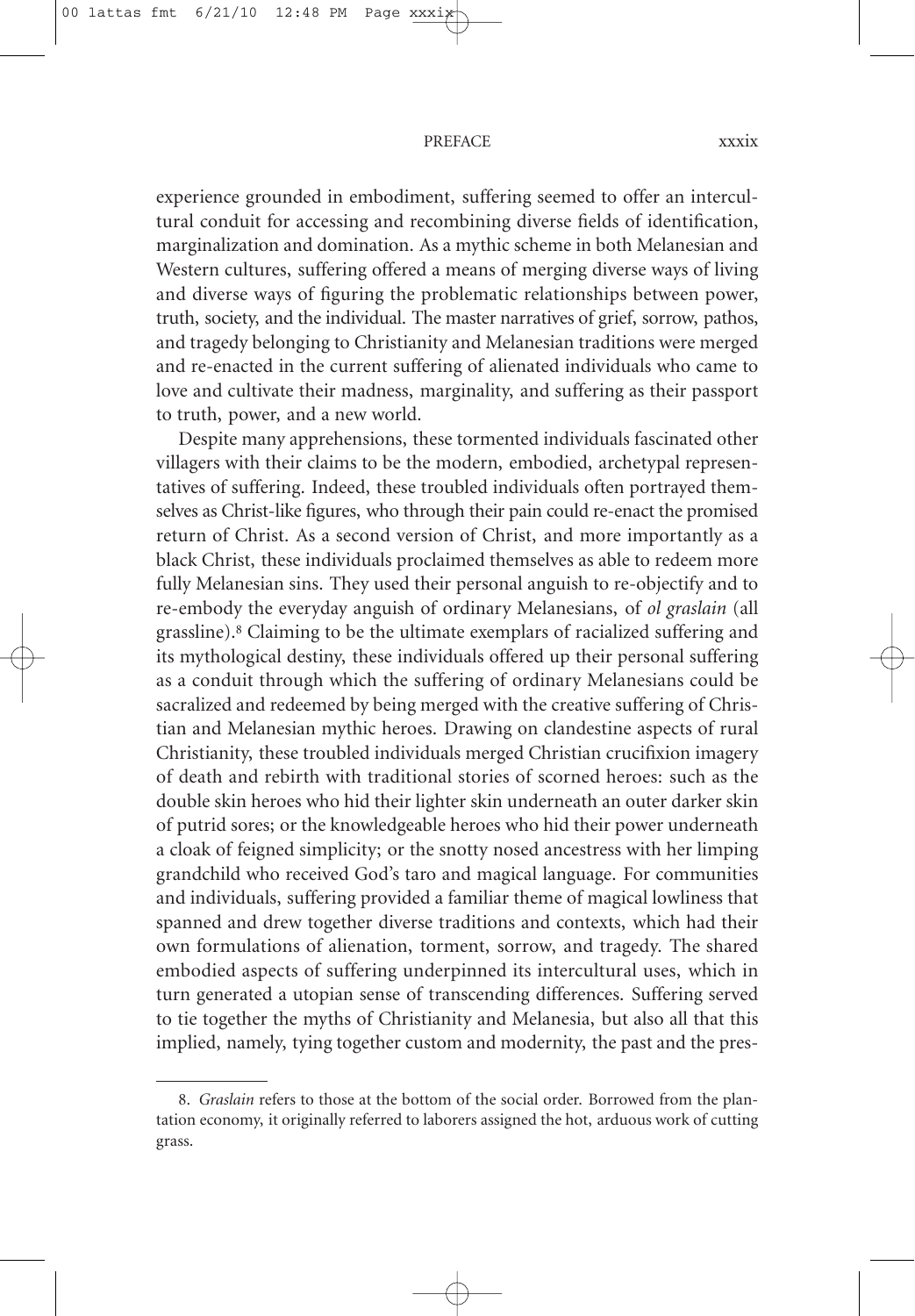ent, the living and the dead, the surface world and the underground, Europeans and Melanesians, and the visible and the invisible.

These personal and collective experiments with the meaning of suffering were experiments in identity and sociality, which sought to realize anew the bridging work of myth. Both Lévi-Strauss (1972, 1979) and Serres (1982, 1991) have analyzed myth as comprised of unique movements and events that connect together different differences. Myth articulates human creativity as the innovative task of accounting for and linking together the various cleavages comprising the world. Sorrowful suffering was embraced by cult leaders, shamans, the mad, and the lonely as part of local struggles to recreate the underpinning mythological terms of the world by bringing together in new ways its diverse divisions. Racial empowerment resided in re-enacting primordial mythic acts that creatively bridged different differences, that reterritorialized different identities and existences onto each other. There was a millenarianism inherent in the transcending work of escaping orthodox narratives and cultural perspectives through their selective articulation and recombination.

### **Secrecy, Gender, and Modernity**

Like dreams, visions, madness, and cargo cults, in New Britain, folktales also articulated utopian concerns by telling of exceptional individuals who secured rare access to secret hybrid racial worlds. Invariably, they secured prohibited European knowledge via fortuitous circumstances, such as a chance overseas journey, a lucky meeting in the bush with a white dead relative or a white masalai, unusual dreams or visions, and the studying of strange coincidences of meaning between Melanesian and European cultures. Other folktales told of secret knowledge obtained as a gift from a special relation of friendship and long term debt between a native *wokboi* (worker) and his *masta* (white supervisor or employer) (Lattas 1989). From the Kaliai coast, Censure's family acquired the story of how a relative there, who had worked hard in Rabaul for his kiap (government officer), was rewarded with access to secret photos taken by the dead. The photos depicted Censure's followers performing cult ceremonies. Another story told by Censure's family was how a coastal Kaliai villager, who had worked hard on overseas ships, was rewarded by his European captain showing him how their ship could secretly travel on land and even underground, into local Kaliai mountains from where cargo secretly originated. A more widely known bush Kaliai story told by non-cult villagers was how the policeman, Aikele, received special knowledge by saving the life of his kiap from the arrows of wild natives on the mainland, who had yet to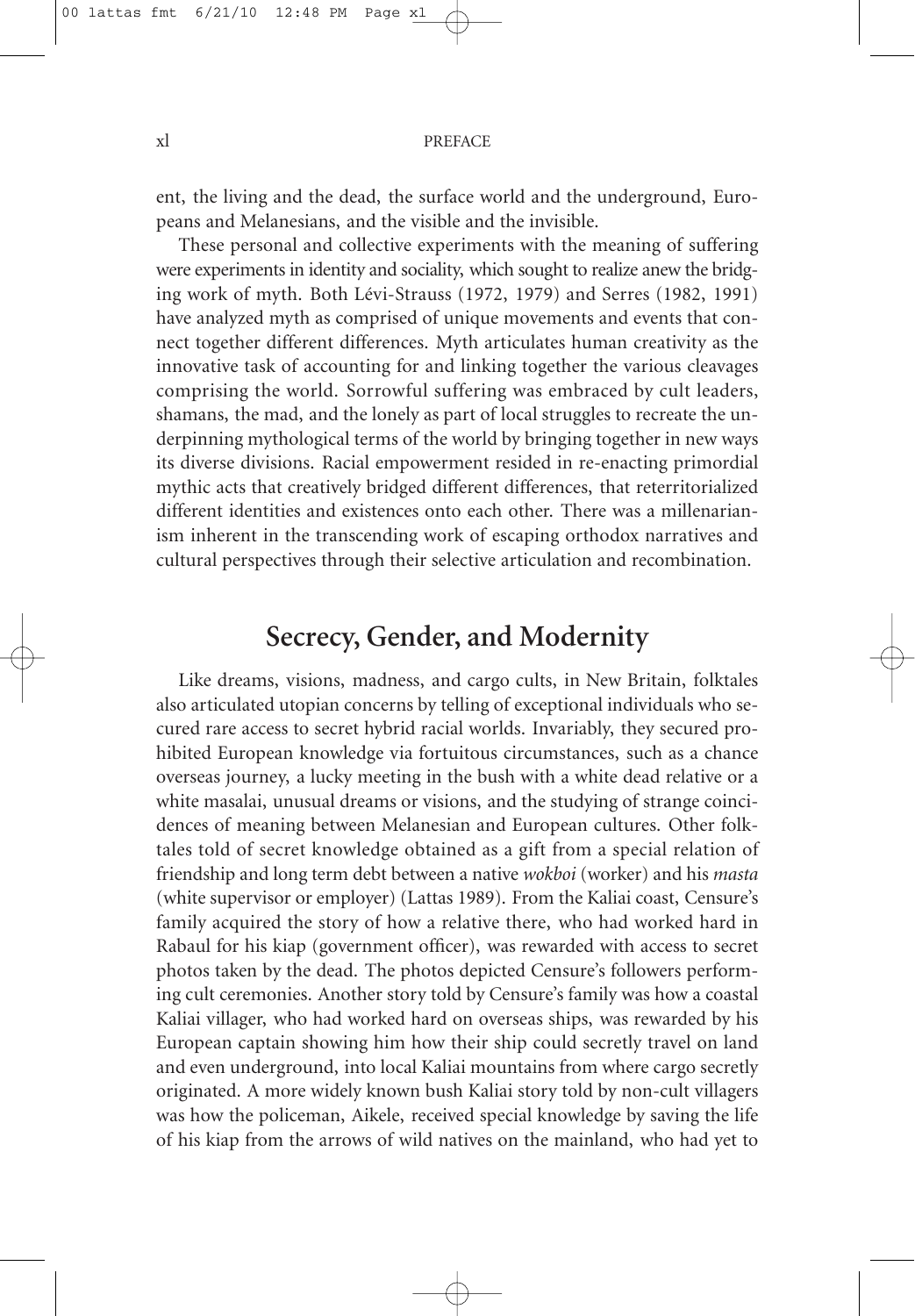### PREFACE xli

be civilized by government and church. As his reward, Aikele was taken in a special submarine that traveled underground into local Kaliai mountains.

Fearing jail, villagers continue to hide such "true" stories from Europeans and educated Melanesians, who now work as kiaps, priests, doctors, teachers, and agricultural officers. Villagers have created new forms of camouflage, dissimulation, and selective disclosure as the basis of rural solidarity. Secret folktales articulate local resistance to being governed by a national, Melanesian middle class, with villagers valorizing their alternative white knowledge as not controlled by the befooling practices of government, church, and schools. Throughout New Britain, new secrets are cultivated as the suppressed truths of backward folk who revalue their rural poverty and marginality as them remaining loyal to their *kanaka* roots and *kaulong savi* (cow-long, i.e., naïve, backward knowledge). Here secrecy can assume a racial dimension as the authentic native truths of *buskanaka* (bush villagers) whose myths, magical practices, experiences, and history provide them with more knowledge than they are credited. A coastal Kaliai big man, who touched on the story of how God had originally belonged to the Kaliai and had run away, was reluctant to tell me any more. He explained: "these stories belong to us natives, we tell them to each other; it is best if they stay with us." Here, shared secret stories are protected from a prying Whiteman, for they mark out native autonomy. In allowing villagers to escape what Whites want them to believe, secrecy also protects a clandestine Christianity that localizes God and the Fall.

In conversations, villagers will frequently racialize everyday misdemeanors as Melanesian traits inherited as a punishment for having chased away God. A propensity and proficiency in lies, secrets, and tricks is regarded as a racial punishment given by an ostracized Melanesian God to his intolerant kinsmen. This racial punishment is seen to be iconically embodied in the burden of a customary society of masks where men must repeatedly trick women and children into believing that men's house tambarans are real monsters (Lattas 1992c). <sup>9</sup> However, throughout New Britain, villagers will sometimes racialize secrecy and trickery in the opposite way, as something truly belonging to Europeans. Villagers will characterize Whites as the supreme tricksters and concealers of truth. Whites can more than show Melanesians a trick or two in practices of concealment and befoolment that Melanesian men covet as the customary basis of their artful identity and power. In all of my three fieldwork locations, the true secret knowledge that Whites hide from Melanesians was likened by men to their traditional men's house secrets, which underpinned

<sup>9.</sup> Throughout New Britain, men's house tambarans are wild bush spirits that include dancing masks and the cries made by the sounds of bullroarers, flutes, and coconut shells.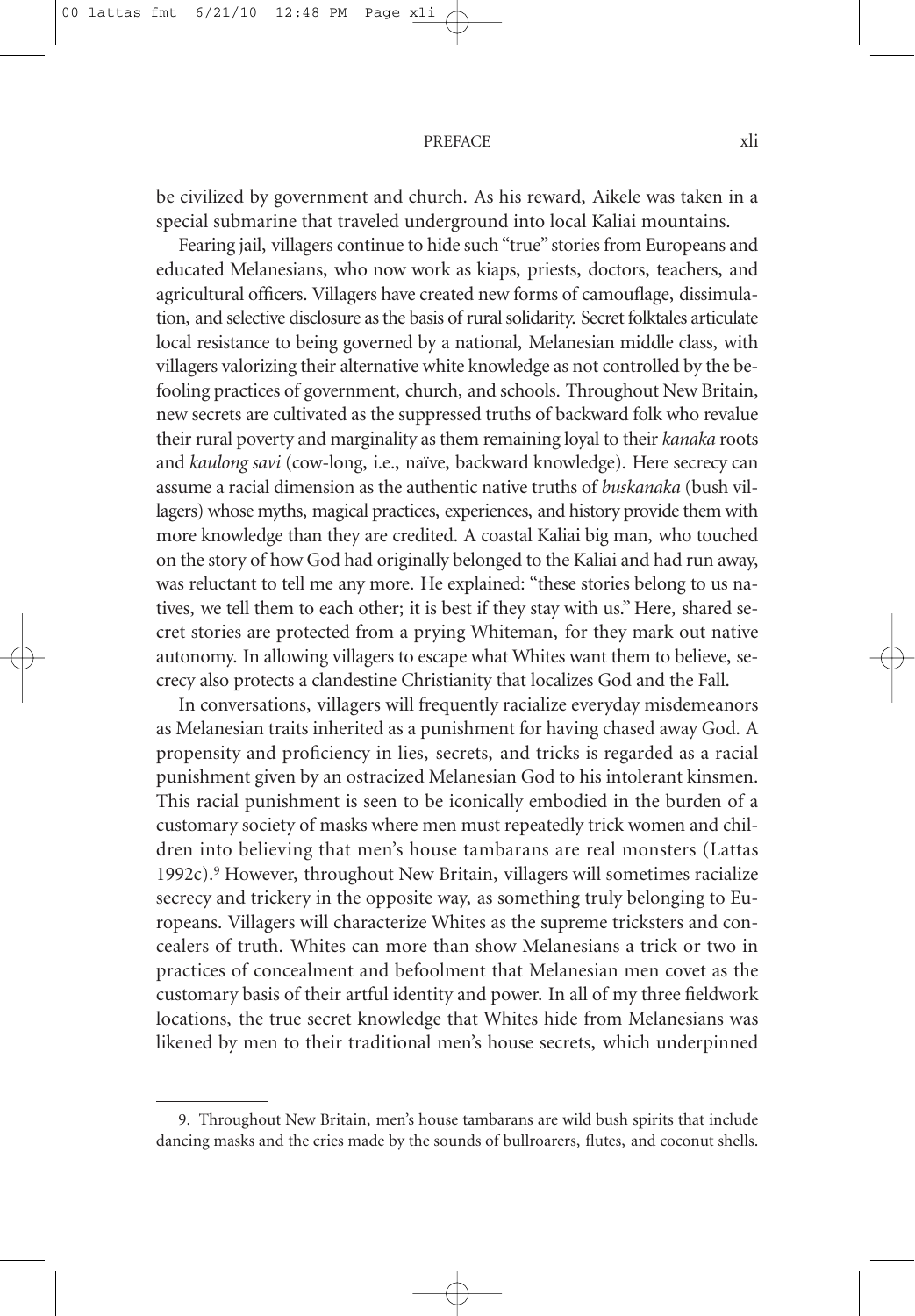### xlii PREFACE

the inequalities between men and women, initiates and non-initiates, and older men and younger men (Herdt 2003; Herdt and Poole 1982; cf. Simmel 1906). In particular, men equated European secrecy with the fenced enclosures and secluded bush clearings where men secretly eat the food belonging to masks and where men secretly change into masks that women and children must accept as real. Referring to this, men characterized themselves as feminized by the masculinizing tricks of Europeans: *ol i wokim mipela olsem meri* (they manipulate us like women).

This linking together of the gender hierarchy with the racial hierarchy is a prominent feature of popular myths, which attribute the racial fall of Melanesians to women and their breach of male secrecy. In the north west of New Britain, the myths involve a serpent God known as Moro, whilst on Bali he is called Luangeh (Blythe 1995; Counts 1994; cf. Young 1983). Invariably, he is said to hide the lower, snake-like part of his body from his wives (often three) who live and sleep in separate houses. Each morning, after his wives left the village to go and collect food from bountiful gardens, this masalai deity would emerge from his house to sun his huge snake body. Its coils would hang from trees and house roofs. In the afternoon, prior to returning home, his wives were required to hit the base of a tree to warn their husband to re-enter his house. Whilst Moro or Luangeh resided with people, food came up by itself and women just collected it from gardens. This Melanesian paradise ended one day, when a wife pretended to leave her gardening-shell back in the village. She returned to spy on her husband's true body and informed the other wives: "We have not married a real man but a snake!" Angered by her disobedience and shamed by her name calling, the serpent God leaves his homeland, singing songs of sorrow (cf. Young, 1983). In the more secret version of this myth, which villagers tell each other and are reluctant to tell Europeans or educated Melanesians, the serpent God runs away to the land of Whites. He gives them his true knowledge. This is why today Whites are wealthy; why they have churches and schools that provide them with a superior moral education and with superior technical skills and knowledge for helping them to make cargo.

When Moro or Luangeh is humiliated and called "a snake," it is the power to name that is misused. In such myths, naming is shown to be not neutral and passive but a creative negative act, which calls forth new circumstances. The highlighting of differences transforms those differences into something else, creating more enduring negative inequalities. Name calling does more than accentuate existing cleavages, its transposes and ramifies them, creating more far reaching racial and national cleavages grounded in the removal of the creative alterity of God from Melanesians. The derogatory power to label and dismiss otherness, the inability to tolerate alterity, is revealed to underpin the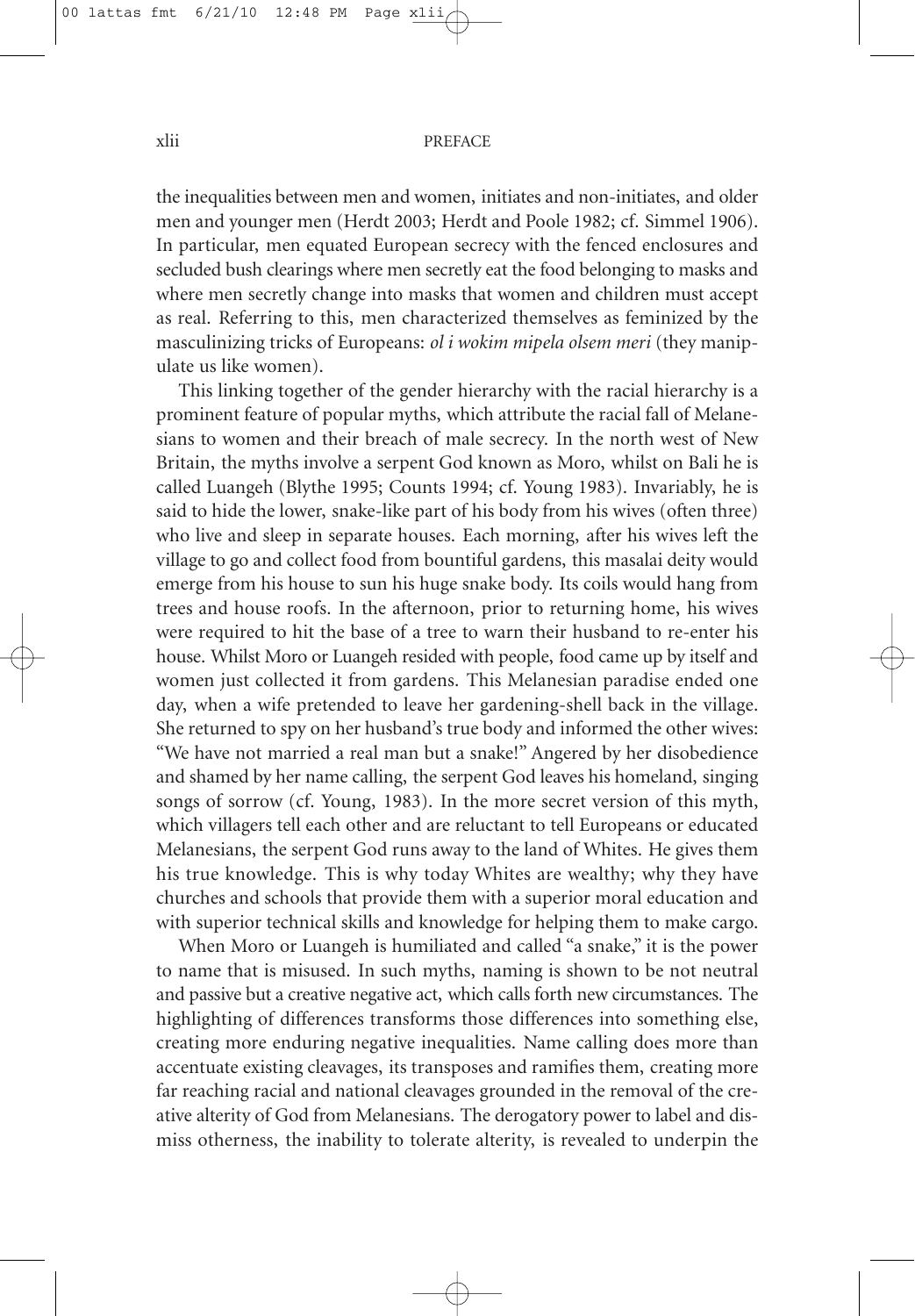### PREFACE xliii

enduring cleavages of race. <sup>10</sup> Though originally the serpent God hid Himself from others, from women, He still lived alongside Melanesians and conferred benefits to them. It is name calling that radically alienates villagers from their masalai God. I believe that revised versions of Moro and Luangeh myths emphasizing the creation of racial inequalities came to the fore during the colonial period and under the plantation economy, a period of time noted for its own name calling, that is, for its categories and labels which differentiated and shamed people; and decried their embodied form of human alterity. Colonial labels such as native, Kanaka, and *buskanaka* carried mild rebuke compared to villagers' accounts of kiaps and plantation owners calling them *longlong*, *kaulong* (mad, simple), black bastard and black arse. Rural villagers searched their myths for the origins of shame, for the origins of socially fragmenting linguistic categories and practices. They took up the humiliated hero or outcast in customary myths but now tied the origins of racial inequalities to the divisive effects of language.

A similar critique of language resides in the myths of the bush Kaliai cult led by Censure. The myths tell of a deity who use to hide his knowledge and power by assuming the persona of a simpleton (a *longlong* man). He was described as a good man who played dumb. He pretended to be simple and mute to avoid talking to people and to avoid the divisiveness and acrimony of gossip. However, bush Kaliai men became jealous of his large gardens and chased him away, calling him a *longlong rabis* man. This cult story resonated with more widely known bush Kaliai stories about the double skin hero, Akrit, who is often equated with the trickster figure and ostracized hero, Titikolo. When performing Akrit's voice, men often employ a lisp, which partly serves to endear Akrit and render him childlike. Like a child, Akrit speaks falteringly and imperfectly, like someone outside the social world who is unfamiliar with its meanings and rules of communication. Akrit's lisp marks his words as not being exactly the same as other people's words. Indeed, Akrit is renowned as inhabiting an alternative world of meaning, which is seen to be most exemplified in him hiding his knowledge and his beautiful lighter skin underneath an offensive, smelly skin of putrid sores. It is no accident that in a colonial context of embodied racialized power, villagers elaborated on myths about traditional heroes marginalized because of their corporeal difference, incapacity or disgusting, frightful bodies. These corporeal forms of alterity supplied the alienated god or deity who created the alienating effects of race.

<sup>10.</sup> Calling Moro "a snake" resonates with another Kaliai myth of a productive young woman from the dead who married and resided with the living until she was shamed and called "a tambaran" by her mother-in-law (Counts 1980).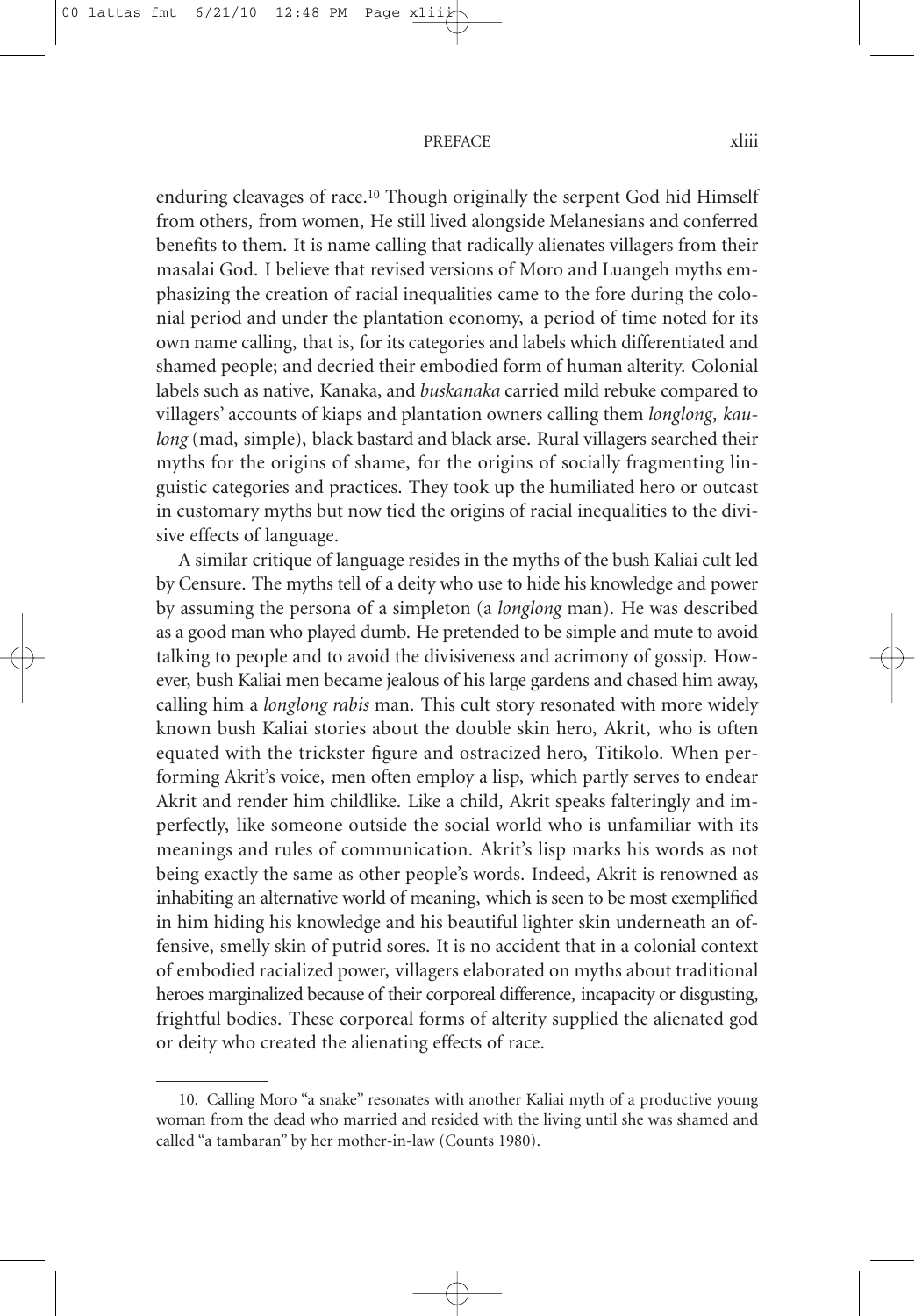### xliv PREFACE

In all these myths of lost knowledge and creativity, the origins of racial inequality are attributed to the habitual faults of Melanesians—jealousy, quick temper, gossip mongering, and intolerance. The myths primordialize and racialize negative human qualities as responsible for Melanesians' downfall. But the role of these myths in the ideological reproduction of a racial hierarchy is not straightforward, it is undercut by the myths also articulating a critique of social judgements that treat bodies and appearances as paramount. It is no accident that with the coming of Europeans, New Britain villagers elaborated myths affirming the need to tolerate radical forms of bodily alterity, whether it be that of a terrifying human/snake monster, a mute simpleton, a tongue-tied lisping champion, or a smelly dirty hero covered in sores. Ostensibly, operating as moral cautionary tales, I interpret the myths as racial allegories, which revalue frightful or deviant bodies by revealing their hidden beauty and generative powers. There is an egalitarian subtext in these origin myths, but this egalitarianism should not be overdrawn or, rather, its limits should be recognized, for some myths articulate powerful moral critiques of women as responsible for a racial fall (Bamberger 1974). For example, in Moro and Luangeh myths, it is an original, secret world of self-contained, male power and fecundity that a woman breached and should have respected. The enormous damaging consequences of a woman returning to spy on her husband's hidden, snake body means that the myths posit the need for a certain complicity with secrets, with men's monstrous secrets, as necessary and beneficial. It would be tempting to view such stories of a Melanesian fall from an original magical garden as local, reworked versions of the Christian story of a fall from the Garden of Eden due to woman's disobedience. However, the first half of these myths about snake gods and lost plenitude seems to be quite old, for elderly men claim they heard the stories of Moro and Luangeh from their parents and grandparents. I believe that with the arrival of Christianity and Europeans, customary myths about loss were elaborated from a previous concern with gardens and gender to encompass the modern field of cargo and race. Customary, Melanesian, patriarchal moral codifications of women and transgression found support in Christian patriarchal myths about Eve and a lost Paradise Garden. More than this, Melanesian men used the new racial order with its material inequalities to reconsolidate local gender inequalities. The myths problematized anew the position of Melanesian women, whose primordial disobedience now produced not just a loss of fertile gardens but a racial fall responsible for the inequalities of colonialism and modernity.

On Bali Island and in the Kaliai Bush, many villagers believe their lost offended god did try to return to his homeland to forgive and share his true knowledge with his kinsmen, but Whites prevented this (Lawrence 1964; Wors-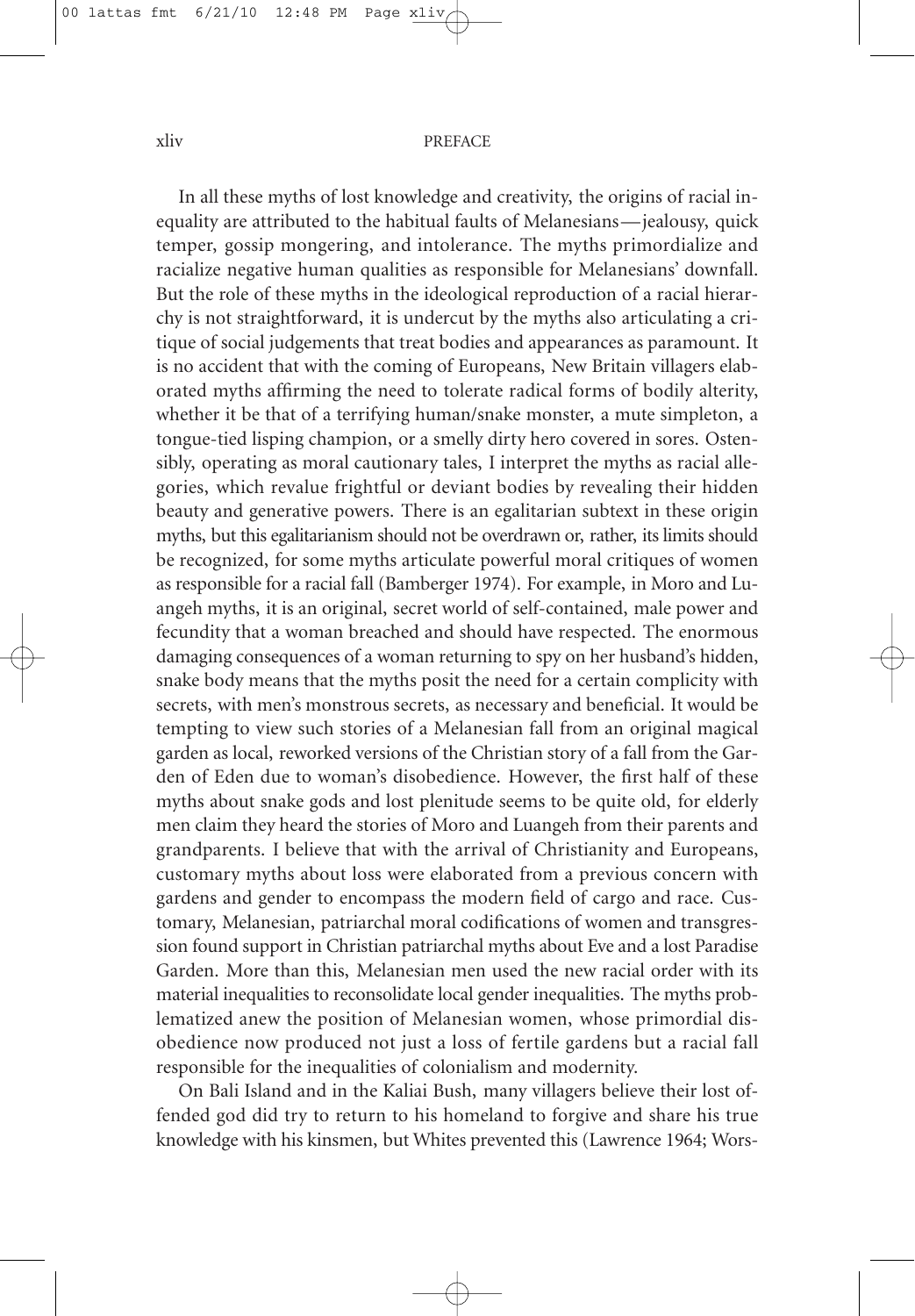### PREFACE xlv

ley 1957). Some say the Australians objected angrily that Moro or Luangeh's return would end the need for natives to work on Australian plantations and so the Australians killed him. However, like the Whiteman's Christ, with whom he is often identified, Moro or Luangeh came back to life. It is rumored that he has already returned to his homeland, but he awaits the right time to reveal himself. It will be when Melanesians have morally straightened themselves; he will then give them the utopian existence that Europeans have so far monopolized and that Melanesians lost. Such popular clandestine stories and beliefs inform the moral projects of New Britain cargo cults, but they are also shared with non-cult villagers, who participate in church, government, education, and cash crops. Many cult opponents also suspect Western institutions of not providing natives with the ultimate true knowledge and of offering only a small limited part of the powerful knowledge with which God ran away. A common mythological premise can sustain different participations in Western institutions, with cult followers and cult opponents having different motives and practices for seeking the limited knowledge now available since God ran away.

All through New Britain, many suspect the Whiteman's emphasis on churches, schools, government, and development is meant to distract Melanesians from uncovering their own truer road or doorway into modernity. Many regard Western criticisms of customary magic, dreams, burial practices and rituals as designed to stop villagers from creatively experimenting with the magical powers of their grandparents. Such villagers attribute their present poverty to a historical loss of previous empowering meanings. It is a catastrophe resulting from villagers having listened to Western criticisms and then rejecting or forgetting the important secret names, myths, or magical practices of their grandparents concerning the dead, masalai, and the underground. Many villagers have a strong sense of living in a time whose fullness has been suspended or withdrawn because of some missing truth or lost power (cf. Kaplan 1995). Many blame the coming of government and especially the church for moving the dead and masalai further away. <sup>11</sup> A decline in customary beliefs is said to have pushed further away not just customary ideas of the dead and masalai, but those actual beings. Thoughts and dialogues with those exceptional beings

<sup>11.</sup> As one bush Kaliai cult leader explained:

Now the Church has come up and has stopped them [dead coming up]. However, before when the church had not arrived and the government held us, then they all came up into the open. They would come and gather in one area, we would stand in another, we would talk and then we would go our separate ways. But now it is Andewa, Andewa [increased talk of Mount Andewa being the land of the dead]. I have heard talk that the Whiteman gets his cargo from Andewa.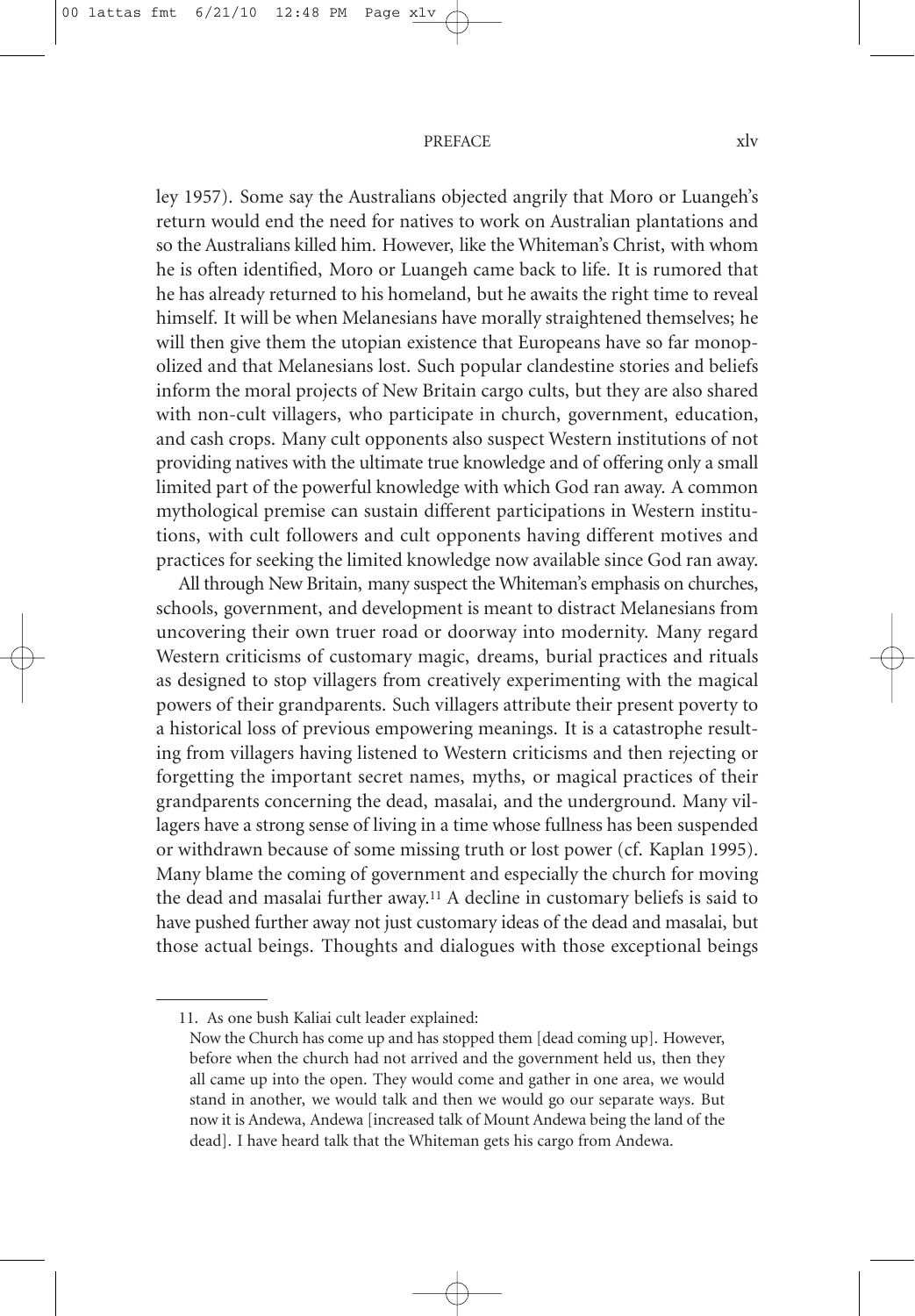### xlvi PREFACE

kept them and their powers physically close. Using hallucinations, dreams, and speculative conjecture, some New Britain villagers have sought to re-establish those dialogues as a means of recovering customary knowledge that can provide alternative access to Whites and modernity. Some individuals and cults saw creative potential in creatively reusing western rituals, institutions, and artifacts which promised a new means for reordering the world. Similar hopes of access to an alternative modernity underpinned those who experimented with new languages for naming and reordering the world. Those languages were seen to be closer to the special language spoken by the dead or closer to the original creative language that God used when He was originally in New Britain.

The search for lost meanings and new realities has often involved a search for the alternative power of that which is singular and extraordinary, for that which transcends and can unravel the present order by standing outside it. Amongst cult leaders, shamans, and other individuals recognized for their inventive explorations of modernity and race, there was a desire not to be captured and controlled by the established rules that had bound others. As we have seen, some searched for the transformative powers of modernity in customary creative schemes bound up with the transgressive powers of the defiled, dirty, ugly, or discarded. Another customary creative scheme that figured prominently in popular stories and in cult ritual practices was the transformative power of gifts (Hyde 1983). In popular New Britain myths, the origins of racial inequalities were often figured as the ability of a small gift to create new relationships of friendship between outsiders. Indeed, modernity was acquired by Europeans through the power of a gift to bind and endear the autochthonous God whom Melanesians had rejected. Local myths attribute the origin of racial inequality not just to the ancestors having chased away God but also to the authentic generosity and friendship shown by a particular Whiteman towards this fugitive deity. Here, the transformative power of gifts was bound up not with equally exchanged gifts, but with the power of a true gift to create something new and larger than its own seemingly insignificant smallness.

Earlier I mentioned how, in Pomio, many believe God or Nutu originally gave the supreme magical power of **koinapaga** to two rubbish people (**silolo**). More specifically, Nutu was touched by how an old, decrepit grandmother thoughtfully gave Him a string of shell money, her humble meager treasure. This was to compensate Nutu for having helped her limping grandchild carry back the heavy taro that Nutu brought earlier in his mysterious canoe. In popular Pomio stories, the Kivung leader, Koriam, is said to have received his special knowledge of the *Tenpela Lo* (the Kivung's version of the Ten Commandments) after offering humble gifts of food, shelter, and fire to a mys-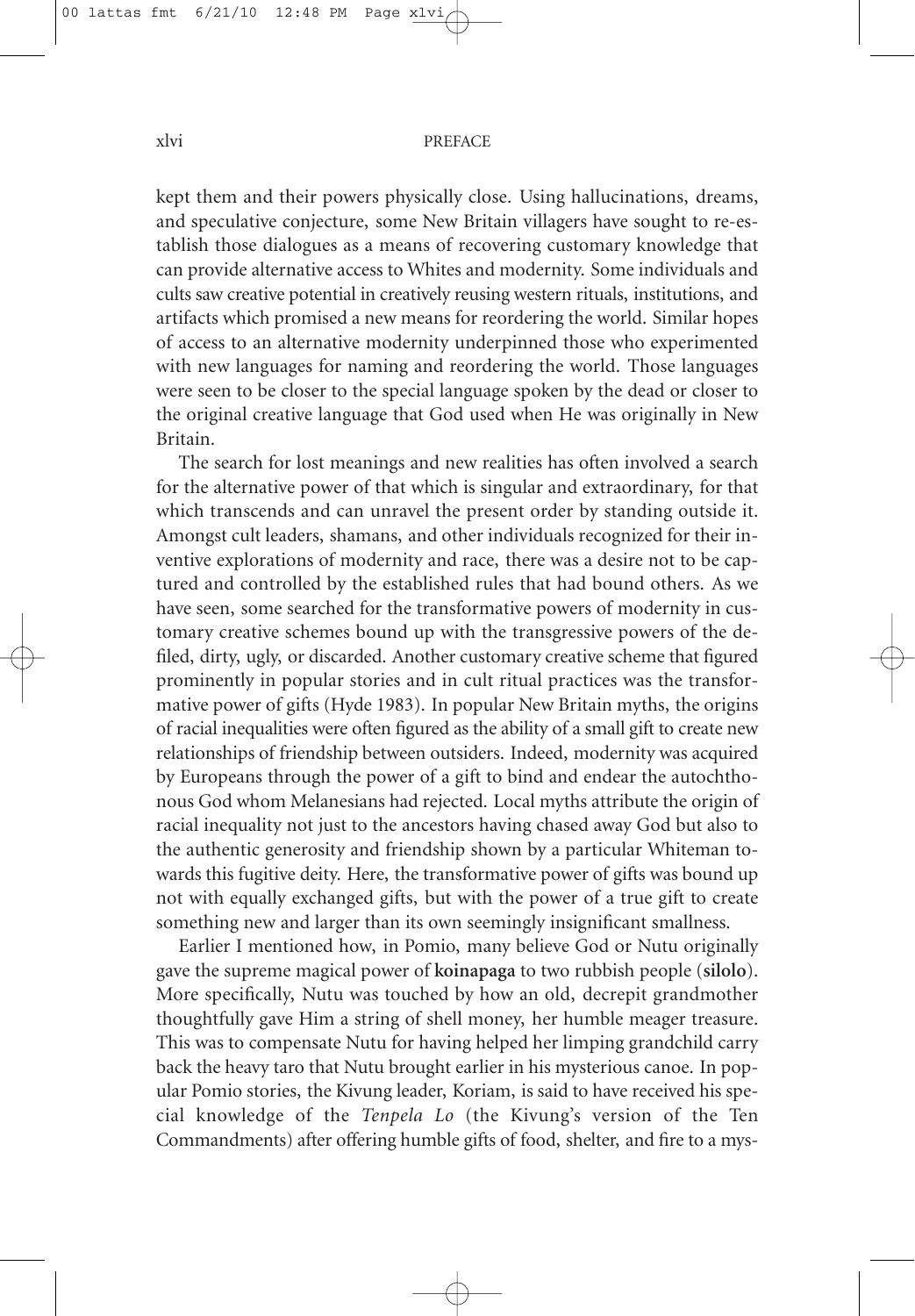### PREFACE xlvii

terious Whiteman who came ashore in an unusual canoe. This Whiteman asked Koriam to stop calling him *masta* and instead to call him *brata* (brother). The creative power of true gifts features also in bush Kaliai myths involving the fugitive trickster god, Titikolo (Lattas 1992b, 1998 80–6; Thurston 1994; cf. Hyde 1998). In various myths, when he arrives in the land of white people, he disguises himself as a snake, crocodile, and destitute stranger. He then gives his knowledge to Whites on account of small gifts and kind acts volunteered by an ostracized Whiteman, a *rabis masta* (a rubbish Whiteman) who lives alone. This marginalized Whiteman sees beyond God's terrifying disguises and befriends him. He was not afraid when this Melanesian deity turned into a crocodile or a snake that coiled itself round his body. Some say the snake stuck its tongue into his mouth so that they kissed. Not afraid of frightful bodies, the *rabis masta* embraces and befriends radical alterity. In some accounts, the *rabis masta* has his own frightful, despised body covered with smelly sores. He is often described as an orphan, with some saying that he needed to steal food from other Whites to survive. And, yet, he offers his meager supplies to a jilted Melanesian deity. The humble generosity of this marginalized Whiteman allowed all Whites to receive the powerful knowledge of an offended Melanesian deity. Such stories romanticize the tolerance and kindness of the poor and despised. They reaffirm the moral value of a world of small gifts, which Melanesians on many occasions affirm as what truly distinguishes them from greedy selfish Whites whose everyday present practices deny the exceptional past grounds on which they received God's gift of knowledge. The mythological ostracized Whiteman is paradoxically a displaced racial version of Melanesians; for he mirrors back their ideal self, but via a relationship of racial distance that allows those values to be re-objectified.

In Titikolo myths, Whites received their knowledge and power through one of their own whom they banished and abused for his smelly sores and poverty. This marginalized Whiteman's kindness stands in opposition to those of race. The devalued, smelly skin and identity of the white rubbish man makes him similar to the bush Kaliai mythic hero Akrit, and also to everyday Melanesians whose skins are racially devalued. The mythic persona of the white rubbish man embodies a generosity or kindness of spirit that Melanesians try ideally to enact amongst themselves via everyday gifts of food, money, shelter, and labor. Living in coercive monetary worlds, which has required hard work on European plantations or on their own cash crops for little financial return, villagers have tried in their cults, folklore, and everyday practices to reclaim an alternative, more moral world of exchange than that provided by the money economy. Villagers will idealize and affirm an alternative Melanesian world of gifts, love, and kindness whose morality is juxtaposed to the individualism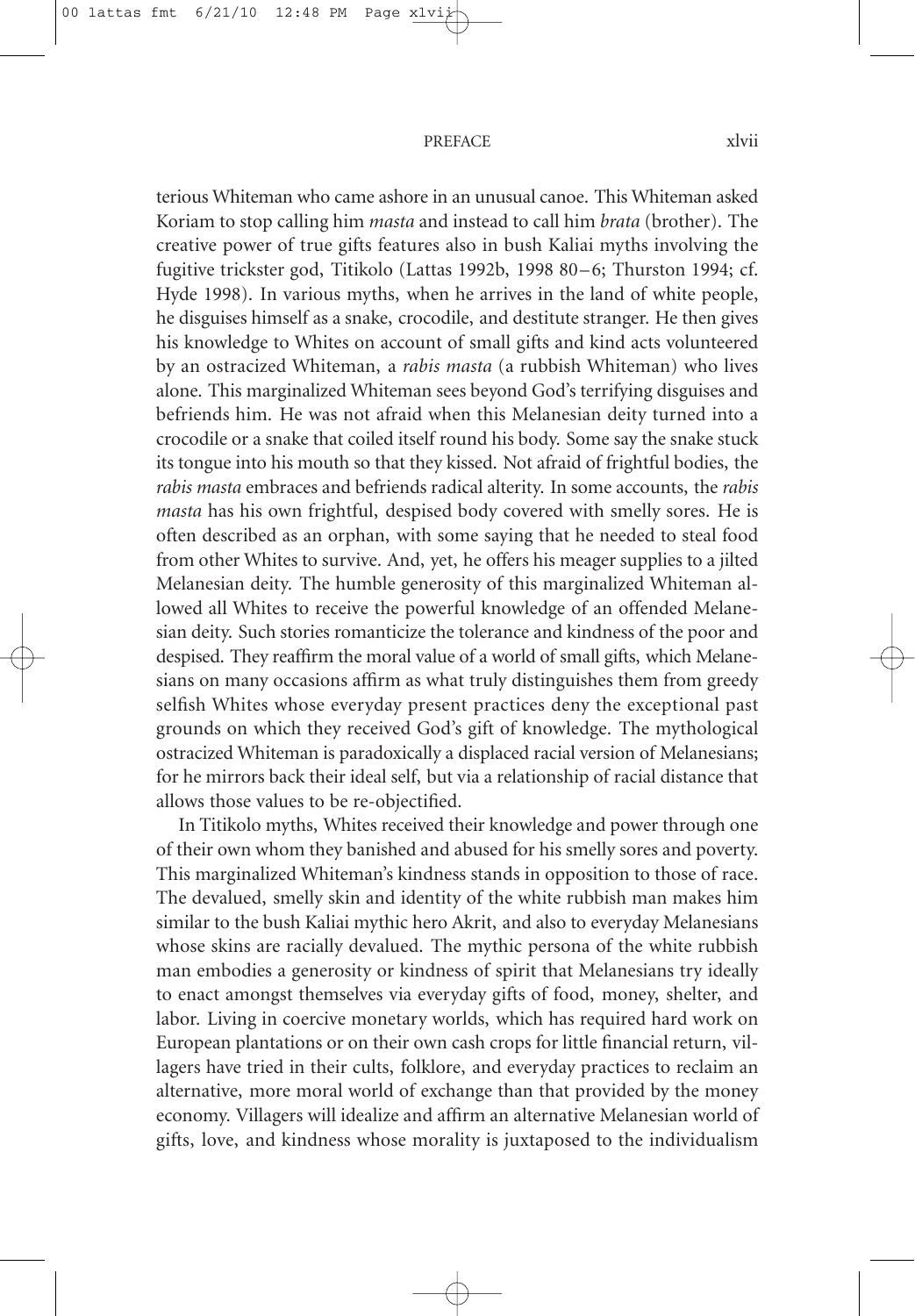### xlviii PREFACE

and self-interest of the Whiteman's world of *bisnis*. In their cults, followers will try to institute idealized values, relationships and practices as a way of escaping the present and this often involves reinventing modernity's current forms of exchange. Cult followers will try to create between themselves new forms of exchange that emphasize gifts and that use modern money differently. In the Pomio Kivung, where cash crops and tradestores are criticized, money is channeled into moral confessional work known as the "business of the Ten Commandments." This moral use of money is intended "to buy out" an alternative modernity from the dead. On Bali, the donation of coconuts and labor by Dakoa's followers for cult copra production is said to be "love."This love and its money will draw the dead closer. All the cults with which I have done fieldwork have tried to use moral correctness and gifts in the surface world to unearth an underground currency that promises to be a more generous currency. It will have a higher value than the current depreciated currencies that Whites have installed for their benefit. The new money will confer permanent wealth for, though spent at a store, it will magically return to its original owner.

Along with uncovering a hidden alternative modern economy, cult followers strive also to unearth their own alternative modern government, King or God who will bring another kind of law, bureaucracy, morality, and system of justice to that of the present. In the three cult areas where I have done intensive fieldwork, villagers are morally ambivalent about themselves and their customs. Sometimes villagers will racialize themselves positively by talking about themselves (*mipela Blakskin*) as possessing more generous, sympathetic, and yielding sentiments to those of *yupela Waitskin* (you Whiteskins). Yet the same villagers will also denounce themselves for the immorality of their violent ancestral customs, such as cannibalism, widow killing, warfare, sorcery, and the terrifying masks of the men's house. Villagers will criticize their ancestors for not having listened to God, or for not having shown tolerance towards His tricks and trials of them. Villagers will characterize themselves as hot tempered brutes who are too prone to beating their wives and arguing with relatives and neighbors. Such present pigheaded (*bikhet*) practices are interpreted as re-enacting the ancestors' original disobedience and rejection of God. This sense of an inherited stained moral persona is partly an internalization and a revoicing of negative racial evaluations of Melanesians made by white kiaps, missionaries, and plantation owners. It is partly hegemonic submission, with villagers taking up the moral ideology of dominant Europeans, but in ways that allow villagers to remake and re-own the pedagogic logic informing their domination. In re-owning Western moral critiques of themselves, villagers strive to master modern structures of social control founded in a logic of moral progress. In his subtle analysis of cargo cult myths, Burridge (1960) argues that the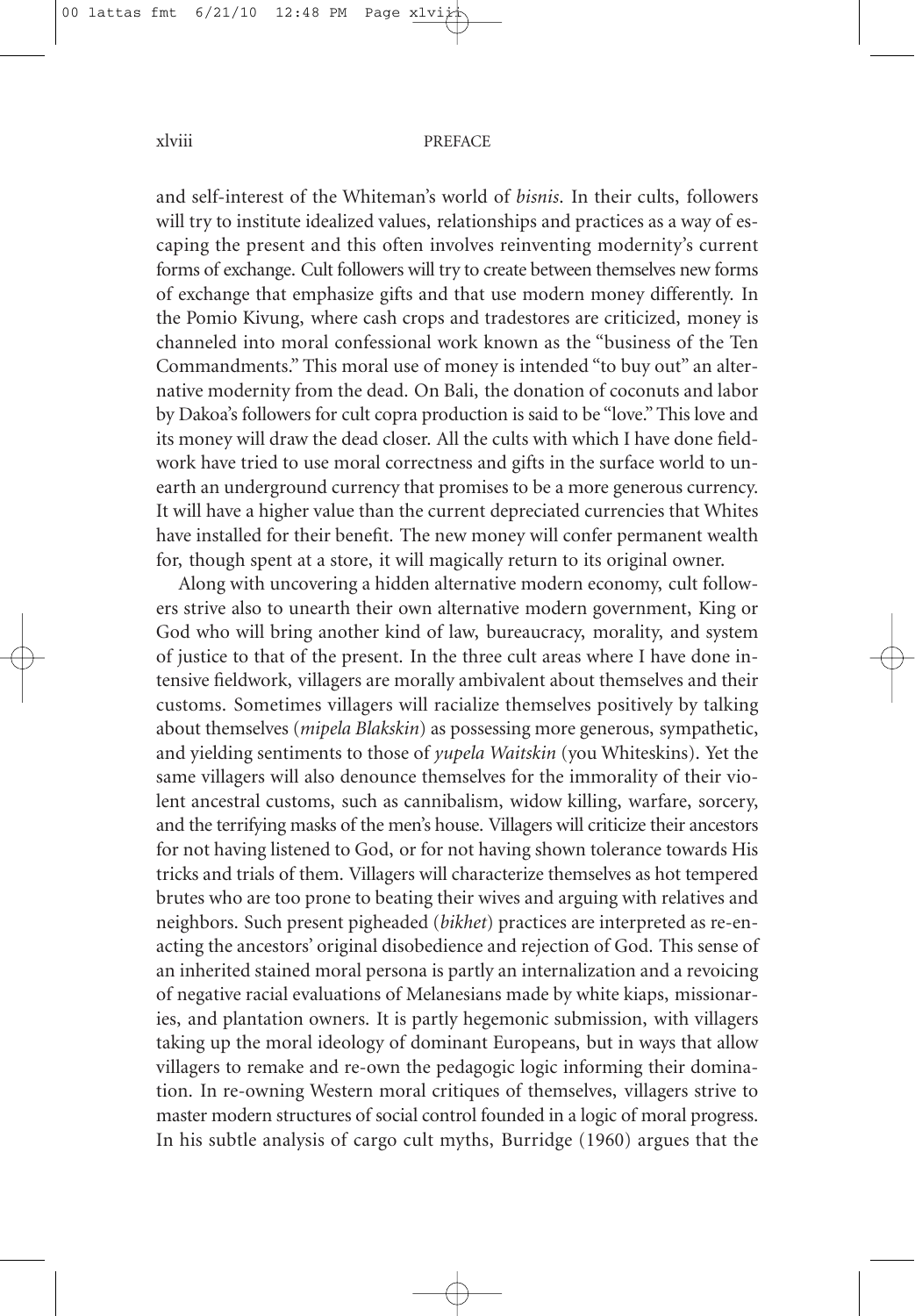#### PREFACE  $x$ lix

mythologization of colonial inequalities as a racial fall can empower Melanesians by assigning original causes to them. It makes them the true active agents of world history even if they were originally flawed moral agents. Here is the paradox of Melanesians empowering themselves by blaming themselves. As originators of a flawed world, Melanesians are nevertheless its secret underpinning primary ground; its unrecognized mythological governing force. Given their original actions created the world, then their behavior can again change the world. Its destiny lies in Melanesian hands, and especially in the moral work that villagers (and more especially, cult followers) perform upon themselves to redeem their fall as the basis of a new world history.

In *Cultures of Secrecy*, I chronicled the various experiments in pastoral practices by different bush Kaliai cults. I explored the history of villagers' experiments with social relationships, rules, beliefs, and practices for remaking themselves. In this book, I move away from documenting specific cults and their historical emergence to focus more on the underlying folklore culture and the background assumptions from which particular cults emerged and which continued long after specific cults ended. This underlying culture was not shattered by the collapse of a cult movement and the discrediting of its leaders and prophecies. Indeed, these resilient background beliefs were reinvoked by ex-followers when explaining their movement's failure and when comparing it with other successful movements (Evans-Pritchard 1937; Lévi-Strauss 1972). When Censure's cult declined in the late 1970s, many of his followers joined other bush Kaliai cults: those of Melo, Malour, Mapilu, Watna, and later a movement operating secretly inside the New Tribes Mission (Lattas 1996, 1998). Some bush Kaliai villagers are teased by relatives for going from one cult to another. Even villagers, who are skeptical of cult movements in their local area, may nevertheless speak positively of exceptional individuals elsewhere who have found money, cargo, forms of power, or who have contacted the dead, masalai, and God. To be critical of local cults and their leaders does not mean that villagers are skeptical that God was a Blackman, an ancestor, or that individuals can use magic to make money multiply. 12

When explaining the failure and dissolution of their cults, ex-followers would often point to moral faults amongst themselves or in cult leaders. Such explanations reinforced the myths of moral problematization that underpinned cult movements and their pastoral practices. The deceptive practices and moral failings of particular cult leaders and followers were interpreted

<sup>12.</sup> In Pomio, some Catholic businessmen seek magical help for their tradestores from Kivung cult leaders, asking that they help profit to come up inside their store's commercial activities.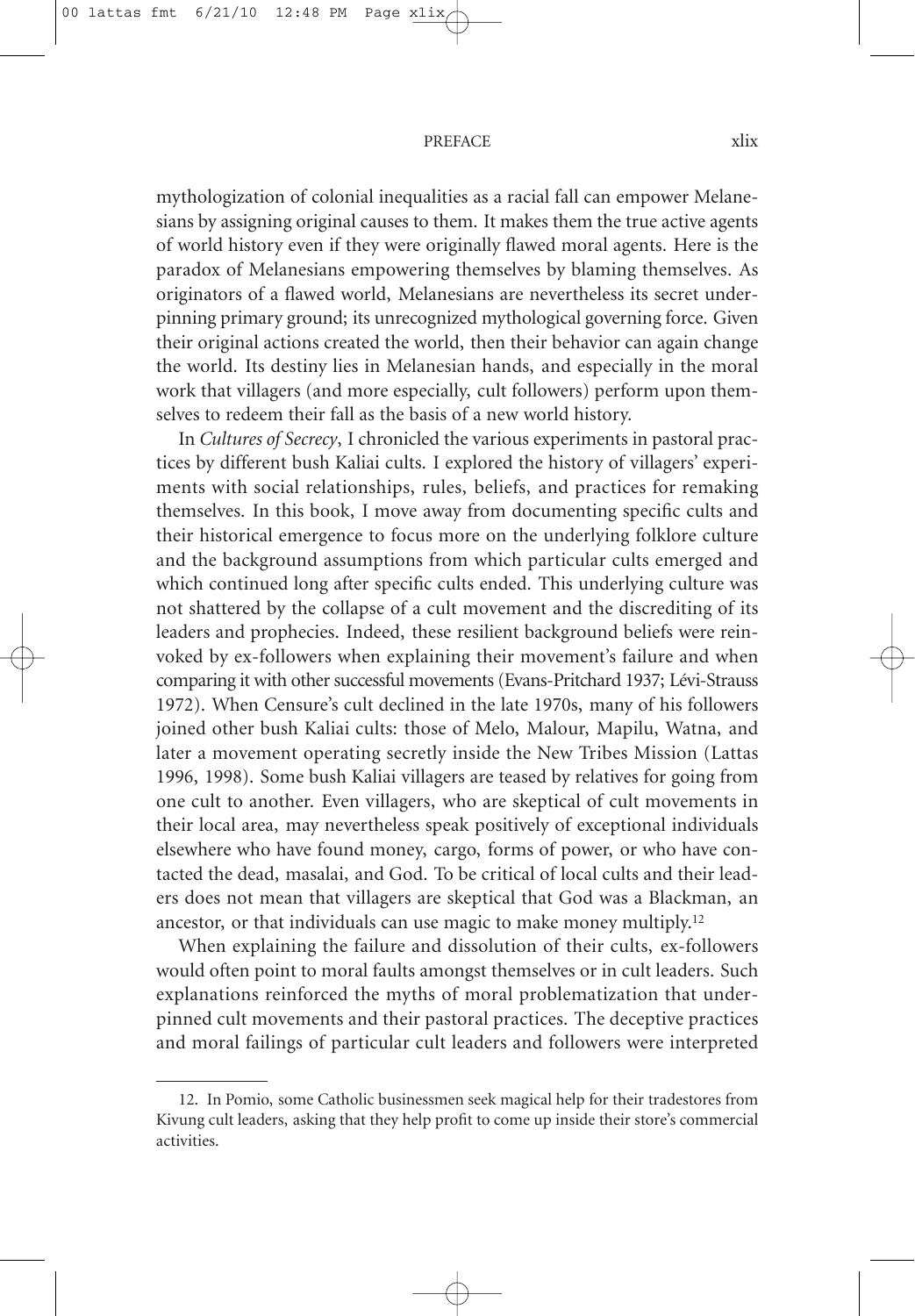### l PREFACE

as re-enacting the original *bikhet* (pigheadedness) of Melanesians towards their God. The failure of cult prophecies did not lead ex-followers to jettison their underlying mythological assumptions about the moral origin of racial inequalities and how these could only be overcome through continual ethical vigilance. Today, those same mythic assumptions of a stained racial heritage underpin conversion to "born again" Christianity, such as to the New Tribes Mission in the Kaliai Bush (Lattas 1996, 1998). Theoretically, I agree with anthropologists and philosophers who speak of ontology and its historical articulations (Ernst 1978, 1991a; Heidegger 1971, 1977; Jackson 1989, 1995; Kapferer 1983, 1988, 1997; Mimica 1981, 1988; Sartre 1975). By definition, ontological suppositions and schemes are pervasive and, in this book, I document their generative presence in such seemingly disparate phenomena as people's concerns with sorcery, shamanism, modern technology, madness, money, bureaucracy, and fictional tales about white people. Various domains of life were reworked in similar kinds of ways to explore and reinvent the moral meaning of modernity and race. This inventiveness was not random, isolated, or haphazard but had a cultural logic and a politics to it.

People did not create randomly, but within what Bourdieu (1969) calls an intellectual field, which for Foucault (1972, 2003) is made up of strategic possibilities forming a "system of regulated differences and dispersions" (see Bourdieu 1988). It would be a mistake to homogenize the diverse dreams, stories, beliefs, and practices of villagers into one core underlying meaning or strategy. Instead, there were many creative, crisscrossing strategies through which villagers strove to remap and transcend their present anchoring as racial rural subjects. Conscious of their captivity, of being entrapped both by the past and the modern world, people sought out dreams, visions, rumors, stories, and cult practices that experimented with the possibilities for experiencing and knowing the world. Even when their trials and adventures ended seemingly unsuccessfully by producing no radical change in material living standards, those failures still helped to maintain local forms of hope by sustaining and elaborating on shared secret knowledge that the world was not how it appeared.

I am interested in what organizes people's inventiveness; in the socio-historical context and conceptual schemes that organize and generate creativity. In all cultures, there are practices and conventions for realizing and authorizing the newly created. Individuals do not just create haphazardly, without rhyme or reason. There are authorities to acknowledge and styles to follow or refer to—even if these are to be reworked. What's more, and paradoxically so, that which appears novel or unique can have its own conventions for being figured, placed, and disclosed as novel or unique. Those cultural schemes give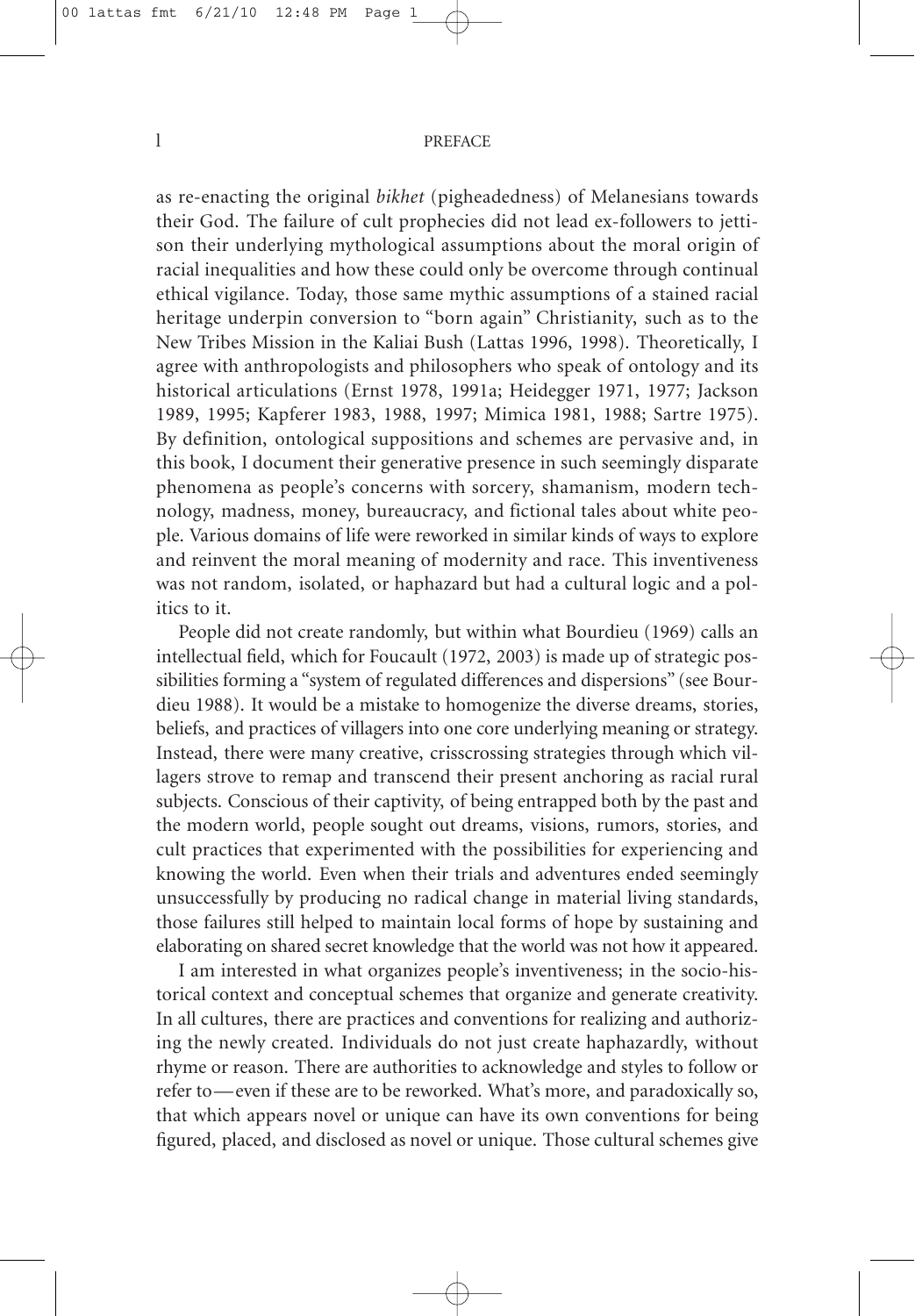### PREFACE li

the newly created its recognizable otherness, its recognizable transgressive quality and, in doing so, they use transgression and alterity as social vehicles of creativity. In anthropology, Mary Douglas (1966, 1970) and Victor Turner (1967, 1969) explored how transgression and the outside have their cultural schemes of reckoning which often involve schemes for figuring and positioning ambivalences, ambiguities, tabooness, monstrosity, and pollution. Yet at the same time as creativity is contained, constrained and emerges out of a culture of transgression and alterity, which it may also be modifying, creativity cannot be seen to be overly ruled by rules. What is novel cannot appear as such if it is overly controlled by conventions. It must give the appearance of partly breaking custom and ordinariness, and here we have a paradox: conventions for figuring the unconventional; schemes and rules for constituting transgressions. Creativity is caught up in such paradoxes, where people follow but also reinvent the codes for figuring that breaking of conventions, which in turn works to situate the singular that will become originary. In cults, dreams, and folktales, villagers reinvented customary forms of the unique, the strange, and the indeterminate by entering into a dialogue with how they were figured in Western culture.

Shamans, cult followers, the mad, and ordinary villagers were drawn into extraordinary beliefs, practices and objects which seemed capable of mediating and objectifying a more ambiguous indeterminate existence where hope and the future could be sought anew. Here I agree with Bachelard's (1964, 1969, 1983) efforts to study the dynamics of human creativity not in the abstract (as purely formal processes) but via the material character of the objects within which thought poetically immerses itself and through whose material properties it gains its own conceptual possibilities. Creativity is formed partly by the nature of its subject matter, by the specific physical properties of the things it manipulates and which in turn partly provide its parameters and constitutive possibilities. To paraphrase Lévi-Strauss (1963: 104, 1966), certain things are good to think with. Like many other cultures, precontact Melanesian cultures were fascinated with underground terrains and pools of water (cf. Williams, R. H. 1990). Their depth sustained customary hermeneutic labors that were interested in concealed worlds and, in particular, in the copresence and yet invisibility of masalai and the dead who lived in a hidden, generative mirror world. It was no accident that contemporary cult followers, shamans, and the curious took up those same customary invisible terrains but merged them with a new found interest in the generative, mimetic possibilities of cameras, telephones, televisions, radios, bookkeeping, and offices. Western culture brought new forms of hope through church, government, and cash crops, but also through its doubling practices, instruments, and institutions.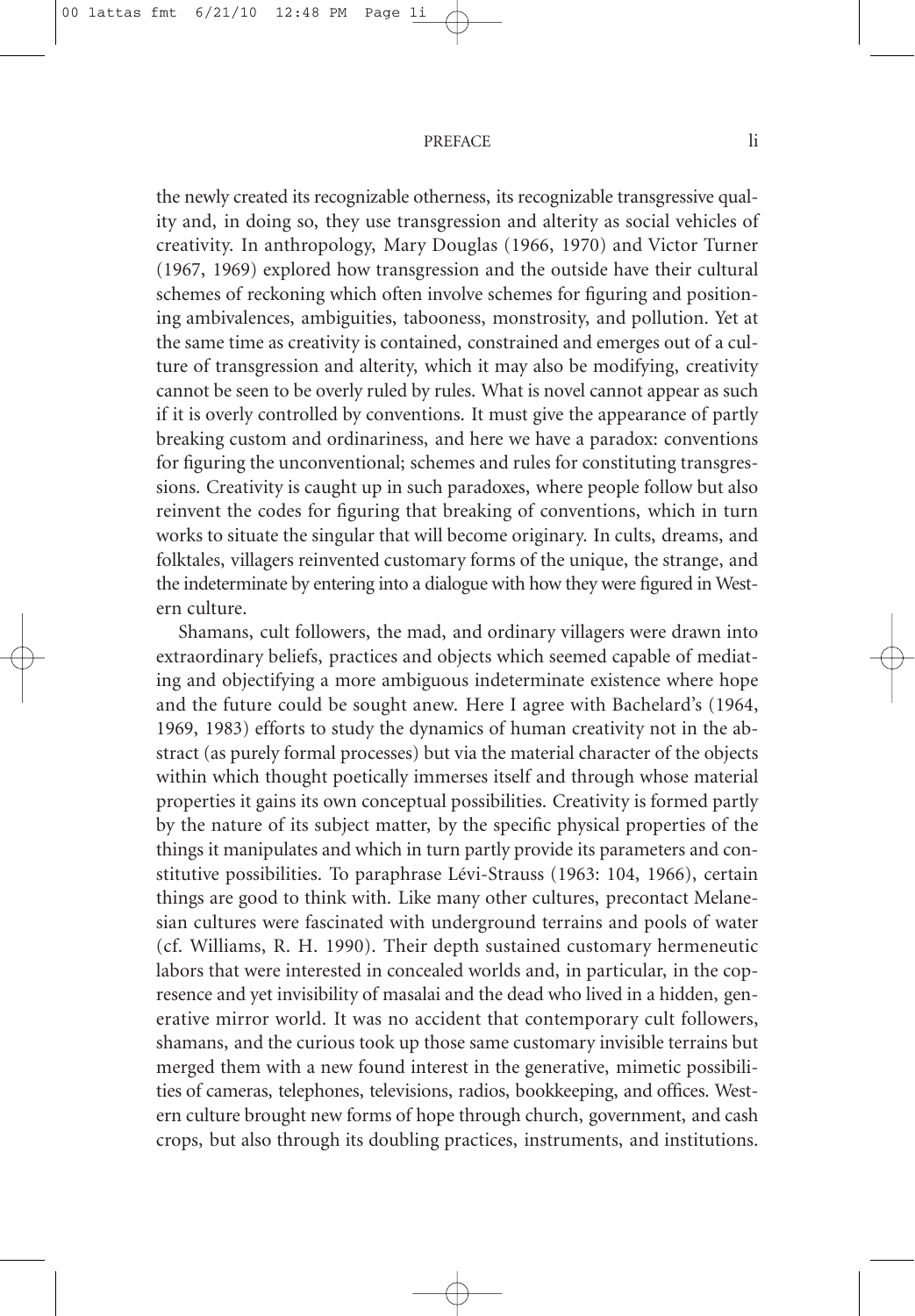### lii PREFACE

Modernity's duplicating powers enchanted villagers along with modernity's technological power to bridge spatial distances. Perhaps, more accurately, Western mimetic techniques offered another bridging possibility, for it allowed villagers to realize anew the customary magical relationship of efficacy between a signified and its signifier, that is between a removed, hidden reality and its accessible *piksa* or virtual copies (see Taussig 1993, 1997).

This book explores popular articulations of hope in New Britain (Crapanzano 2004). Alongside cargo cults, it studies the dispersed, everyday forms that utopian practices assumed and it rejects recent quantitative approaches to hope, which use the language of NGO organizations to talk of building up "a capacity to hope" or "a capacity to aspire" in the poor and marginalized (Appadurai 2004). This new version of the culture of poverty argument assumes that hope is lacking amongst the downtrodden, that their culture and creativity fails them and this helps to create their oppression. This book treats hope and utopian aspirations as an inherent part of being human and it studies their articulation through various mediums such as myths, rituals, cults, dreams, hallucinations, folktales, rumors, and idle speculations. Invariably, villagers' diverse mediums of exploration reinforced, intermingled, and elaborated on each other. For example, dreams often repeated themes or motifs in stories of overseas journeys where different heroes explored distinct ways of transcending modernity's structures of inequality in race, wealth, power, and knowledge. In a variety of ways, villagers relived and remapped their rural, class, and racial subordination through unorthodox understandings of their captivity that involved exploring anew the potential for undoing their situation via certain extraordinary trials and disclosures. Villagers used diverse mediums to articulate their concerns with borders and boundaries, clandestine forms of travel and communication, and invisible worlds and foreign lands. Their desire to break out of the confines of their everyday world led villagers to reinvent dreams, storytelling, ways of seeing and knowing, forms of travel and mediums of communication. It is the production of worlds through mapping, duplication, and exploring their margins, which was reformulated in local experiments with modern and customary ways of perceiving and knowing. Even when those experiments were not apparently organized to furnish an alternative social order, which was what the cults sought to accomplish, those explorations still formed part of a folklore culture of hope whose secrets sustained a double vision and a duplicitous engagement with modernity, which kept alive hope of an alternative local modernity even if for the time being it was postponed and thwarted.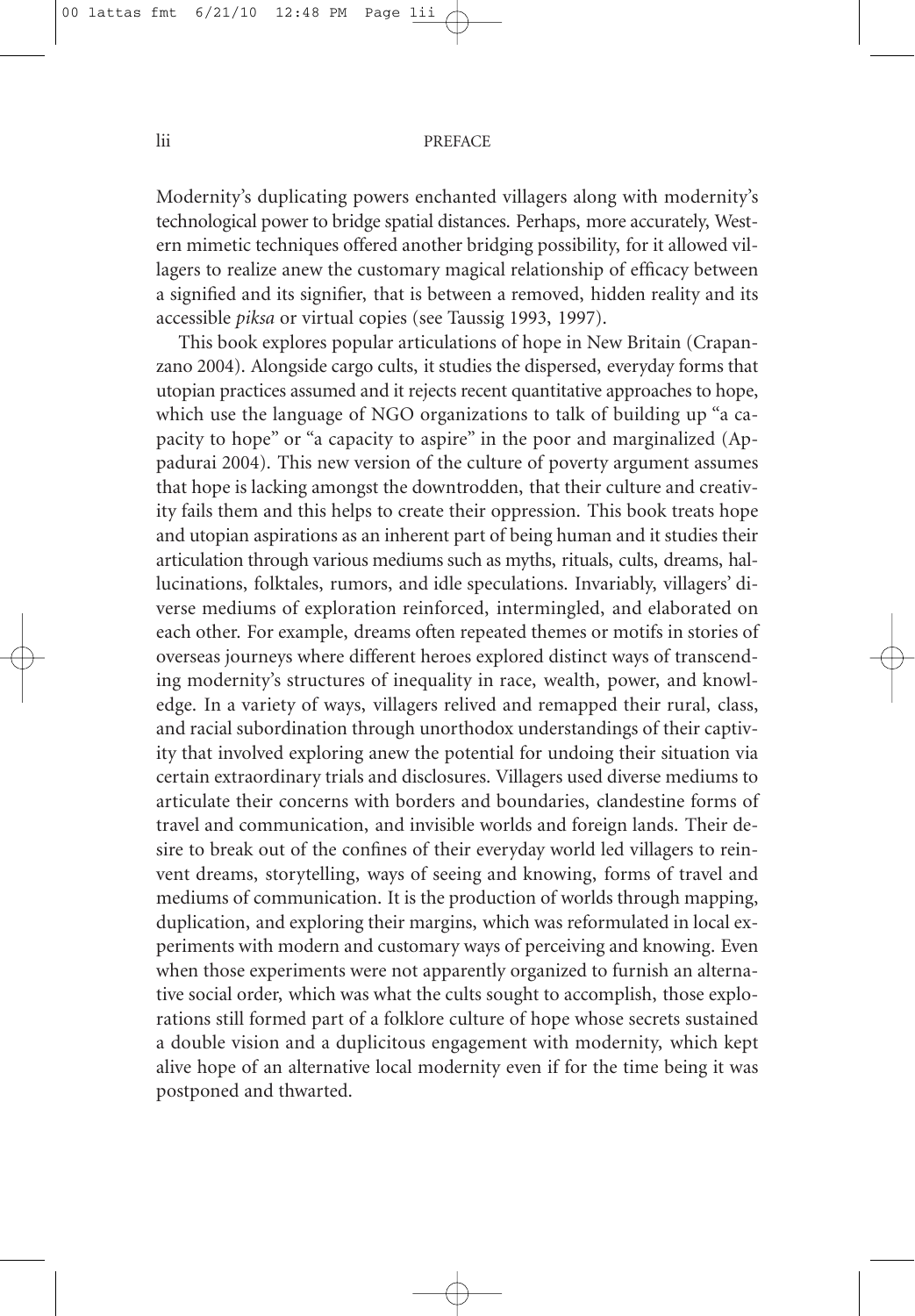## **Acknowledgments**

This book is indebted to villagers in New Britain, Papua New Guinea, with whom I lived and worked for over four years. In December 1985, I began fieldwork amongst the bush Kaliai who became divided over whether to welcome, tolerate or reject my research into their beliefs and practices. <sup>1</sup> In 1995, my field studies shifted to two other ethnographic areas, namely Pomio in East New Britain and the island of Bali in West New Britain. <sup>2</sup> For comparative purposes, I draw on this new ethnography to document the pervasiveness of certain transformations in Melanesian culture and society. Most of this book's ethnography is from the bush Kaliai villagers of Aikon, Bolo, Doko Sagra, Meitavale, Molou, Onamanga, Robos, and Salke. They generously provided me with food, shelter, information and companionship. For the information and insights they provided into their culture, I owe special thanks to Aliaso, Bowle, Acut, Monongyo, Nakala, Posingen, Thereesa, Septireh, Samaga, and Paul. Occasionally, I have changed the names of informants to protect them from recriminations, which today can come from educated villagers as well as from government officers, teachers, doctors, priests, catechists, and the lay preachers and missionaries of the New Tribes Mission.

When discussing the stories (**vasingen**, i.e. myths of origin) and *wok* (work, i.e. ritual work) of local cults, bush Kaliai villagers would occasionally digress to describe similar beliefs and practices in nearby regions. <sup>3</sup> Some accounts were fabulous and inaccurate, revealing more about local Kaliai understandings of cosmology, power, and cult leadership. What information villagers had about

<sup>1.</sup> I use "Kaliai Bush" in the same way as rural villagers do, as a shorthand, descriptive, proper name for the Kaliai hinterland. The term "bush Kaliai" is used as a shorthand term to sum up Anem, Aria, and Mouk speakers living in the Kaliai hinterland.

<sup>2.</sup> Throughout West New Britain, Bali is the common name used for Unea or Uneapa Island.

<sup>3.</sup> Italics are used to mark Melanesian Pisin words and bold to mark indigenous words. The latter are mostly in the Austronesian language of Mouk though some, as the context will make clear, are in the Austronesian Pomio language of Mengen.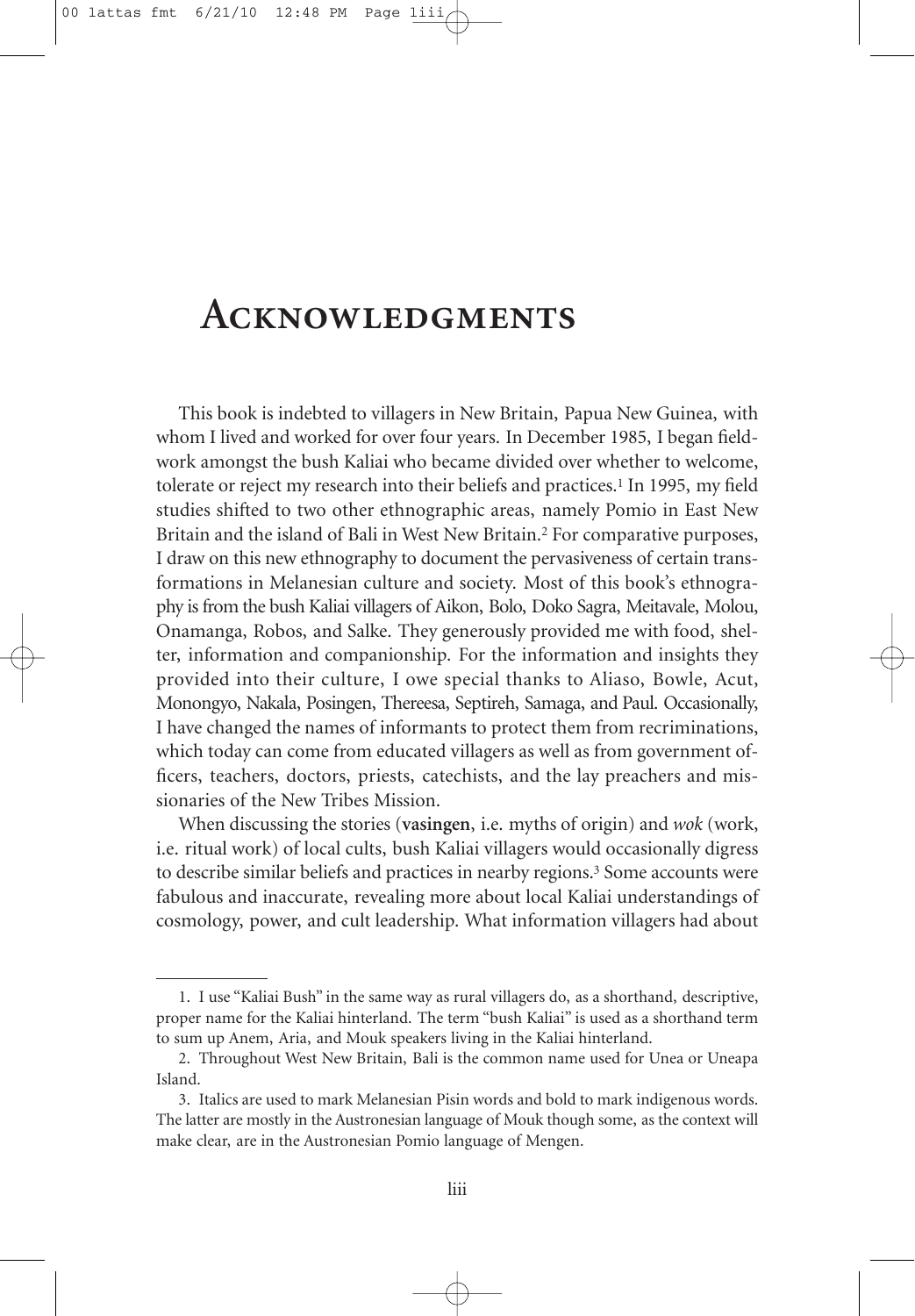other movements came primarily through marriage, visits to and from in-laws and from working on plantations. Some information came when bush Kaliai cult followers were jailed with cult followers from other areas at administrative posts like Hoskins, Gloucester, Kandrian, and Pomio whose surrounding populations had their own millenarian beliefs and practices. Since 1995, I have made over five fieldwork trips to Bali and Pomio. On Bali, I lived with the cult leader Dakoa and his family at the cult's headquarters at Nigalani. I slept and worked in the back room of a house that had a large front veranda where cult meetings were held. Most mornings, at around 7 o'clock, Dakoa would arrive and we would sit down to share breakfast and a cup of tea before cult meetings started. Alone, Dakoa and I would go over his movement's complex history, beliefs, practices, and expectations. Later, I would receive in this back room a steady stream of cult leaders, secretaries, prophets, and ordinary followers. Some were regulars like Dau, Devoku, Kalago, Kambeki, Moia, and Tsigomori. With a mixture of solemnity and impatience, they would line up to describe their latest dreams, visions, conversations, and ritual work with the underground. At their urging I visited their home villages—at Malangae, Nalagaro, Ninbodeh, Rukaboroko, Kumburi One, and Kumburi Two—and to those villagers I owe gratitude for their hospitality and willingness to share cult activities and secrets.

My interest in Dakoa's cult and the Pomio Kivung was stimulated by the fact that, unlike bush Kaliai cults, both are long running movements. Interestingly, both trace their start to 1964 and today both see themselves as homegrown Melanesian churches (see photo 1). Currently, though both are in decline, they each still retain large followings numbering a few thousand. Two ex-Pomio villagers, who married and now reside in the Kaliai Bush, aroused my curiosity about the Pomio Kivung. Simon who lives at Bolo village and Philip at Molou village would listen to their Kaliai in-laws recounting participation in local cults and would then be keen to discuss similar beliefs and practices in their respective Pomio home villages of Matong and Mile. Their rich information turned out to be accurate; and it inspired my first visit to Pomio in 1995. It was then that I asked Kivung leaders for permission to allow fieldwork by a Ph.D. student, Helen Aquart. She became very much accepted and loved in Pomio, by both Kivung and non-Kivung villagers. I am indebted to Dr. Helen Aquart for detailed information and perceptive insights into Mengen beliefs and practices. In Pomio, I worked mainly with coastal Mengen villages of Bain, Matong, Kaiton, and Salel whose Kivung members generously made available their cult office records, meetings, ceremonies and beliefs. Special thanks must go to Peter Avereh, Busa, Francis Koimanrea, Gimi, Joe, Mimi, Thomas, Otto, and the late Lopulia and Alois Koki. Over the last five years, I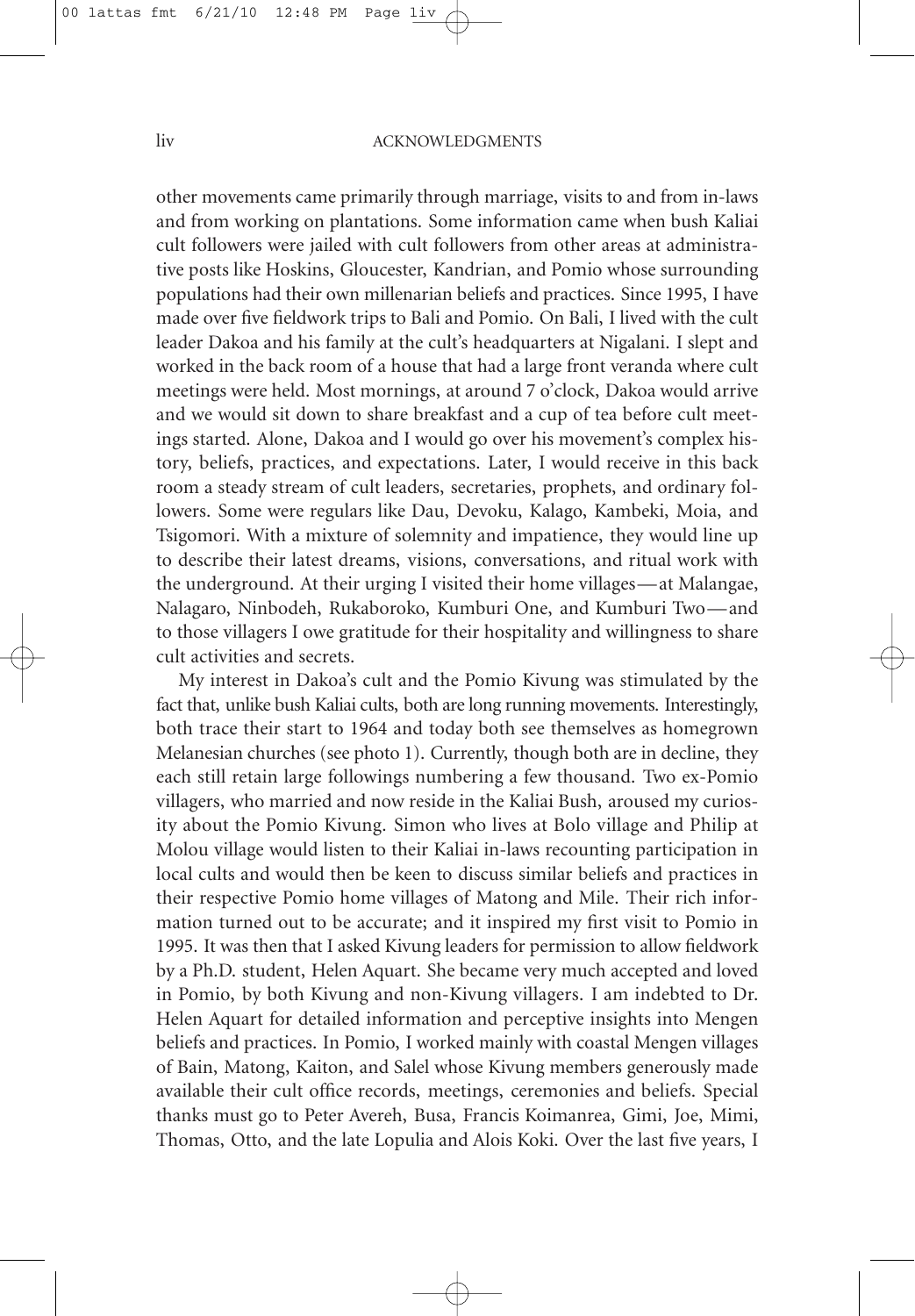

*Photo 1. A Dakoa cult church meeting; Luangeh is carved and painted on a post.*

have made visits into the Pomio interior to study splinter Kivung groups belonging to Kol and Tomoip speakers and I especially thank their leaders, Augustine, Timoi, Ura, and Penekeh.

This research was made possible through a fellowship and grants provided by the Australian Research Council. It owes a great deal to the bureaucratic resourcefulness of Michael Laki who worked for the Melanesian Research Institute and William Koiatuna who was secretary to two Members for Pomio. The provincial governments of East New Britain and West New Britain also assisted my entry into the field. Some of the ethnography and its analysis in chapters one and three of this book have been published earlier in the anthropology journals *Man* (n.s.) and *TAJA* (Lattas 1993; 2006a). I want to thank their editors for allowing re-publication. New ethnographic material has been added to those earlier articles and the analysis has been modified and developed in new directions.

At an intellectual level, I dedicate this book to a great teacher of anthropology in Australia, Tom Ernst. His wide scholarship, inspiring teaching, and deep thinking inspired me to work in Papua New Guinea. My research is also indebted to the moral and intellectual support of colleagues and friends: Gillian Cowlishaw, Michael Jackson, Vivienne Kondos, Jadran Mimica, and Barry Morris. Intellectually, I have always drawn inspiration from the creative in